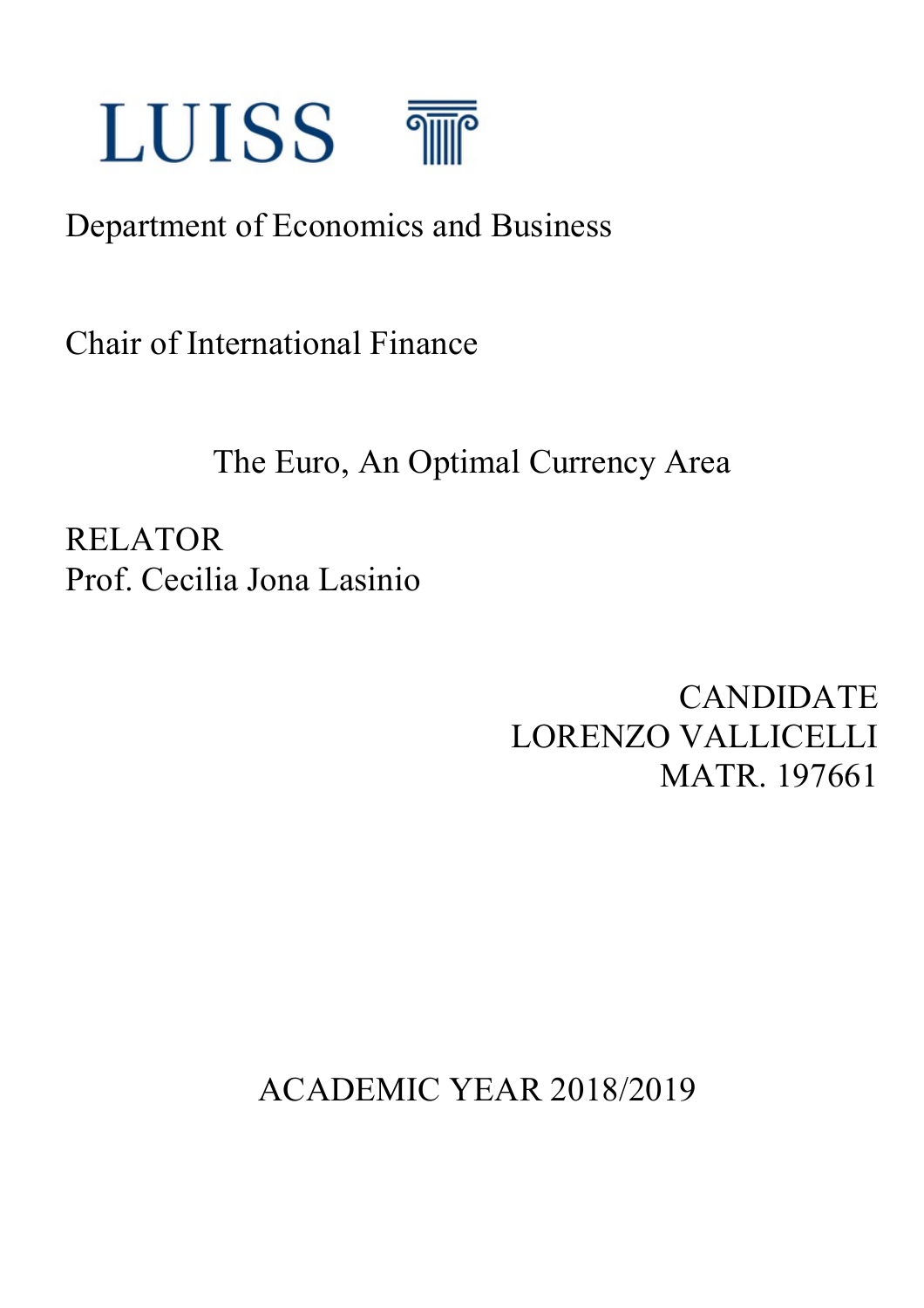| $\boldsymbol{4}$ |
|------------------|
|                  |
|                  |
|                  |
|                  |
|                  |
|                  |
|                  |
| 27               |
|                  |
|                  |
|                  |
|                  |
| 37               |
|                  |
|                  |
|                  |
| 45               |
| 46               |
| 48               |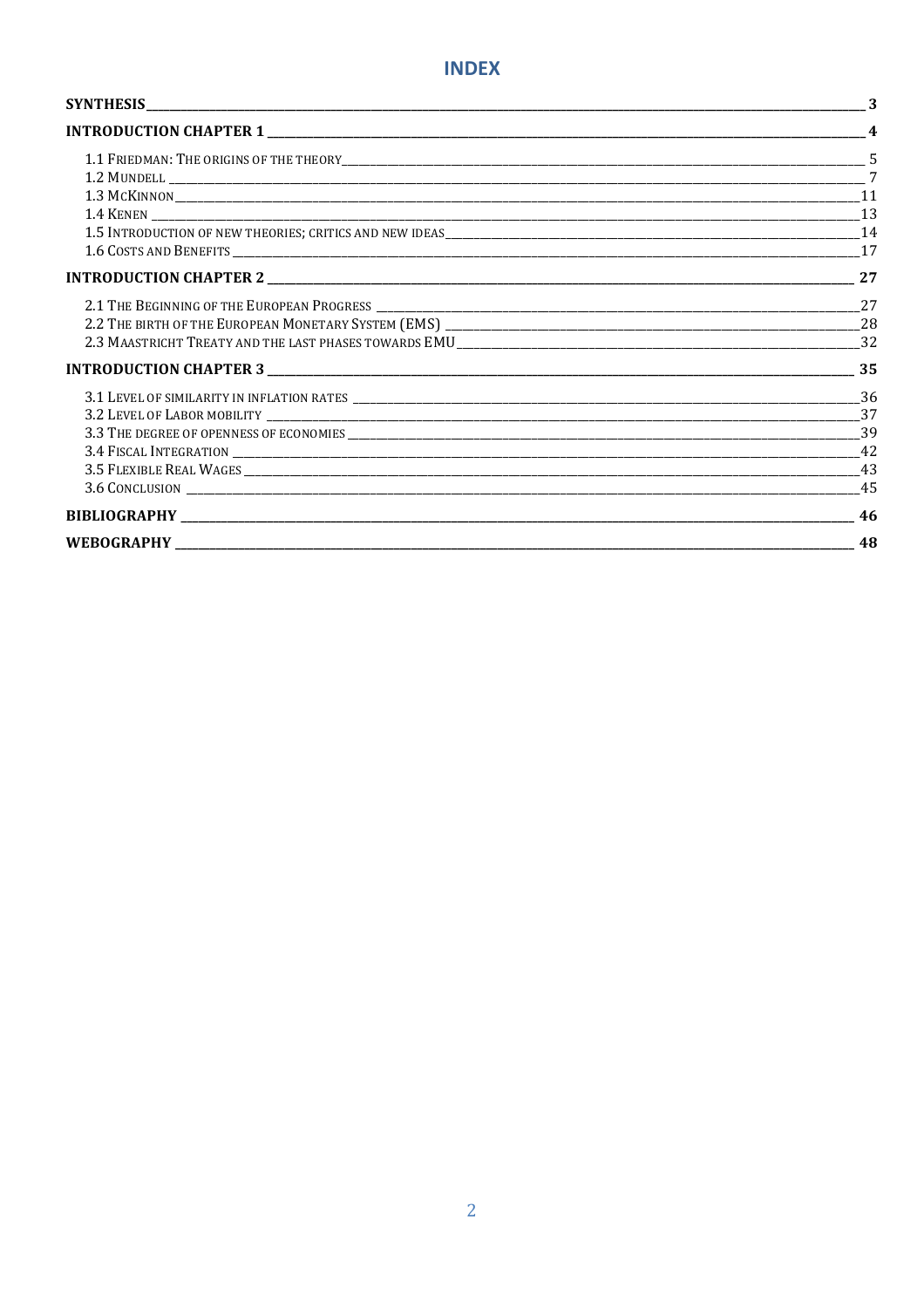# **Synthesis**

The creation of the euro represented an enormous progress in the European project, where economic integration anticipated political integration. In fact, the adoption of a common currency, which took place in January 2002 through the introduction of the euro, closely united the countries participating in the project, marking the beginning of a process of harmonization between European institutions. The European integration had a great impact and importance on most countries since it was considered a supranational organization able to include and innovate not only fiscal, political, and economic policies; but also ideological needs. The process symbolized both a risky attempt and a courageous act that promised economic stability. However, the recent economic crisis that culminated in a sovereign debt crisis involved many euro area countries and it has challenged both sustainability and the smooth functioning of the single currency. The crisis have had a mixed impact on the member states, which led to repercussions both in the financial sector and in the real sector; therefore, the current difficulties afflicting the Eurozone call into question the effective capacity of the Euro system to maintain such dissimilar economies. The following paper aims to analyze these difficulties by following the indications and arrangements provided by the theory of "Optimal Currency Areas," born in the early sixties of the last century thanks to the work of Milton Friedman.

In the first chapter the key principles and the evolution of the theory are presented starting from its origins in the sixties, listing the theories of the founding fathers (Friedman, Mundell, McKinnon and Kenen), up to arriving at the same time as the recent theories developed starting from the nineties with the realization of the monetary union. In the second part of this chapter an analysis is provided with the objective of determining when it is convenient for a country to share the same currency, and therefore to join a common currency project. The second chapter traces the history of the creation of the European union and the Eurozone, reporting the main historical stages that led to the birth of the single currency. Finally, in the third and last chapter the situation of the Eurozone will be studied, trying to answer if the European economic and monetary union (EMU) is following the conditions exposed by the AVO theory. In practice, fundamental criteria will be used for the creation of an AVO discussed above, to try to understand whether the euro zone is optimal or not. The criteria in question will reflect both the visions of the first theories of the founding fathers (i.e. the ideal characteristics to be possessed ex-ante) and the modern ones (i.e. the possible ex-post benefits obtained from the creation of a monetary area). In the conclusion of the work it is highlighted in the end how the existing relationship between the AVO theory and the reality of the current EMU is very far from the ideal Eurozone model described by many economists.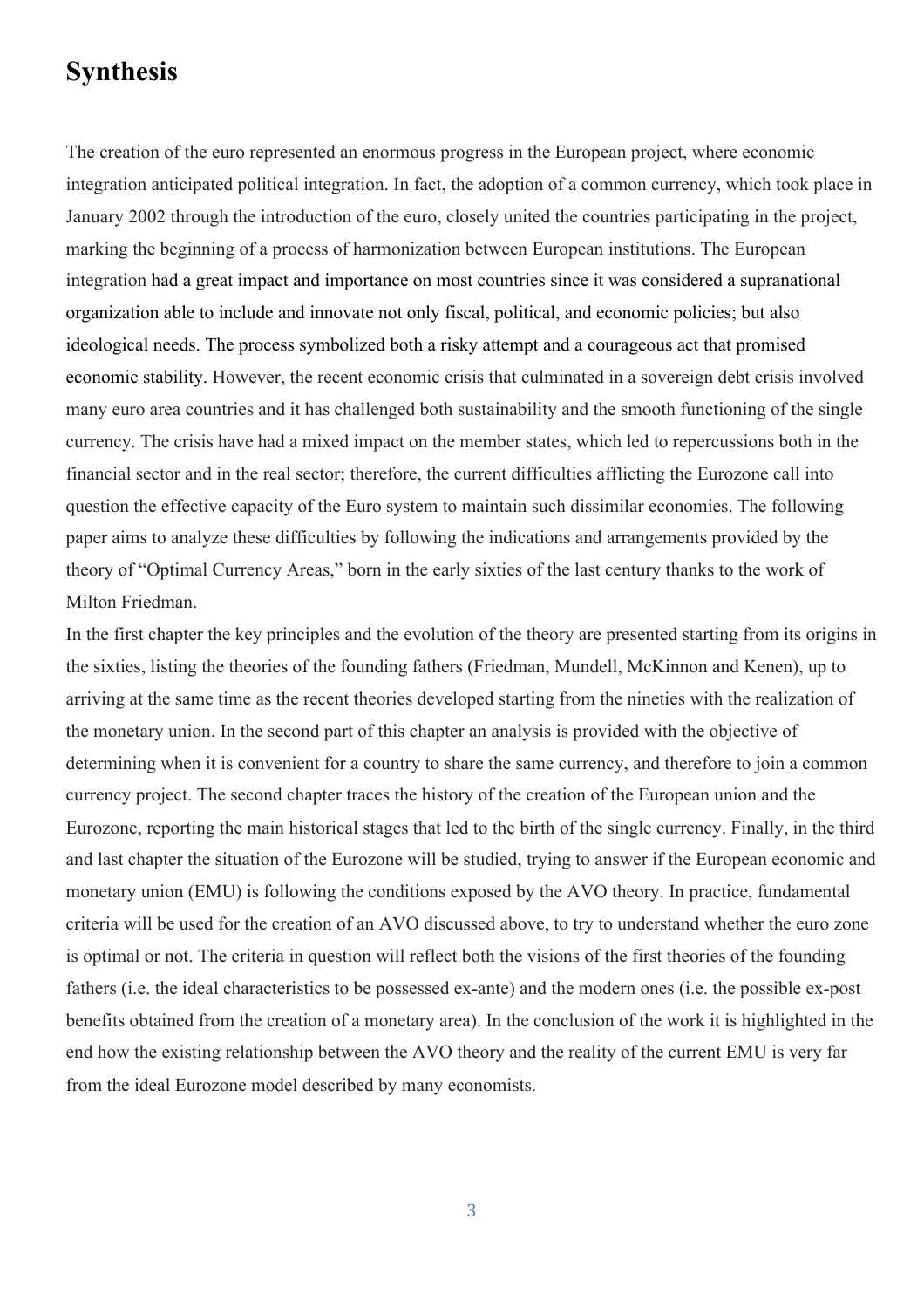# **Introduction Chapter 1**

From the mid  $20<sup>th</sup>$  century to now days, the procedure towards European economic integration and the settlement of monetary and economic union caused a redundant debate on the Theory of Optimal Currency Areas. The formation of the theory is mostly due to Mundell, Mckinnon, and Kenen's approaches, whereas, the new developments of it were faced by modern economists such as Barro, Gordon, and Tavlas. Not only did the three fathers of the theory demonstrate the benefits and advantages from the use of a common currency that is able to reach an economic stability, but also observed the characteristics that members of a single currency, therefore a monetary union, must absorb so that it can relinquish the management of local monetary policy and general exchange rate adjustments. Milton Friedman, originator of monetarism, faced a discussion with Robert Mundell about Flexible or Fixed Exchange Rates. Over the years, along with the Monetary and European Union that coordinates its economic and fiscal policies to reach common objectives, modern theories and revisions linked to the theory of Optimal Currency Areas were encouraged.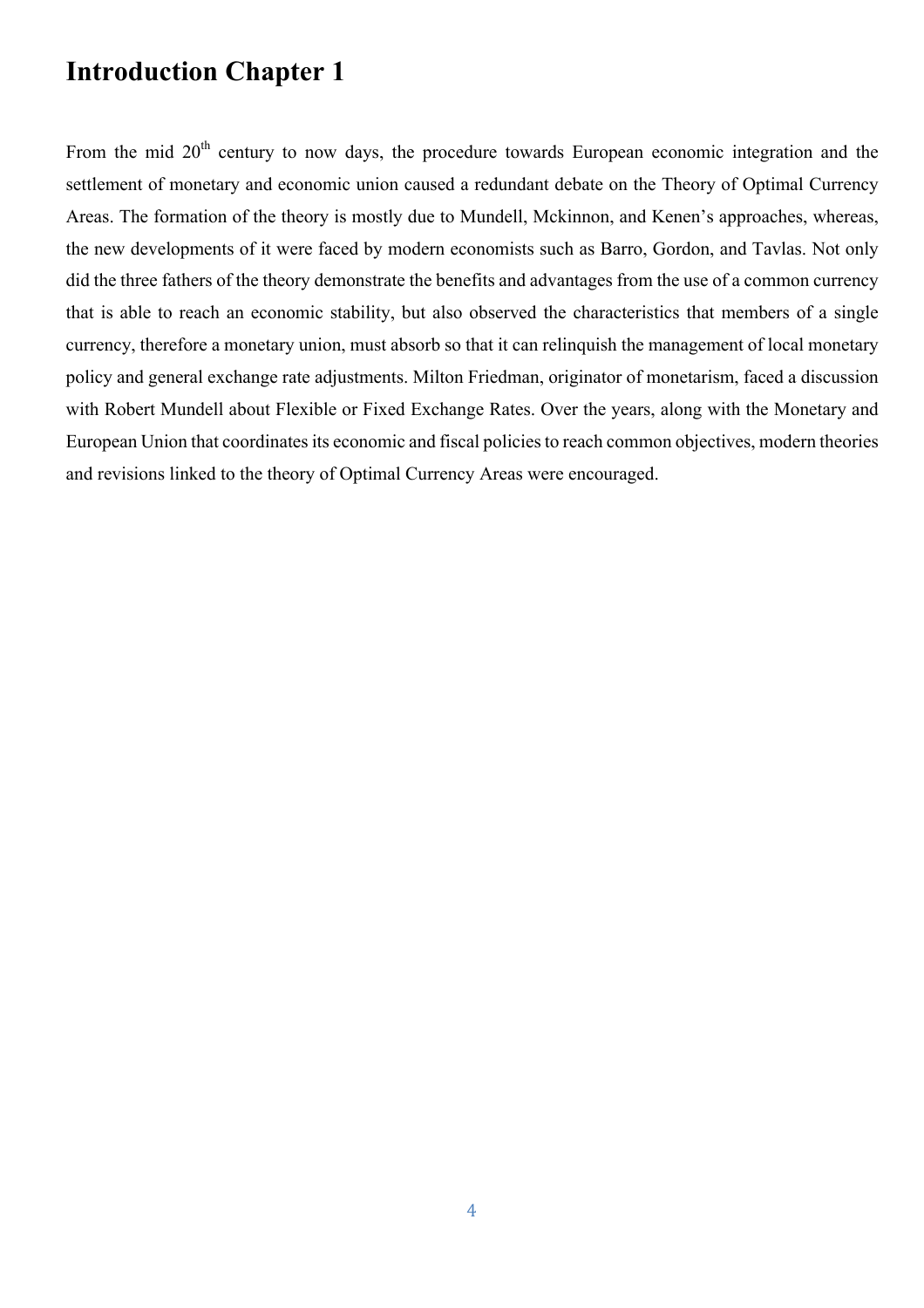### **1.1 Friedman: The origins of the theory**

The American economist, Milton Friedman, is the author of the theory: "The Case for Flexible Exchange Rates" (1953), Friedman<sup>1</sup> disagrees with Mundell<sup>2</sup> because the first economist thinks that a country with better advantage on flexible rate will consider all benefits and costs of its own monetary policy. Therefore, the founder sustained that fixed exchange rates would bring negative implications; for example, a country which increases its monetary supply can take advantage by addressing costs on members until other countries will accept its currency at an unchanged rate. When inflation is unsustainable followed by changing exchange rate, the system will not be able to survive. On the other hand, a country will not influence its members by increasing its monetary policy if following flexible rates system; in fact, it will only decrease investment and trade flows.

'The Case of Flexible Exchange Rates' establishes three various concepts:

- Flexible exchange rates will assure a balanced system because market forces could gain external balance in response to a real world influenced by the stickiness of prices and wages, meaning that the price and the pay of employees tends to have a slow response to the changes in the performance of an economy, and the balance of payments crises driven by the Bretton-Woods system<sup>3</sup>.
- Flexibility of exchange rates would pledge the independence of monetary policy, as a result, each country is not influenced by mistakes of other members.
- Fluctuation would favor multilateral trade and increase freedom of goods and capital movements between countries. Friedman analyzes the pound, presupposing that there are states, which embrace fixed rates between each other and flexible exchange rates with other currencies. On the other hand, the United States are distinguished by a single fiscal and monetary policy. Friedman is able to state that the harmonization of internal monetary and fiscal policies is required for fixed exchange rates without trade restrictions, if and only if the internal adjustment of prices and wages cause significant changes to external conditions. Friedman's work occurred to point out future developments also for topics left behind from the economists of the period such as: 'Exchange Rate Overshooting<sup>4</sup>' and 'Corners Hypothesis<sup>5</sup>,' led to the creation of the 'Theory of Optimal Currency Areas.'

<sup>&</sup>lt;sup>1</sup> Friedman wrote "The Case for Flexible Exchange Rates" in 1953, as a proposal for a quick way for Western European countries to eliminate the exchange controls that they had established before World War II and that persisted in early 1950s.

<sup>2</sup> Robert Alexander Mundell is a Canadian economist, born in October 24, 1932

<sup>&</sup>lt;sup>3</sup> The Bretton Woods system was the first system used to control the value of money between different countries, which had a single monetary policy that kept the exchange rate of its currency within a fixed value.

<sup>4</sup> The term overshooting indicates the excessive fluctuation of the nominal exchange rate in response to a change in the monetary supply.

<sup>5</sup> The corners hypothesis postulated that countries are—or should be—moving to one or another corner in their choice of exchange rate regimes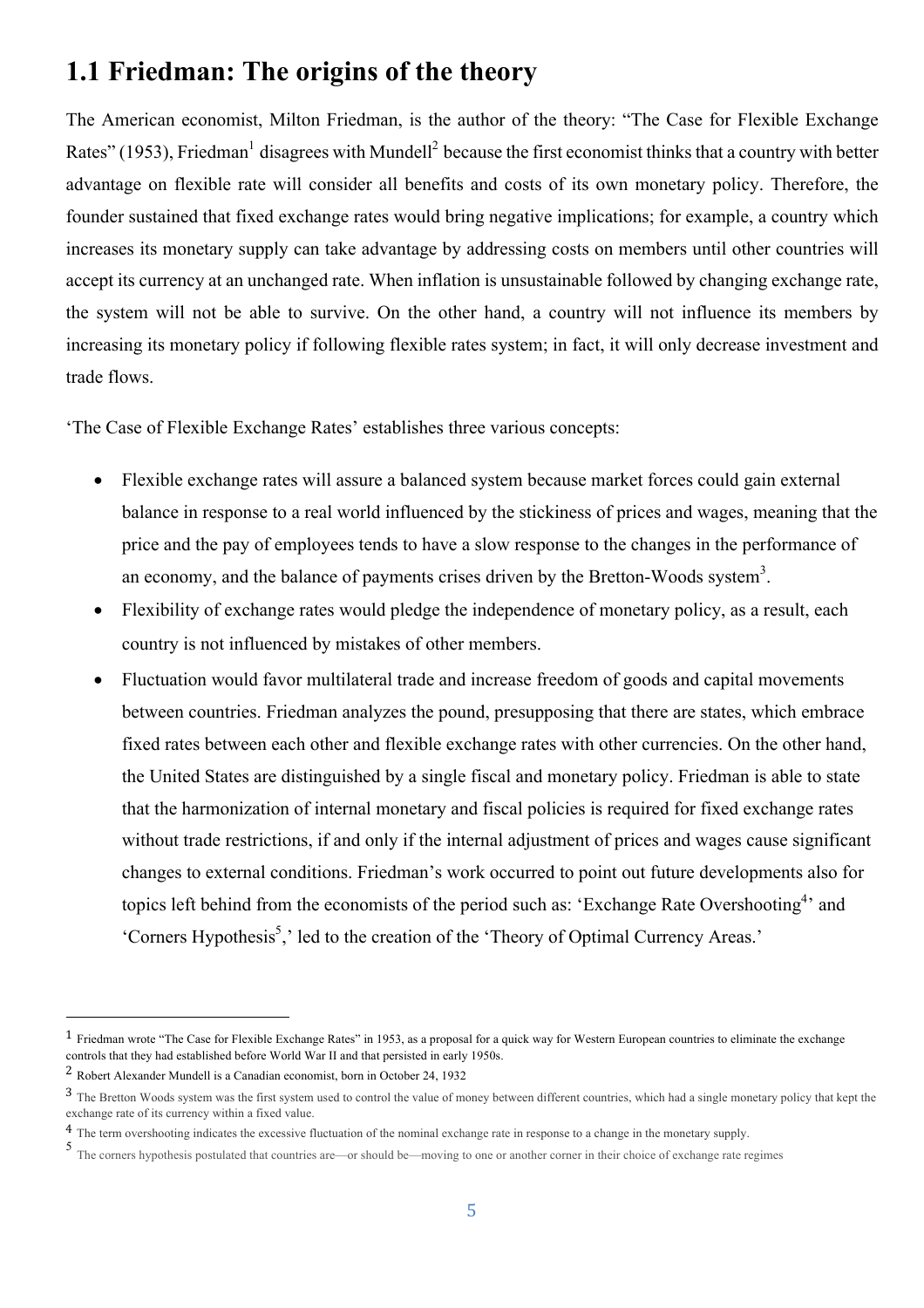The last theory believed that only an unreal world would imply simpler adjustments between currency areas with different currencies and flexible exchange rates and those unions will strictly depend on monetary and fiscal policies and from sustainable mobility of goods and inputs.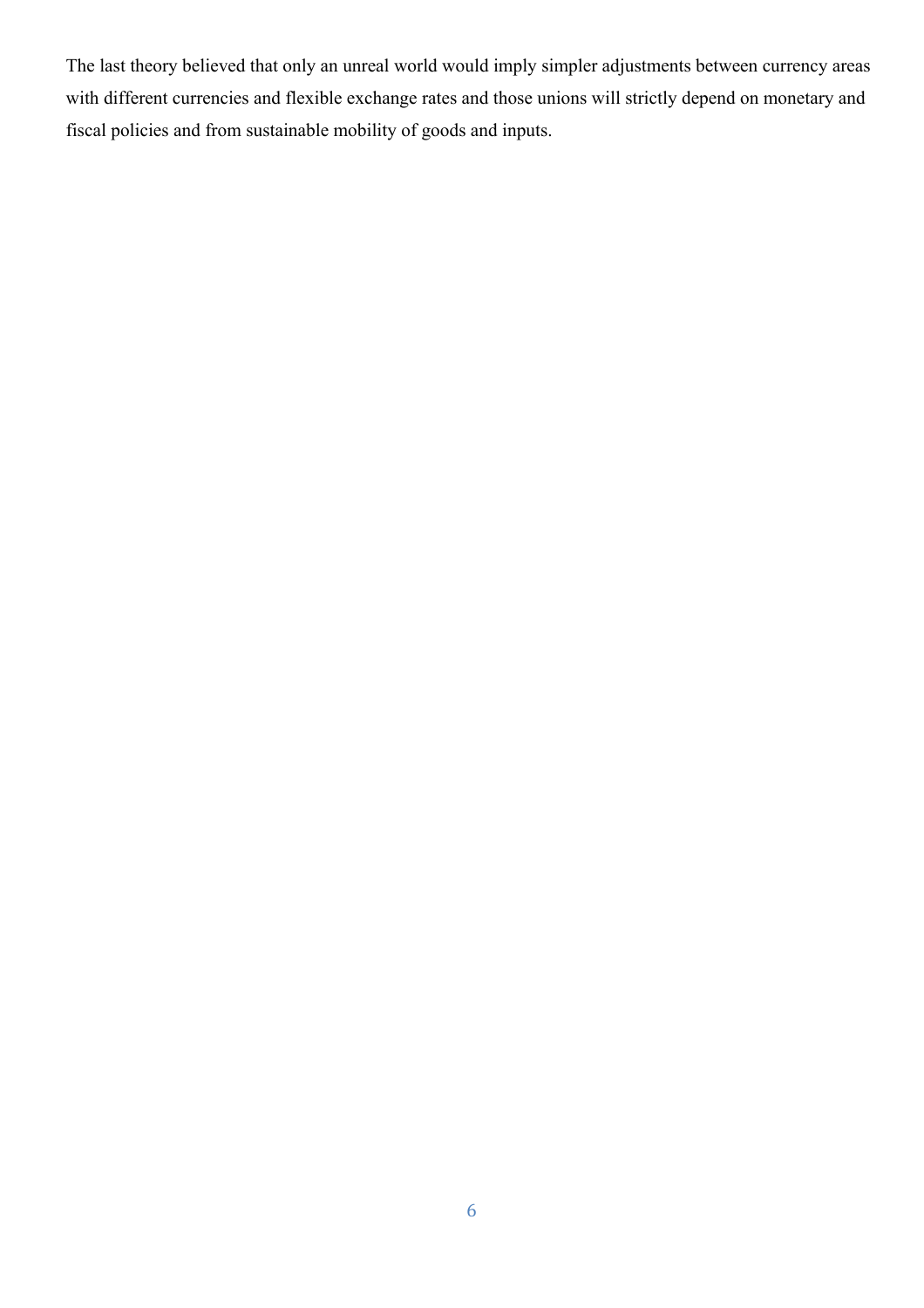### **1.2 Mundell**

Robert Mundell, Canadian economist, revalued and reconstructed the theoretical literature on monetary integration in his article entitled "A Theory of Optimum Currency Areas." OCA was published in 1961, period delineated by Bretton-Woods fixed exchange rates regime and the emerging movement of European integration. In fact, the Canadian economist's article was highly influenced by: Friedman's theories on flexible exchange rates, where Mundell points out the context of fixed but adjustable rates, which was also affected by Bretton-Woods agreements (potential to cause the periodic balance of payments crisis). On the economist's viewpoint, the presence of fixed rates, wage rigidity, and price levels prevent the market from adjusting itself in the long run. The pioneering author demonstrates how an adopted exchange rate regime upholds different characteristics of the economy respect to other solutions; he proves that Friedman's views on flexible exchange rates would lead to a loss in value on exchange rates because different currencies free to fluctuate will end up ineffective. Furthermore, Mundell relates to traditional academic trends by stating that a budget deficit will not cause directly increased unemployment, but a depreciation takes place; whereas, a surplus will persuade an appreciation rather than inflation. Therefore, he questions the best solution between the fluctuation of every currency or a monetary union considered a currency area as a "domain within which exchange rates are fixed." Symbolizing a monetary union as a territory where regional or national entities adhere to it, sharing a single or several currencies whose value is continuously pegged. OCA theory emphasizes the problem concerning the geographic domain where exchange rates are fixed, and deducting what domain is 'optimum' between single and several currencies to consider as a currency area. The optimal domain is essential to reach the needed equilibrium between internal balance, which establishes price stability and full employment; and external balance that identifies well-functioning balance of payments criteria. The OCA illustrates the "advantageous monetary area," conditions in which member states adopting same currency will procure higher benefits rather than excessive costs to their respective monetary system and economic efficiency. The cost-benefit analysis of a monetary union presented by the OCA, witnesses a trade-off: benefits related to a single currency follow the elimination of costs connected to converting one currency into another; therefore, the financial gains, including the overthrow of transaction costs and the regression of exchange rate risk. Not only does the presence of a single currency offer increased competition because prices are easier to compare, but also decreases investor's uncertainty. For example, a general decrease in risk premium that firms pay on equity, caused by lower uncertainty, increases investments and capital accumulation; suggesting an increase in the economy's growth rate. In conclusion, the trade-off highlights the relationship between the elimination of transaction costs as well as the overthrow of exchange rate uncertainty, which encourages trade among member states and each Central Bank's loss of revenue, associated with the conversion of national currencies.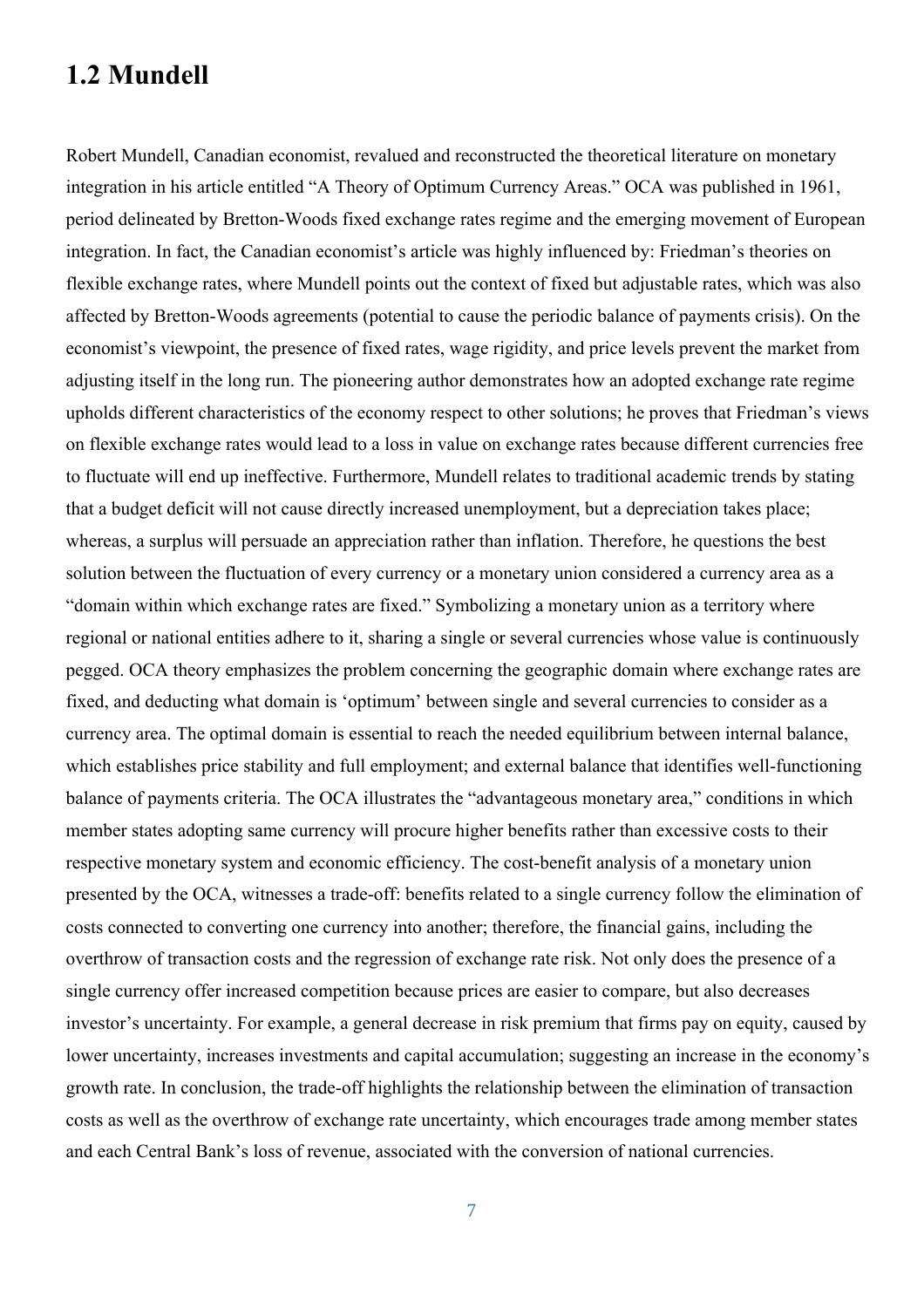If member states adopt different currencies, they have needs of intensive cooperation between central banks in order to control money supply leading to a significant loss on reserves. Therefore, there is difference between interregional and international adjustments; in fact, the second is rather influenced to fixed exchange rates. On the other hand, in the first case the pioneering theory of Mundell discusses the stabilization of flexible exchange rates in an uncommon and a common currency area, which face three different situations in response to an economy affected by a 'shock' in the aggregate demand for goods produced by country A and country B.



*Source: Mundell (1961) "Theory of an Optimal Currency Area"*

The first case considers internal and external balances recommended to be well established, so he presumes that both countries are adjusted with: full employment, price stability (nominal wages and fixed payments), and balance-of payments equilibrium in the short run. Stating that an increase in unemployment is derived from a decrease in wages and price levels, furthermore, the monetary policy aims at avoiding inflation rate. Later on, he hypotheses a shift in aggregate demand on both countries (from point 1 to point 2) initiated from country A and attributed to country B: in case of asymmetric shock on demand, there will be an increase in demand for goods in country A, and a decrease in goods in country B. A problem occurs for each case because country A will be affected only by over-full employment if using a different currency and also a current account surplus if using a common currency; whereas, country B will deal only with increased unemployment if dealing with a different currency, but also a current account deficit if having a common currency. In case of national currencies, the central bank of country A will respond to the adverse shock by increasing interest rates, and restrictive monetary policy shifts aggregate demand to the left side of the graph, while the other central bank acting for country B will lower them and deals with expansionary monetary policy that shifts positively aggregate demand to the right. The result of the monetary policies is an appreciation of the currency in country A and depreciation in country B. As to goods and services of country A will be sold in country B at a more expensive price; instead country A will sell products of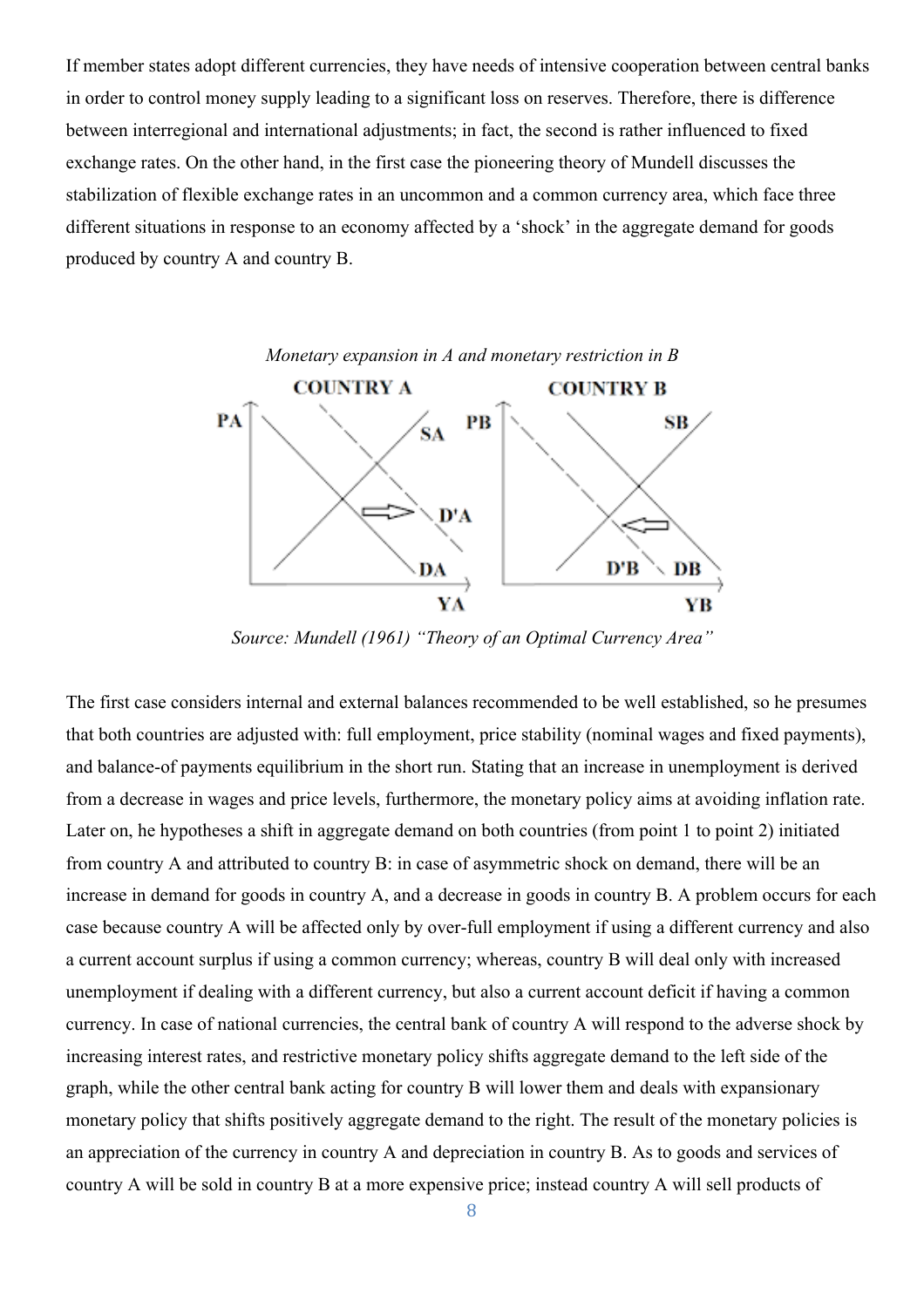country B at a cheaper price. National monetary policies can adjust countries after an asymmetric shock because the results on the previous example will be that country A controls and stabilizes price levels and country B will reduce unemployment.

If deciding on adopting a common currency, the two countries embrace the monetary union, there will be a single central bank that will control money supply and manage the right price level equilibrium. The central bank will detect a decrease in output and lower price level if a symmetric shock takes place in a monetary union, so it will decrease the interest rate to encourage aggregate demand in both countries. On the other hand, an asymmetric shock implies a negative impact on one of the two countries; for example, the central bank might lower interest rate if an adverse shock affects negatively country's B aggregate demand, but it will lead to worse-off inflationary pressure of country A and a current account surplus. Whereas, if it decides to increase interest rate to adjust inflation levels in country A, country's B unemployment rate will raise. It would result unlikely for the common central bank to increase money supply because it would further deteriorate the inflation rate in country A, which would change its market conditions (country A reflects how full employment can generate inflationary bias). It is demonstrated that in a monetary union, the authorities privilege unemployment in countries in deficit; so central banks never stabilize if asymmetric shocks take place, meaning that monetary policy is not as important as fiscal policy in terms of a macroeconomic stabilization. The monetary union does not appear to be the optimal choice when asymmetric shocks occur. Initially, the founder father anticipated the short run where wages and prices appear to be rigid; while over the long run, they are expected to turn out flexible. For example, let's suppose that prices increase along with inflation in country A, while country B deals with excess supply therefore a fall in price level: in the first case, country A will obtain its equilibrium from the appreciation of exchange rates and country B will gain its equilibrium by its depreciation. Reaching an optimal equilibrium is not immediate or effortless to manage, so both countries will suffer from different circumstances like inflation (country A) and unemployment plus possible deflation (country B).

On behalf of Mundell's point of view, a monetary union is not able to simultaneously manage full employment and price level stabilization; the only chance for member states to achieve these objectives is by integrating a flexible exchange rate regime. The author of the AVO theory agrees with Friedman about borders requiring different currencies and flexible exchange rates; in fact, it would be preferable for both national and regional currencies to adopt flexible rates in the event that a country does not desire to join a monetary union.

Mundell indicates three principles that a currency area must respect to result an optimal choice: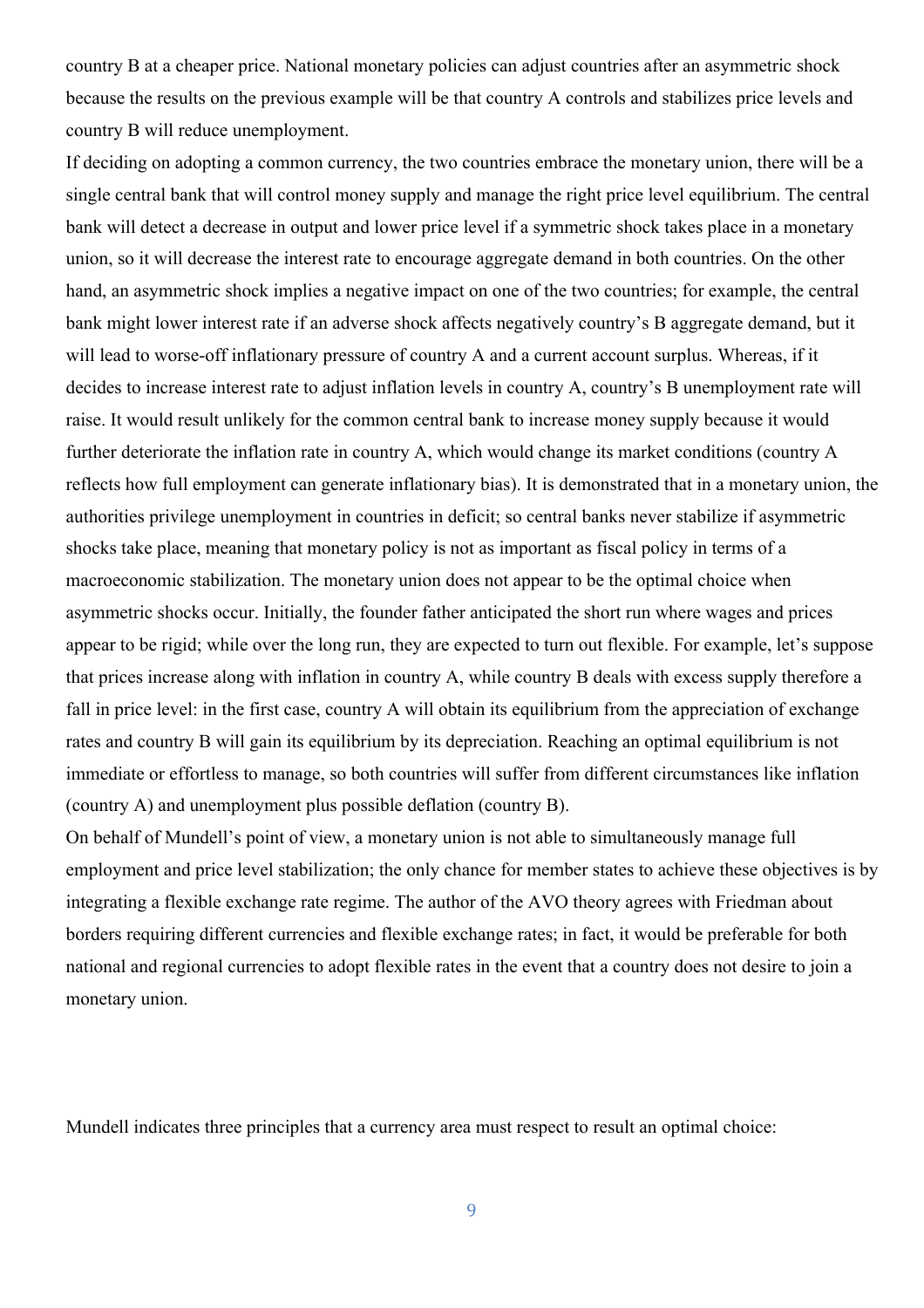- Labor mobility is eminent because it is able to reduce the need for adjustments of nominal exchange rates in order to correct external balance. Also capital mobility can facilitate adjustments; Monetary Union should therefore raise the mobility of factors of production and try to prevent asymmetric shocks.
- In case of flexible wages, the increase in demand for products produced in country A lead to higher salaries with a consequent decrease in aggregate supply and increased price-level; on the other hand, country B will have the opposite effect. It is suggested to buy more from country B and less from country A to reach a better equilibrium.
- If labor mobility and flexible prices and wages are excluded, the independence of asymmetric shock results a sustainable method to analyze the optimality.

If the number of flexible exchange rate increases, monetary efficiency, related as means of payment and currency unit, decreases; According to Mundell, 'money illusion<sup>6</sup>' will not have significant implications for a region or country having a large share of imports and exports in GDP. By introducing flexible exchange rates, the economic agents will witness the variation of their real income not due to adjustments in the price level and nominal wages, but mainly due to exchange rate variations. Money illusion will soon be eliminated because of devaluation influencing the price levels; it results inconsistent if there is a biased growth of imports over consumption. The economist hypothesizes on a world divided in three currency areas, each country should maintain proper currency that is flexible respect to other currencies because some countries will have mobility of labor or/and capital while other countries will have none.

A modern economic system using floating exchange rates can be integrated and later process effectively and efficiently if considering the following factors: International price stability; level of exports and imports that are not highly influenced by changes in exchange rates; fair hedging costs for risk associated with exchange rates; Central Banks has to abstain from monopolistic speculation; protection for creditors and debtors in order to support long run increasing rate of capital flow; wages and income are not related to price index, but on level of imports. Considering the fact that one of the main objectives of the monetary union is to reach economic stability, even a country, focused on capital mobility and lacking of labor mobility, can be considered a currency area. An increasing number of monetary unions lead to a better functioning flexible exchange rate regime. In fact, if labor and capital mobility are insufficient in a country, flexible external prices related to a national currency will not be stable with other currencies; furthermore, unemployment and inflation rate will spread over different countries. However, if labor or/and capital mobility are consistent in national frontiers, this means that the states differ from respective countries: flexible exchange rates are no more necessary as fixed exchange rates can work as well. In conclusion, Mundell points out that an essential element to favor a single currency is the mobility of factors of production.

 <sup>6</sup> Money illusion is an economic theory stating that people have a tendency to view their wealth and income in nominal dollar terms, rather than in real terms.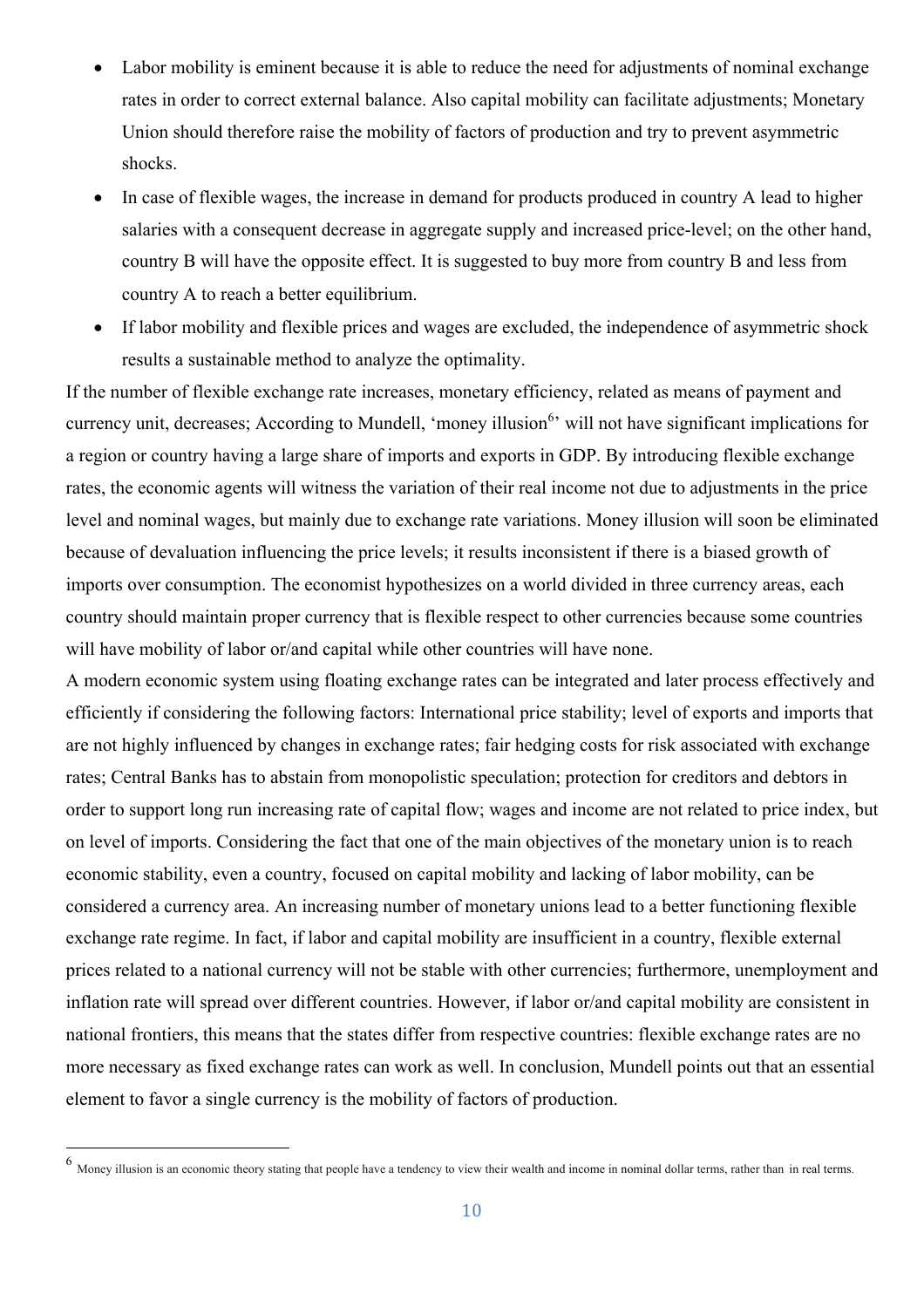#### **1.3 McKinnon**

Ronald I. McKinnon furthered his studies on the Optimum Currency Areas, focusing upon the internal and external capital balance equilibriums; therefore, in 1963 the Nobel Prize economist assumes that labor and capital mobility is not the only factor mobility between countries. In fact, he introduces the 'openness' of the economy that is defined as the ratio of tradable and non-tradable goods. 'The ratio of Tradable and Nontradable goods' is a concept that presumes the classification between goods and services which enter into foreign trade and goods and services not internationally traded, but consumed domestically because of unfeasible transportation costs. International Trade statistic's approach on tradable and non-tradable goods focuses on the relation between them: imports of goods and services are added to the Aggregate Gross Domestic Product, such addition includes traded goods which are exports plus imports. On the other hand, non-traded goods involve goods and services absorbed and consumed exclusively by the domestic economy, therefore they are not exported since they are produced in home country, or imported. In the concept of "Tradable goods," McKinnon embraces two criteria: exports, products produced in

domestic country and in part exported in foreign countries; and imports, which like exports are produced domestically, but include additional products bought by domestic country from abroad.

The surplus of exports relies on the excess consumption of the domestic country and it should be reduced and adjusted because it is convenient for countries to specialize on certain goods and services to gain a competitive advantage<sup>7</sup>. Whereas, if the amount of imports results to be higher than exports; it is due to the country's specialization on imports.

To notice the fluctuations of price and exchange rates, it is necessary to evaluate the effect of a shock on the relative prices of an economy's Gross Domestic Product, which includes the difference between tradable and non-tradable goods, respect to the price level of world economy. Taking into account a small economy, settled in a flexible exchange rate system, characterized by a high ratio of tradable and non-tradable goods; its price index that includes both tradable and non-tradable commodities, fluctuates more than the price index of a relatively closed economy. The impact of such difference in price levels leads to a currency depreciation, meaning that the unit of account and store of value of the economy's currency decreases. Supposing that an economy is subject to negative terms of trade and to a depreciation of the nominal exchange rate, it is yet possible to stabilize the price levels whenever the financial authorities enable a contraction of demand as a result of the exchange rate depreciation and the increased price of

<sup>&</sup>lt;sup>7</sup> Competitive advantages are conditions that allow a company or country to produce a good or service of equal value at a lower price or in a more desirable fashion. These conditions allow the productive entity to generate more sales or superior margins compared to its market rivals.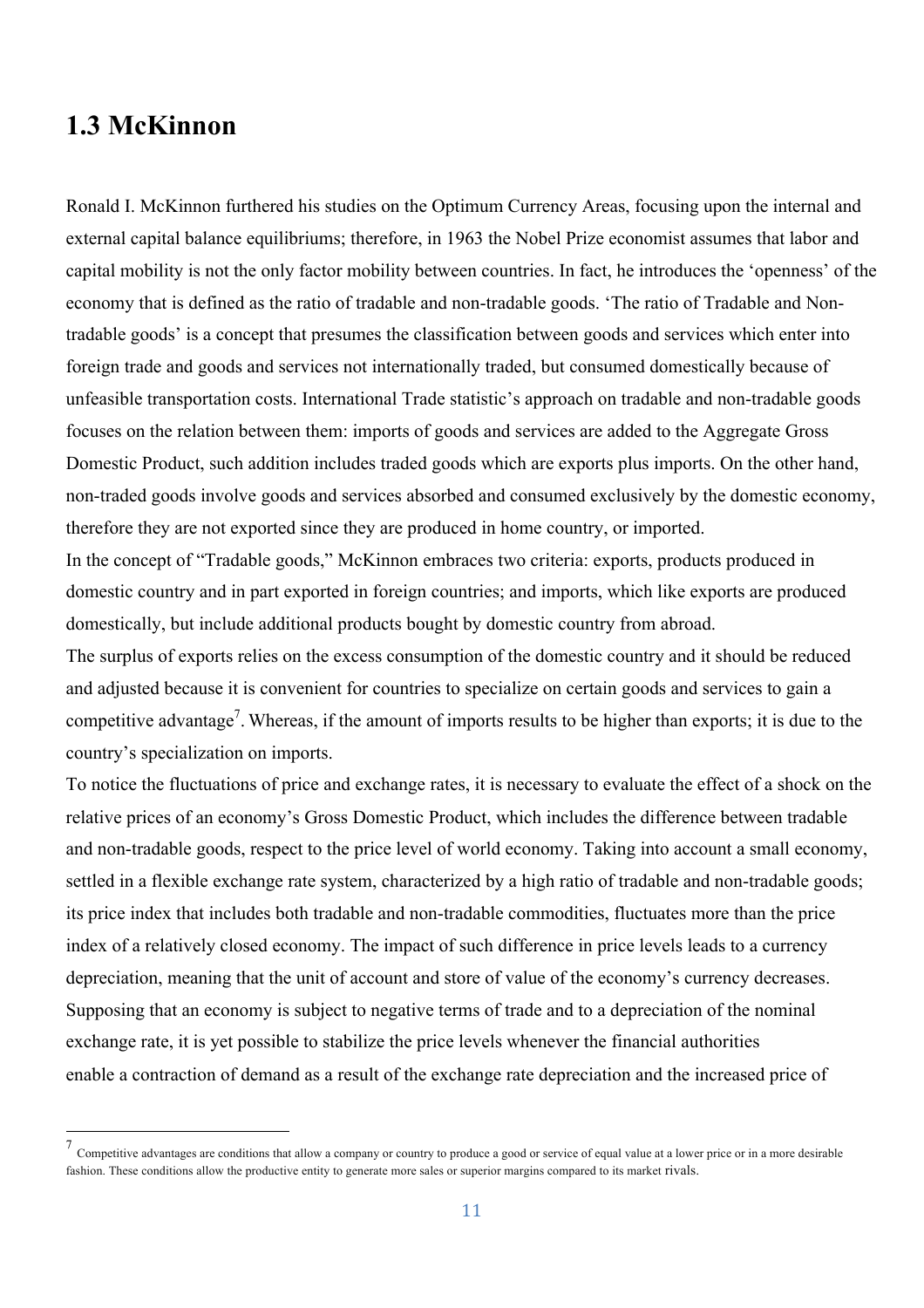tradeable commodities. The contraction of demand causes the price of non-tradeable commodities to fall: as the 'openness' of the economy rises (ratio of tradable and non-tradable goods), it is necessary to increase the contraction of demand. However, a relatively open economy that is affected by changes in nominal exchange rates will respond by changing wages and prices as a form of compensation; therefore, competiveness is not influenced by changes of nominal exchange rates.

Economists such as Charles Engel<sup>8</sup> sustain that central banks must consider exchange rate stabilization<sup>9</sup> in their objective function, including output and inflation rate since exchange rate fluctuations alter the level of relative prices from levels associated with efficient allocation of goods and capital across countries. Furthermore. Hausmann<sup>10</sup> supports the idea that choosing a floating exchange rate regime over a fixed exchange rate regime is worthwhile because the first option results to be less influenced by external shocks. Not only flexible exchange rates have a greater probability to overcome external shocks, but also imply that domestic interest rates will not follow the 'doctrine' of international interest rates changes; therefore, they will moderate the impact of externally driven business cycles. The idea that the openness of an economy overcomes money illusion, permits to exchange rates to be more reliable and effective policy instruments. McKinnon's opinion on stabilizing flexible exchange rates meets Engel's point of view towards the concept of money illusion; in fact, flexible exchange rates perform a stabilizing function due to money illusion. After analyzing these key concepts, the economists stand up for the integration of fixed exchange rates in an open economy: open economies have higher probability to reduce the risk of money illusion. If considering a dynamic context, as a country devalues, the devaluation will lead to inflation and thus the probability of a future devaluation reduces. A devaluation, which influences the price level of exports and imports, will have a less effective impact on the price level ratio of exports and imports of a large country because it produces a relevant quantity of non-tradable goods and services; whereas, a small country's price level ratio of exports and imports is highly influenced by a devaluation. McKinnon states: "if we move across the spectrum from closed to open economies, flexible exchange rates become both less effective as a control device for external balance and more damaging to internal price level stability." It is clear that it would result optimal the choice of joining a fixed exchange rate regime or a common currency area with the external countries to avoid speculation. Therefore, it results profitable for small open economies to take part in larger currency areas, if the currency area is sufficiently large to raise the quantity of non-tradable goods. At that point, the domestic currency is pegged to the increased level of non-tradable goods to give money liquidity value to the population of that specific area. Therefore, the presence of stable large countries is essential for small countries for the purpose of efficiently peg their currencies.

 <sup>8</sup> See the article "European Product Market Integration after the Euro" (2004) by Charles Engel

<sup>9</sup> Countries, especially developing ones, pursue stable exchange rates to attract foreign capital. They usually accomplish this by fixing their currencies to that of a more stable country, a practice called pegging.

<sup>10</sup> See Article "Should There Be Five Currencies or One Hundred and Five?" (1999) by Ricardo Hausmann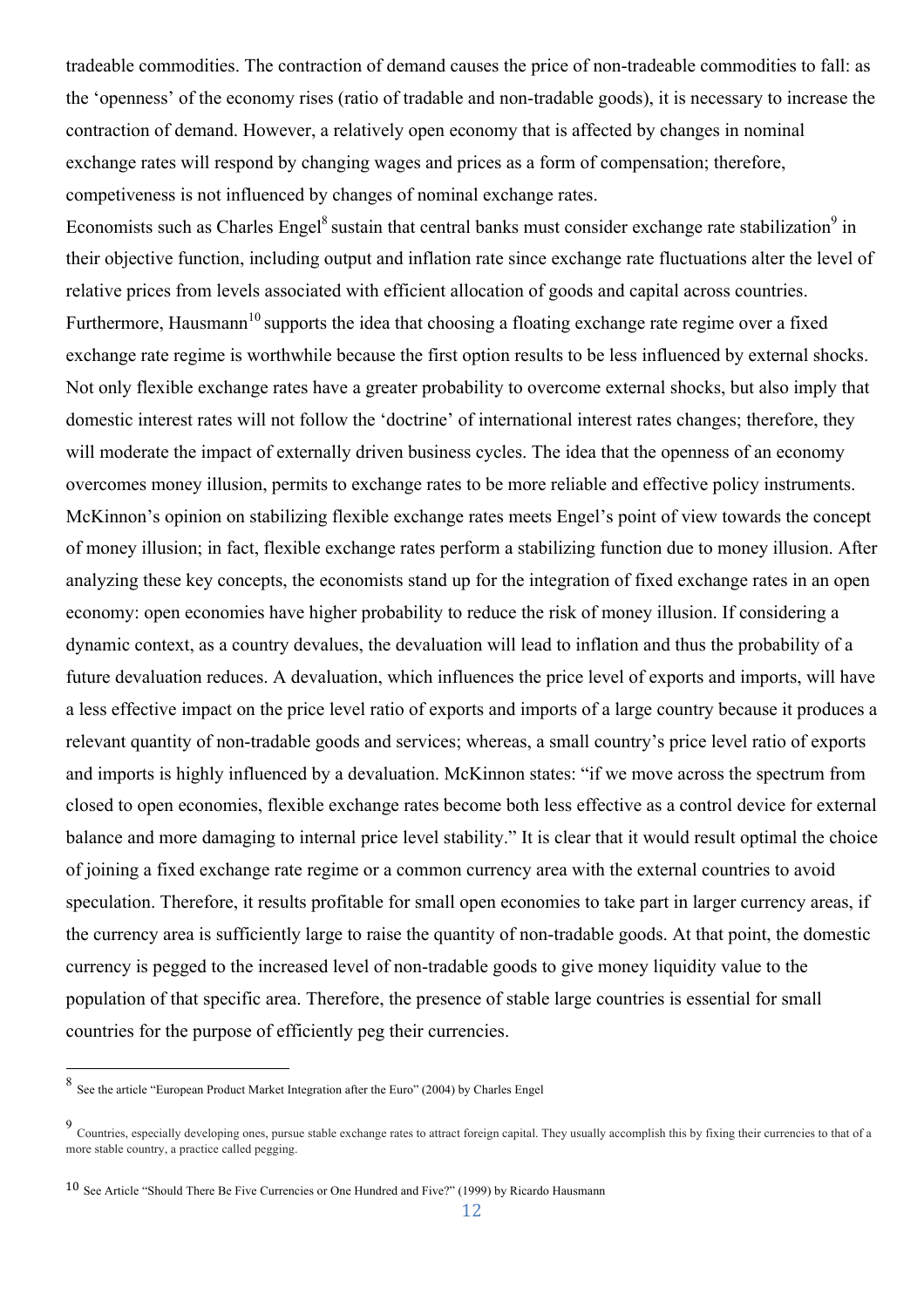In conclusion, McKinnon studies and theories on the 'openness' of an economy lead to the conclusion that the more open the economy, the more it will oblige to use fixed exchange rates; therefore, the economist is able to connect the size of a country with optimum currency area theories.

# **1.4 Kenen**

A further significant contribution to optimal currency areas theory was given by Peter B. Kenen in 1969, the economist introduces the peculiarities underlying product diversification for Optimum Currency Areas. The best aspirants turn out to be highly diversified economies, since the latter, by prevailing the need to change terms of trade assiduously through exchange rates, allows the exclusion of shocks. A country, involved in conspicuous activities, with a greater quantity of products to be exported, can more easily safeguard itself from possible shocks that affect various companies or market sectors, generated by changes in consumption or production. Product diversification reduces the possibility of asymmetric shocks; consequently, positive changes in the exports of some goods and services may be balanced with the negative changes of others. A few years later, in 1976, other economists came to the conclusion that this counterbalancing method is more effective and efficient, when the exportable products are diversified; if in foreign markets, the demand for goods and services decreases, then a country that produces a multiplicity of products has a lower probability to suffer a decrease in total production.

The previously mentioned Nobel prized economists, Mundell and McKinnon, thought over Kenen's ideas and arrived to the following opinions: from Kenen's product diversification theory, Mundell believes that the world economy is not only the most diversified, but also the most insured against the risk of fluctuations of exchange rates. On the other hand, McKinnon points out that a large diversified economy, which implies a smaller foreign sector, must adopt fixed exchange rates; whereas, small open economies should be characterized by floating rates, since they don't have large economy's features. Over recent year, other economists such as Melitz<sup>11</sup> doubted over some implications of Kenen's theory of product diversification, the  $20<sup>th</sup>$  century economist stresses the fact that Kenen's argumentation implies that a country, without a diversified structure, would only benefit through the use of flexible exchange rates.

Kenen exposes other useful peculiarities for the optimal currency areas (OCA): first of all, he points out "fiscal integration" that allows to attenuate the asymmetric shocks through fiscal transfers between regions with low unemployment towards those with a high rate of unemployment; next, he presents the idea of similar production structures. According to what Mundell said about countries with flexible exchange rates

 <sup>11</sup> Marc J. Melitz is an American economist, who published the article "The Impact of Trade on Intra-Industry Reallocations and Aggregate Industry Productivity" (2003)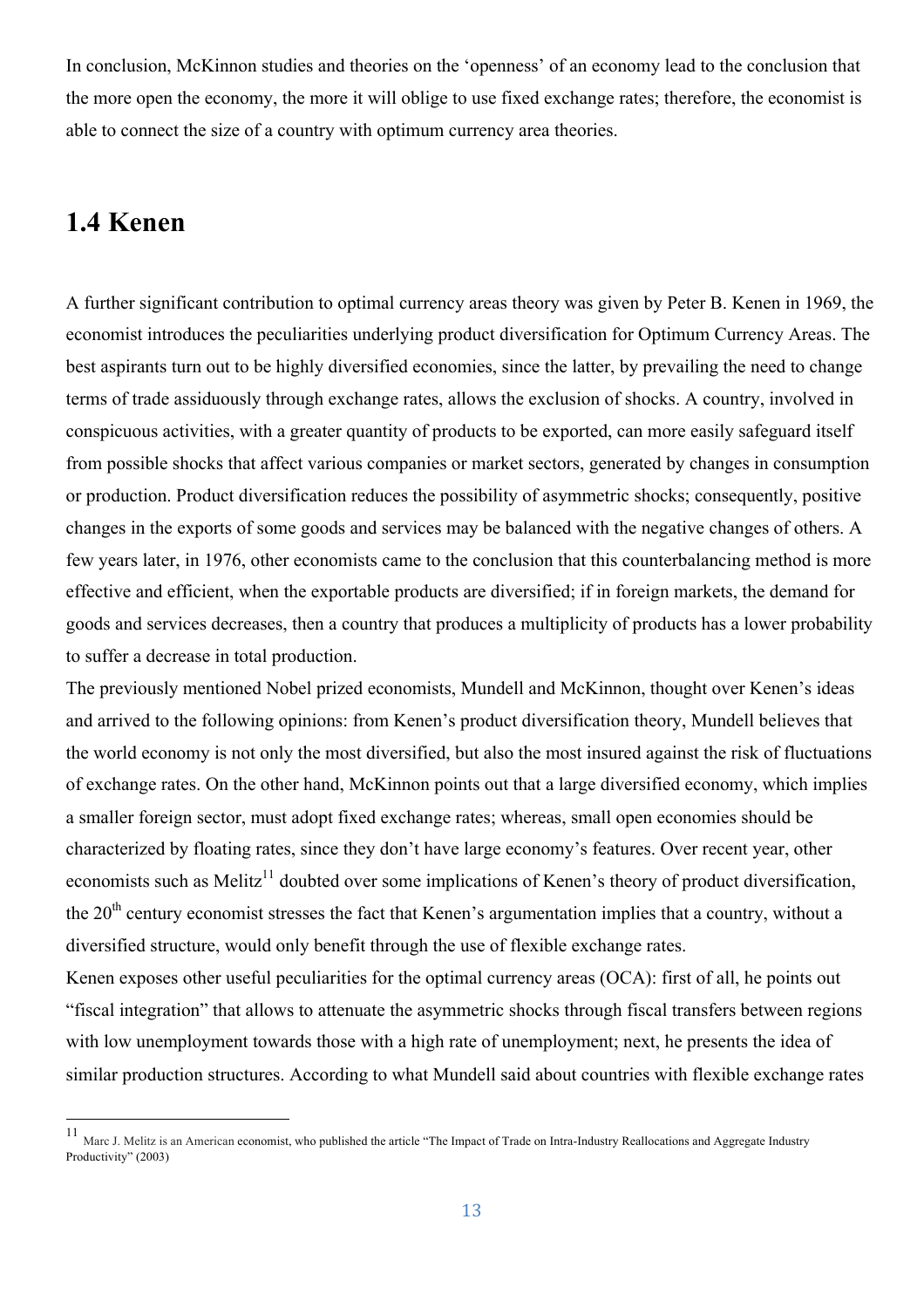and subjected to asymmetric shocks in the presence of labor mobility, two countries, characterized by limited but similar production structures, are ideal components for a two-currency union since the shock of the specific sector damages them simultaneously. From these peculiarities, Kenen defines the autochthonous literary process of the Optimum Currency Area theory.

#### **1.5 Introduction of new theories; critics and new ideas**

The Optimal Currency Areas theory has been constructed by Mundell, McKinnon, and Kenen with the following features: International mobility of factors of production, degree of openness, and product diversification. The three founders of the theory focused on economic considerations; but part of the optimum currency areas literature affirms that an optimum currency area is mainly influenced and integrated by long-term political commitment rather than the economic criteria. Ingram states that the government's commitment whether to decide exchange rate arrangements is much more valuable than the economic features of the optimal currency area. Moreover, the real economic determinants of the OCA theory mostly affect the speed and ease of adjustment, but the policy positions taken by governments, the attitudes of the population toward the adjustment processes, the nature of financial and other institutions determine the efficacy of a currency area. Mintz<sup>12</sup> agrees by claiming that 'the political willingness of the central authorities to pursue monetary unions is the most important factor for forming currency areas.' From the economists' interventions, it is considered the fact that political integration is one of the prime priorities for the Optimal Currency Area's properties. However, it is not taken into consideration during the Optimal Currency Area analysis; since such a factor, defined 'political will,' is difficult to measure. The cooperation between countries on a diversified set of economic policies and the progress of institutional development are features stimulated by the 'political will.' Corden<sup>13</sup> adds that it cushions working out satisfied compatibility in preferences concerning inflation, employment, and growth. In conclusion, economic considerations are implemented after political processes if focusing on the idea of creating a real currency area. Tavlas considered that the 'old' Optimal Currency Areas theory lacked of two substantial problems: "the problem of inconclusiveness" and "the problem of inconsistency." OCA theory met the first problem by incorporating inconsistent suggestions about a country's options of adhering in a joint currency area or not. A small open economy will not adopt fixed exchange rates over flexible exchange rates, since it has low

 <sup>12</sup> Mintz, N. (1970) *"*Monetary Union and Economic Integration*."* New York: New York University Press.

<sup>13</sup> Max Warner Corden is the author of nine books, the best-known ones being The Theory of Protection, Trade Policy and Economic Welfare, and Inflation, Exchange Rates and the World Economy.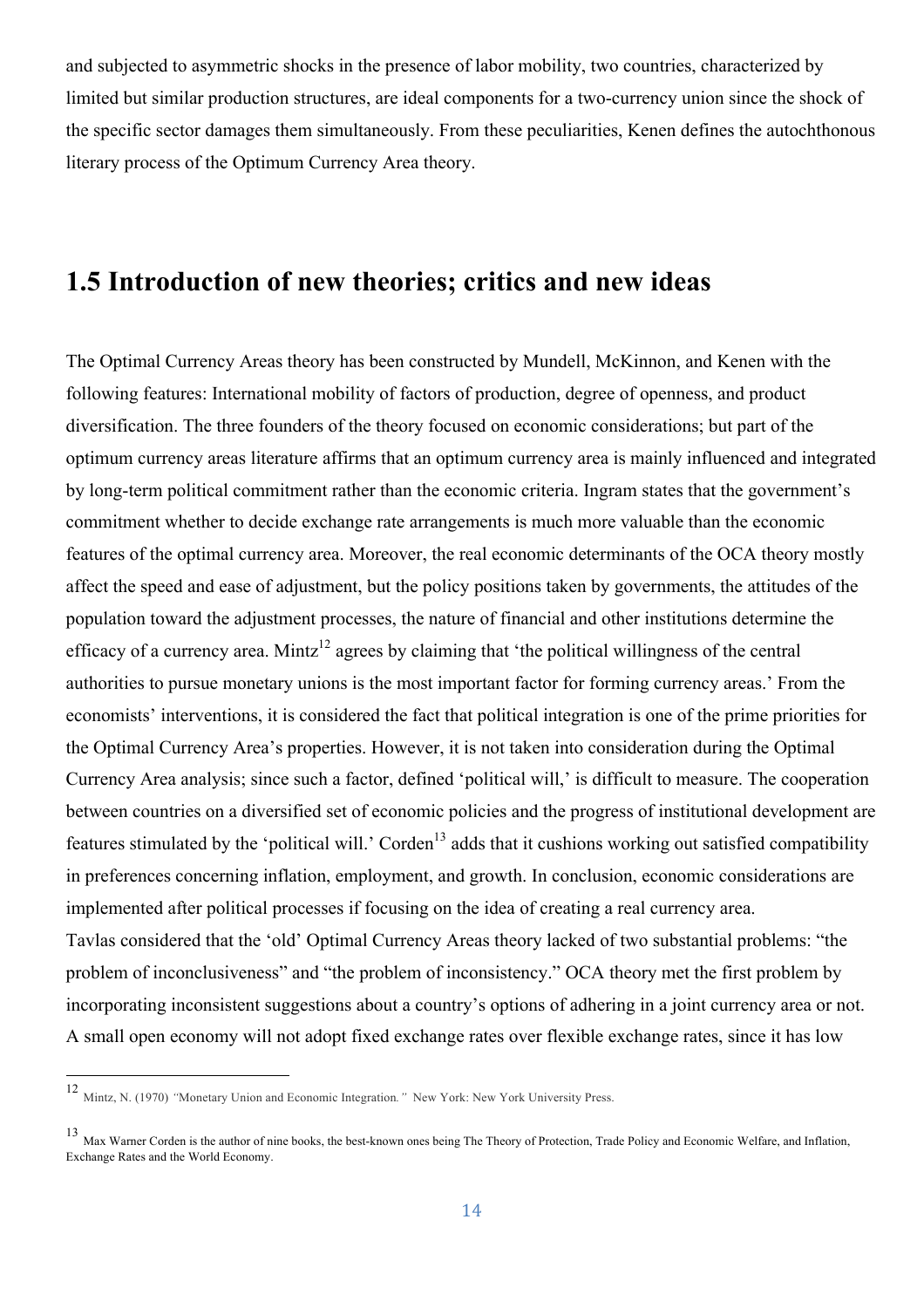labor mobility with trading partners. Whereas, a relatively open country, even if characterized by trading with other countries, deals with low mobility of factors of production with the same trading partners; it should join the currency area according to one criterion, but it also could result convenient not to participate in this option according to another criterion. In fact, the second problem considers small countries which tend to be less differentiated in production than large countries, but tend to be more open. As to the first problem, one criterion suggests that the small countries should take part in a joint currency area because of its openness; on the other hand, a second criterion of the OCA theory implies not to adhere for the lack of product diversification. Furthermore, the relationship between the size of a country and the exchange rate regime leads to some uncertainties: if considering two countries, country A and country B, the first country is larger and relatively more open than the second country. An economic development in country B will have lower repercussions on country A's aggregates, for example, GDP; on the other hand, an economic development in country A will influence more relevant positive externalities. If the two countries are subjected to a single national authority, the latter will be much more interested in economic developments in the first area. From this example, it is clear the fact that large and open economies should be subjected to the fixed exchange rate regime, contrasting McKinnon's thoughts. Moreover, the paradox of diversification is another key factor that show a correlation with the economists' claims: two economies, which are not well diversified should interfere with flexible exchange rates, but if they create a fixed exchange rate system, the arising currency area would have a higher level of diversification than that of the individual regions. Therefore, the diversification may act as an incentive and a disincentive for the creation of a single currency. Such economies choose to deal with flexible exchange rates because they may handle better such features than not well diversified economies. Economies that are open to trade tend to specialize in some sectors of production and become less diversified, thanks to the exploitation of economies of scale.

After thirty-years of scarce consideration of the OCA theory, the debate has been resumed from a different perspective: in the 'new' OCA theory, the main objective is to avoid inflation and to dampen the fluctuations of the economic cycle without further consideration of the monetary policies. The change in prospects led to two main implications, first, an optimal equilibrium for price stability over the medium-run, so that the nominal exchange rate adjusts to a new equilibrium in case of external shocks. Next, the attempt to eliminate the "inflation-bias" problem of the monetary policy, which tries to over-stimulate the economy and monetizes budget deficits and debt. Tavlas claims that the monetary union results useful to achieve low inflation by modifying inflationary expectations. Bofinger<sup>14</sup> agrees by stating: "The surrender of all national monetary policy responsibilities to a supranational central bank system is the most obvious signal that a

 $\overline{a}$ 

<sup>14</sup> This view concurs with Bofinger (1994), who despite his criticism of theory, writes that the OCA theory "seems to be almost generally accepted as the main touchstone of the advantages of EMU and as the theoretical basis for all empirical tests in this area."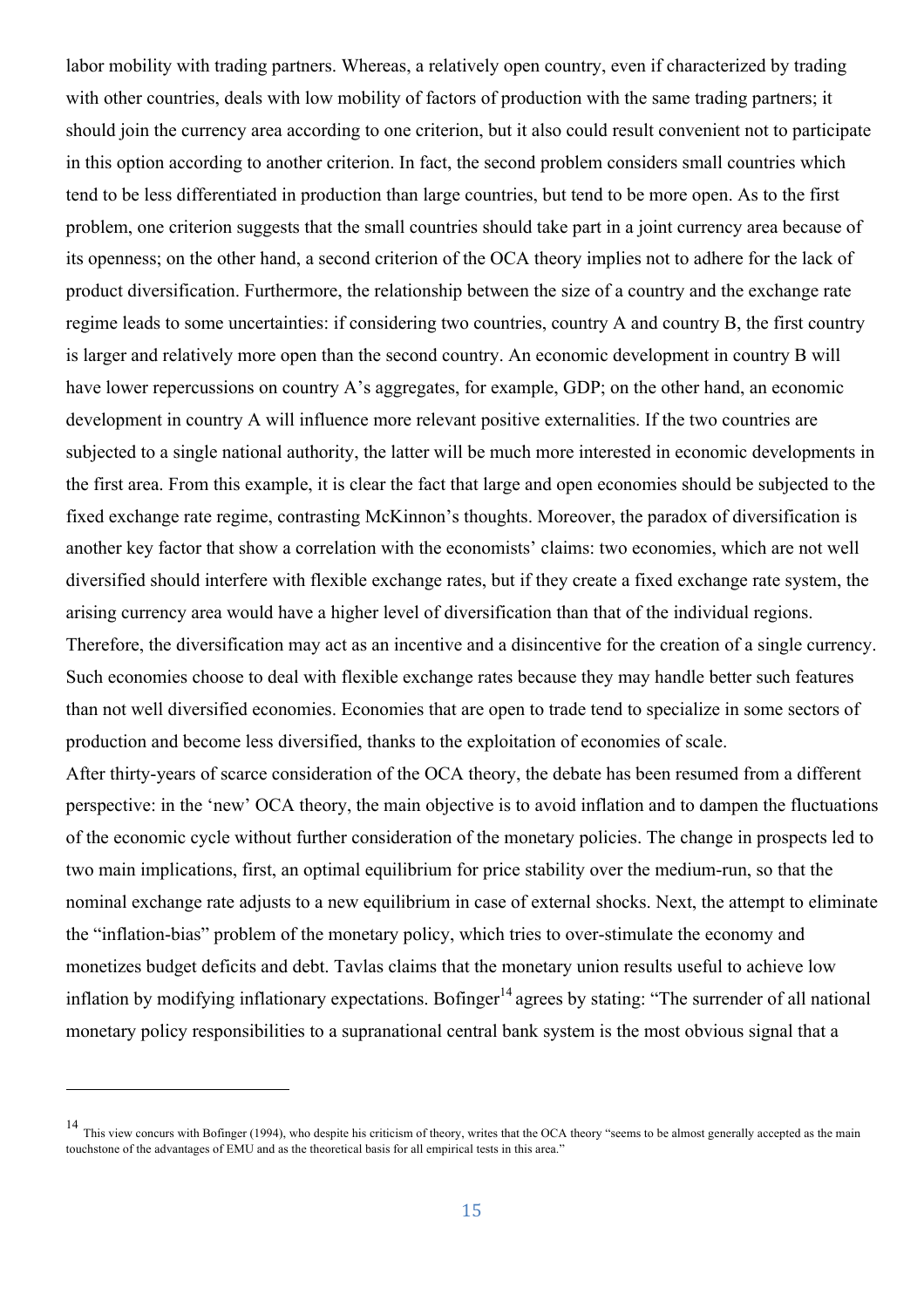country is no longer attempting to make use of surprise inflation." The economist points out that the avoidance of 'asymmetric monetary' shocks leads to a 'fundamental benefit of any monetary union.' Bofinger states that larger currency areas imply a more stable rate of money demand because the intraregional shifts that take place in a common currency area don't influence the national demand function, but only the regional money demand. Based on the before mentioned criticisms, Julius Horvath<sup>15</sup> exposes three discussions on how to choose the optimum exchange rate regime, keeping in mind that the OCA theory constitutes the choice between the fixed and the float exchange rates, whereas, economic policy-making are responsible for choosing intermediary types of regimes. The first approach is subject to a macroeconomic model which evaluates which exchange rate regime better reacts to an economy affected by different disturbances; for example, in case of nominal foreign shocks, nominal domestic shocks, and real domestic shocks, it results convenient for an economy to adopt flexible exchange rates to avoid the externalities. The same economy influenced by real domestic shocks may continue to implement a fixed exchange regime if and only if they are of a financial nature. On the other hand, the second approach considers the stabilization of an exchange rate regime, it takes into account a country affected by high inflation that wants to stabilize with minimal costs of adjustment. In the absence of "money-illusion," linked to the neutrality of money and the difference between real and nominal rates, the general equilibrium analysis determines a single solution for the real variables; the price level stays indeterminate if another nominal variable is fixed. General- equilibrium models based on modern theoretical contributions and on microeconomic implications

are explained in the third approach: the exchange rate regime has no social welfare impact in a scenario where asset markets are complete and money is neutral. Elhanan Helpman<sup>16</sup> states: "there are various rigidities and imperfections (for example, market imperfections) whose existence may have a bearing on the relative desirability of alternative exchange-rate regimes. Thus, it is possible that a particular exchange rate regime performs better than others under certain types of imperfections. A characterization of imperfections under which each exchange rate regime performs best will be valuable."

In Tavlas's point of view, such implications reveal the fact that the loss of the monetary independency is not subject of a negative outcome, since countries characterized by high inflation would gain advantages in terms of credibility from participating in a monetary union and therefore transferring monetary policy decisions to a common central bank, adjusting interest rates and unemployment costs to move towards a balanced level of inflation. These functions brought some countries to support the idea of joining the

 $\overline{a}$ 

<sup>15</sup> Horvath (1997) identify the shocks as supply, nominal, and real fiscal. Using data for 20 European market economies, they compare original members of the European Community to new members and non-members. Shocks are mostly country- specific, particularly for newer members and non-members, suggesting the importance of alternative adjustment mechanisms other than national monetary policies after the introduction of a single currency.

<sup>16</sup> See "An Exploration in the Theory of Exchange-Rate Regimes" (1981)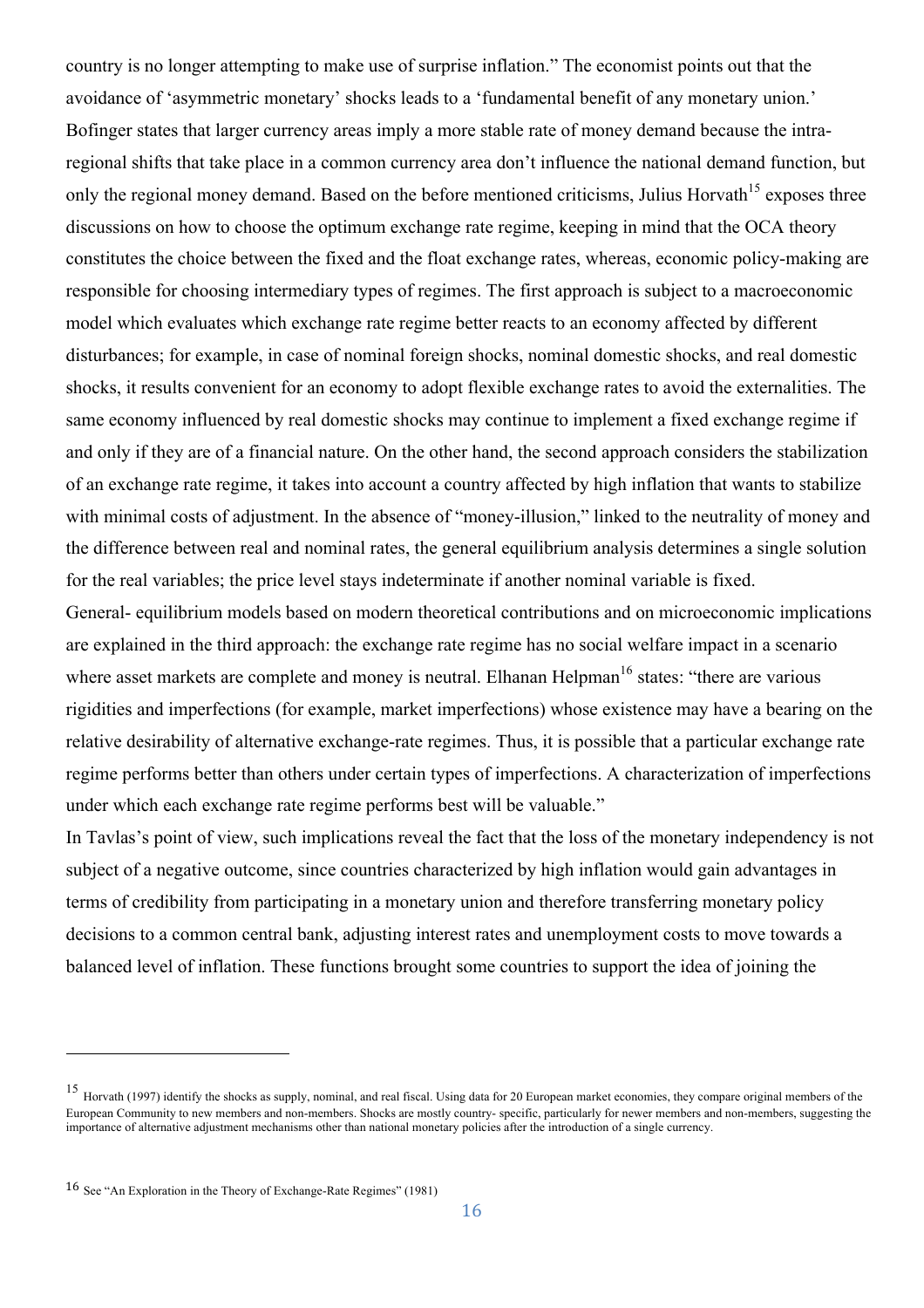European Economic and Monetary Union. In other words, each country should estimate its benefits and welfare emerging from the participation in a currency area, considering its own interest and welfare.

#### **1.6 Costs and Benefits**

 $\overline{a}$ 

Nations joining a monetary union face benefits of a microeconomic nature, and at the same time are forced to bear costs of a macroeconomic nature.

One of the main costs of integrating a common currency within a country is the loss of sovereignty and therefore autonomy in handling an independent monetary policy. Meaning that it will no longer be possible for the country's exchange rate to be subject of an appropriate devaluation for the purpose of re-launching an economy affected by an asymmetric shock. The possibility of devaluing or revaluing a nation's price of its currency is extremely beneficial and useful; since the difference between different economies may have a negative impact on each other, the exchange rate may be used as an instrument to adjust or stabilize a disequilibrium between the two international economies. Financial markets can enable speculative attacks, which lead individual countries into forced insolvency, since they issue debt securities in a currency over which member countries have no control. De Grauwe reports a recent historical episode happened in  $2011^{17}$ between: England, a sovereign country, and Spain, a member of a monetary union. If investors will sell the bonds thereby raising the interest rate if they expect that the British government is defaulting. As a result, they will possess a large amount of pounds, which price will fall by selling them at the foreign exchange market, where at this point some investors are willing to buy. The UK currency stock will remain unchanged and the pounds will be invested again in English assets and government bonds. Even if such presumption would not happen, the Central Bank of England will be the buyer of last resort, ensuring liquidity necessary for financing the debt; therefore, investors will not be able to cause a liquidity crisis. Although, a fear of default for the Spanish government induces the same the procedure that investors will sell Spanish securities with the aim of raising interest rate; it will not be necessary to exchange the amount of euros obtained from the sale of Spanish bonds. It results more profitable to invest the sum in other securities. Consequently, the Hispanic banking system will lack an appropriate euro amount, causing a liquidity restriction in Spain due to the absence of a foreign exchange market and a flexible exchange rate regime. Moreover, the Spanish

<sup>&</sup>lt;sup>17</sup> Since the start of the financial crisis, the UK public debt-to-GDP ratio has risen more than that of Spain. In 2011, as a percentage of GDP, the British public debt was 17% higher than the Spanish public debt (89% against 72%). However, since the beginning of 2010 the yield on Spanish government bonds has risen sharply compared to the United Kingdom, suggesting that the market price reflects a significantly higher risk of default for Spanish government bonds, than those of the United Kingdom.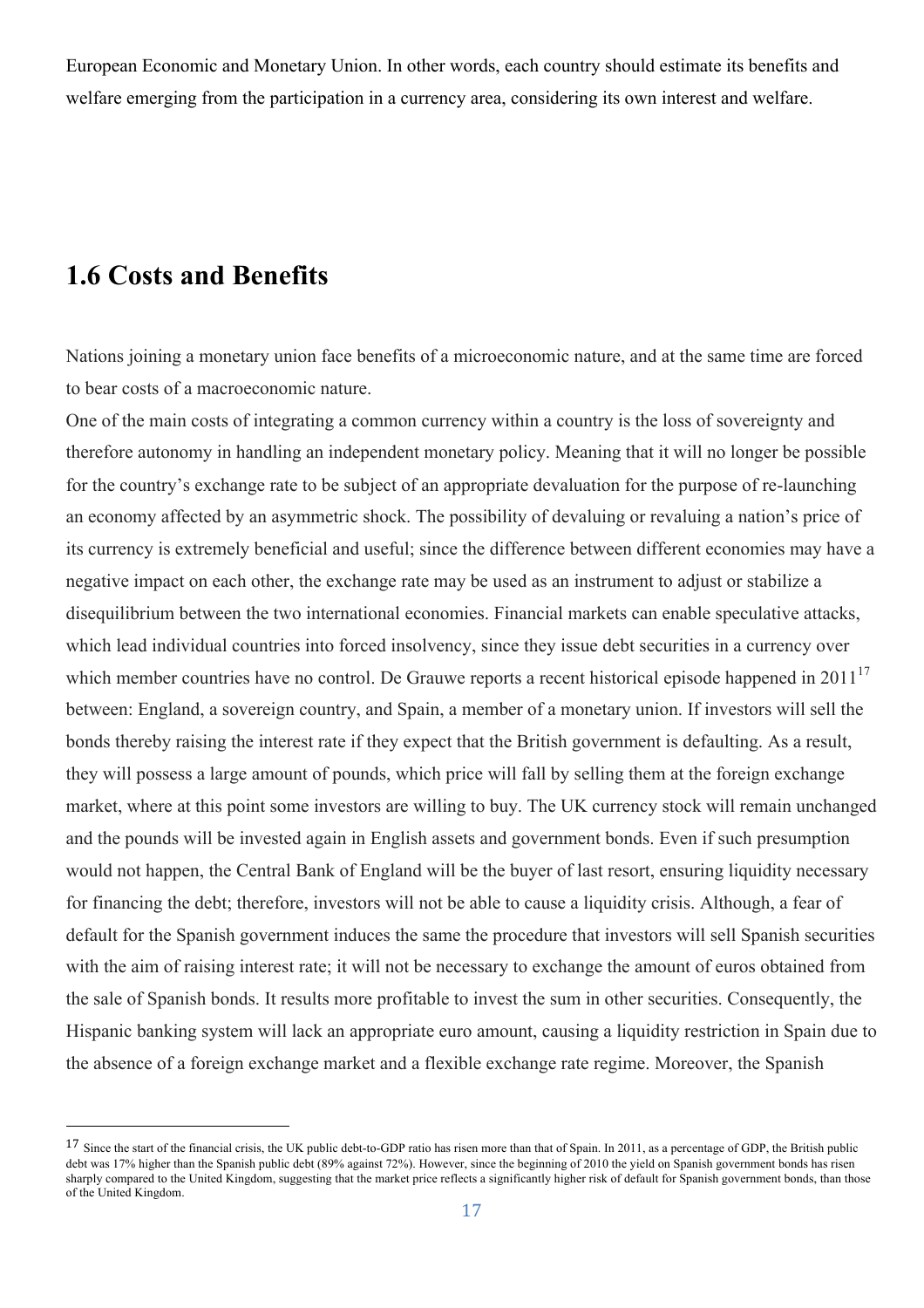government will not have the possibility to sell its public debt to the Bank of Spain, since those transactions are taken directly by the ECB. The outflow of Spanish capital will lead to a crisis and a serious default. Financial markets may exacerbate the difficulties of a country by leading it to a forced insolvency, in fact, asymmetric shocks are amplified when the Monetary Union is unconfident for the required amount of government's solvency of one or more member states.

Supposing that French consumers change their preferences from Domestic products to German goods and services, France's demand curve will shift left. Such shift causes domestic output to decline, whereas, foreign output rises.



*Amplification of asymmetric shocks Source: De Grauwe (2012): "Economics of a Monetary union"*

The effect of demand shift, used in this example, leads to additional unemployment in France and a lower unemployment level in Germany. Moreover, France will encounter a current account deficit and Germany will have a current account surplus. This trend would be corrected and the demand curve would return to the initial equilibrium by implementing a devaluation in France; it is improbable for this solution to hold in the long run because such devaluation not only increases the price of imports and therefore the costs of production, thus it increases the domestic prices, but also nominal wages to compensate for the loss of purchasing power suffered by workers and consumers. Consequently, the aggregate supply curve will move upwards and therefore the positive effects of the devaluation over time will be neutralized by the increase in domestic prices.

By considering an interest rate decrease caused by a country's decrease in money demand, it may also settle an increased level of income. The reason is that the money demand decrease is only due to an upgraded payment system. On the contrary, in case of a Monetary Union, the Central Bank would absorb the excess of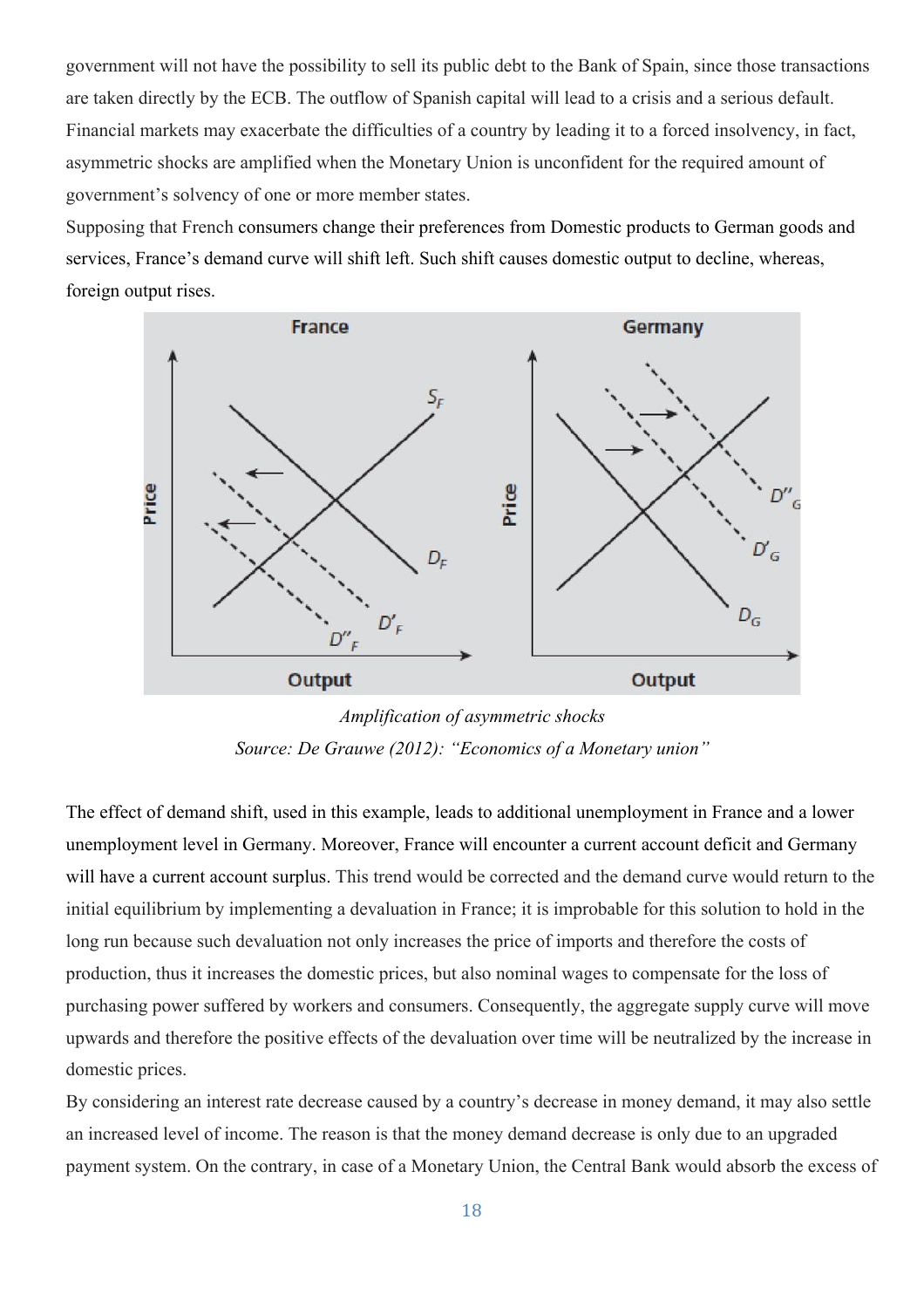money supply as it avoids an interest rate deviation from the foreign interest rate, there will be no effect on income level.

From this example De Arcangelis<sup>18</sup> confirms that the Money Market is able to prevent nominal asymmetric shocks from influencing interest rates and income.

Another cost that derives directly from the loss of discretion regards the lack of the possibility to finance one's public debt through seigniorage, that is, the issuing of high potential money in such a way as to increase inflation and thus reduce the real burden of the debt. further costs of a monetary union derive mainly from the differences between the involved countries: this diversity will concern the legal and fiscal systems, the labor markets, the preferences on unemployment and on inflation. De Grauwe examines different preferences on the unemployment and the inflation rate of two countries, Italy and Germany, the comparison can be related by the Philipps curves.

 <sup>18</sup> See "Measuring Monetary Policy Shocks in a Small Open Economy" in Economic Notes, Review of Banking, Finance and Monetary Economics (2001).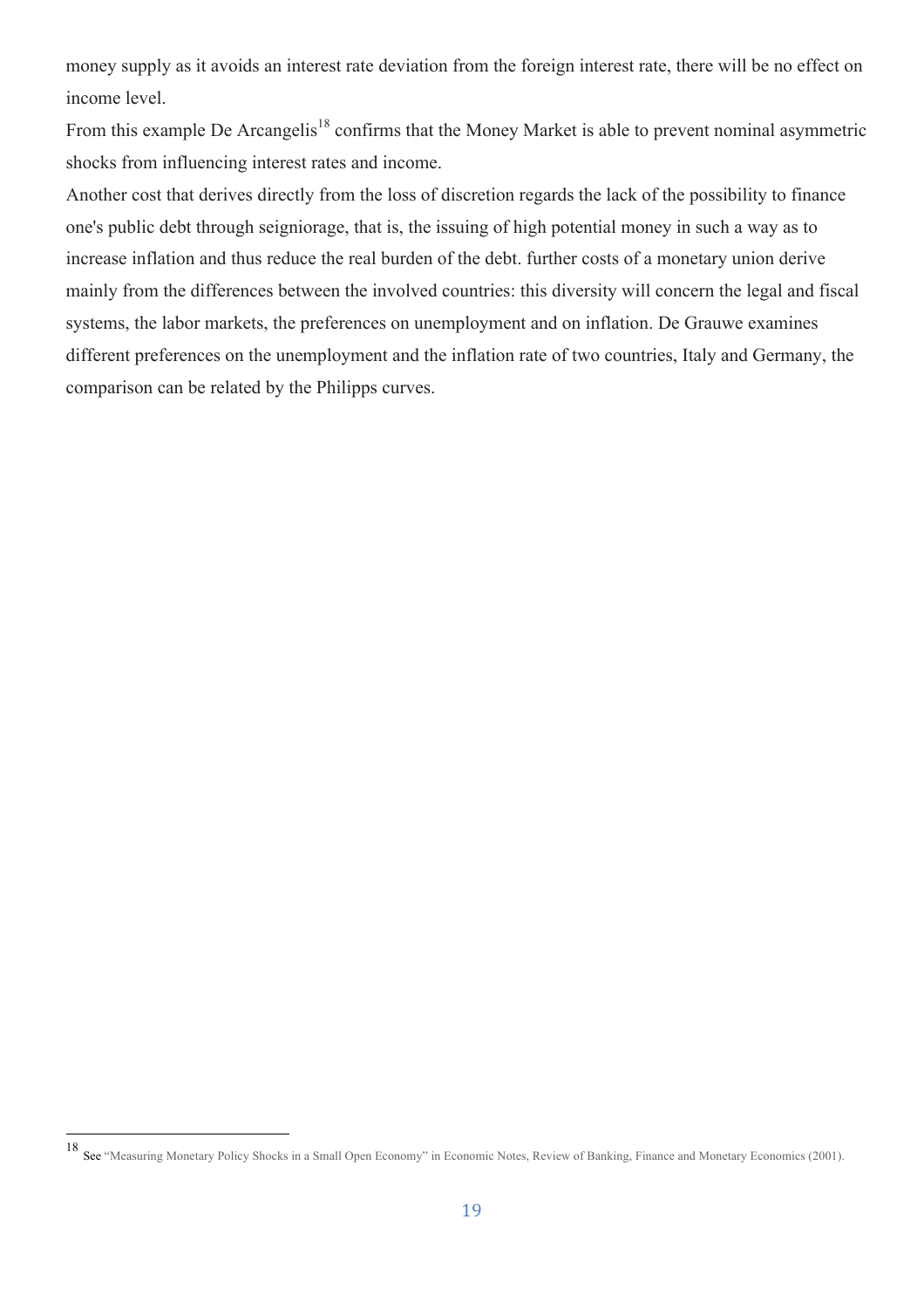

*Source: De Grauwe (2012) "Economics of a Monetary Union"* 

The wage rate is indicated on the vertical axis, whereas, the horizontal axis represents the unemployment rate. The relationship between the variation of the wage rate and the price change is attributed to the left quadrant of the graph:  $pI = wI - qI$ ;  $pG = wG - qG$ ,

- pI and pG are the inflation rates
- wI and wG are the wage rates
- qI and qG are the labor productivity growth rates in Italy and Germany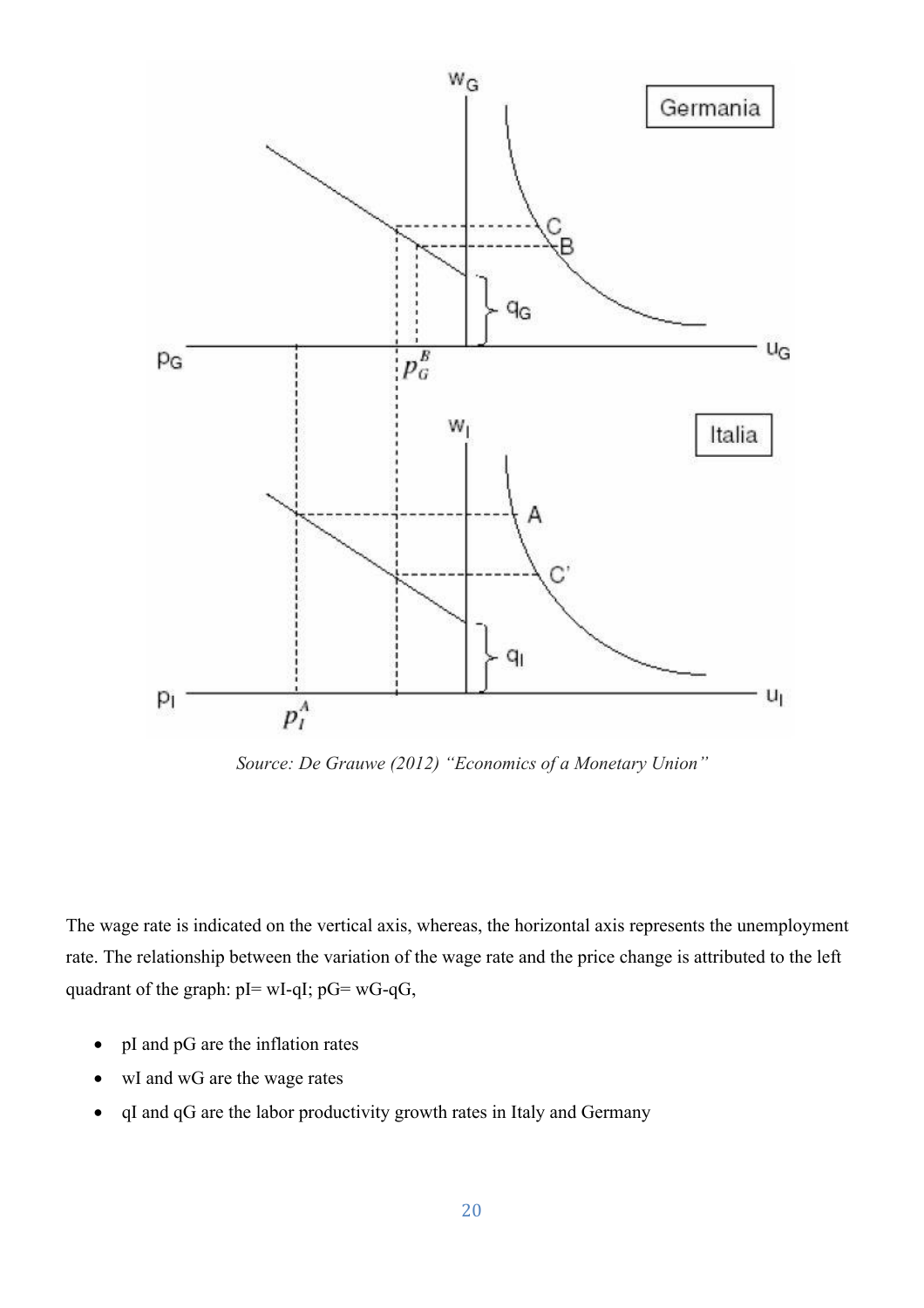The two countries are related by the condition of equal purchasing power in  $e=pI-pG$ , which represents the rate of depreciation of the 'Lira' compared to the 'mark.' If e=0, it means that the exchange rate has become fixed; since the two countries adhered in a Monetary Union, therefore, adopt the same rate of inflation. If such equilibrium would not be respected, for example, suppose a greater inflation in Italy; it means that the country's competiveness would fall compared to Germany's level of production. Assume that two member states of the Monetary Union hold different preferences upon the level of inflation and unemployment, Italy selects point A; on the other hand, Germany settles in point B. Such decisions imply different inflation rates (pIA and pGB) that are unsustainable for a fixed exchange rate regime. Such example presumes that if both countries are forced to set another less favorable point or equilibrium level across the respective Philipps curves if they decide to join in a common currency area. Therefore, a 'hard-nosed country,' which prefers to raise the unemployment rate in order to reduce the inflation rate, will have to incorporate a higher inflation rate and a lower unemployment rate to keep the exchange rate fixed. Even the differences within the labor market can entail significant costs, in particular because they cause divergences in the price-wage dynamics. According to Calmfors and Driffils<sup>19</sup>: a country's labor market, which is characterized by highly centralized or decentralized bargaining, shocks suffered by the economy will not influence workers that advance high wage claims. In the first case, labor unions take into consideration the possible inflationary effect of increased wages, in fact, excessive demand for remuneration can lead to a higher level of inflation, eliminating the condition of an actual increase in real wages. while in the second case, labor unions may request for higher nominal salaries because of low inflation. The labor union represent a partial amount of the workers, this case generates 'free riding,' in which each labor union desires to increase nominal wages of each group of workers, but it follows its own small interest by not taking into account the aggregate effect of excessive demands due to the difficulty of achieving a wage moderation after a supply shock. The advantages are of microeconomic type, since it can be expected that the elimination of the national currency in favor of the common currency will provide economic efficiency gains. This efficiency gain derives from two factors:

- 1. The elimination of transaction costs associated with the exchange rate.
- 2. consists in eliminating the risk deriving from the uncertainty of the future movement of the exchange rate.

Direct gains associated with the removal of exchange transaction costs is the most relevant and easily quantifiable factor. Transaction costs related to currency exchange rate also represent a loss of social welfare; in fact, they are similar to a sort of tax paid by the consumer who receives nothing in return. Obviously, the elimination of exchange costs would damage a source of income for banking institutions

 <sup>19</sup> Economic Policy, Volume 3, Issue 6, Pg. 13–61 (1988).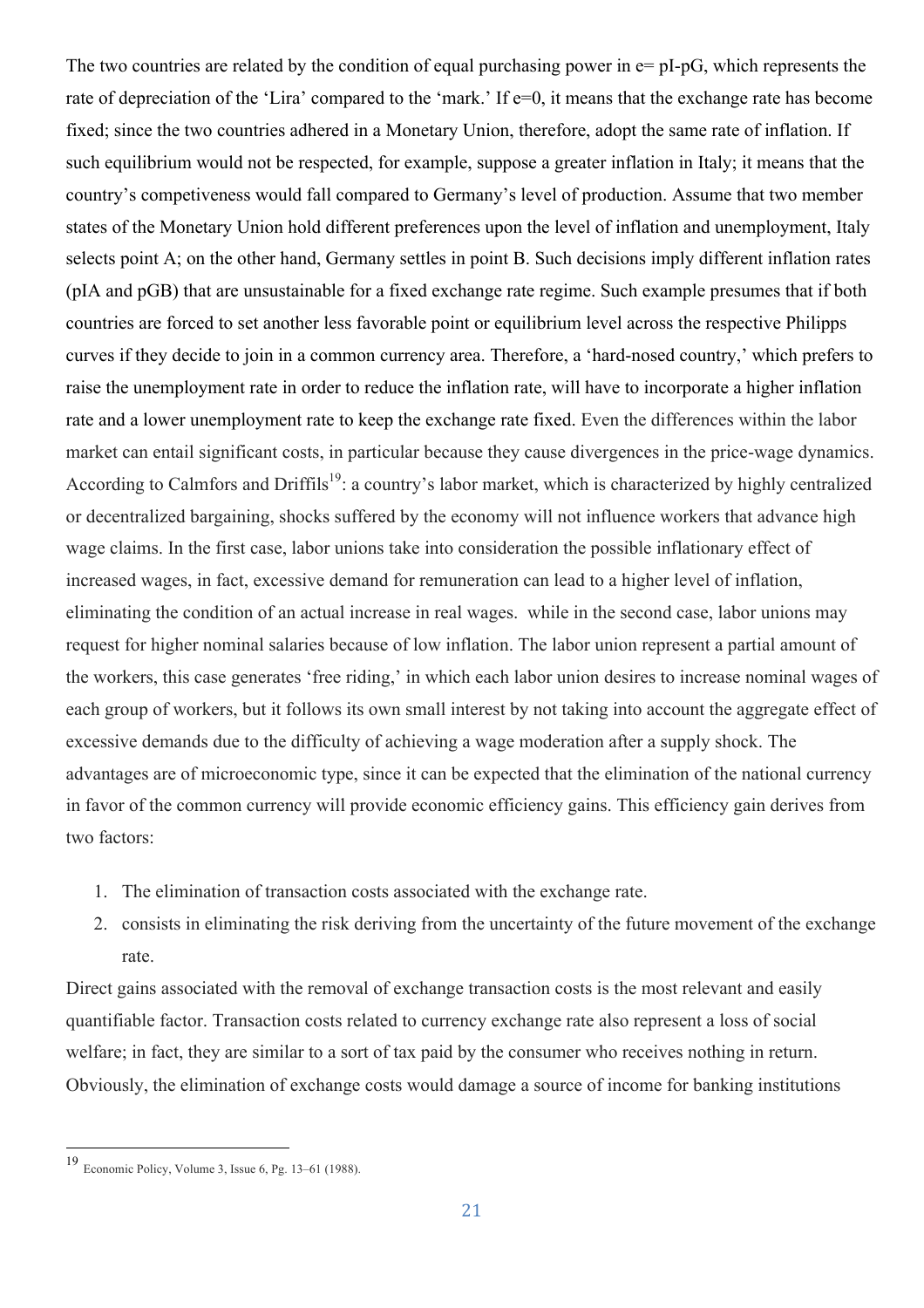(according to estimates, the 5% of total banking revenues is made up of foreign exchange commissions). However, this lack of collection incentives banks to become more efficient as they should try to replace this loss with other sources.

For example, in the Eurozone there has been an increase in efficiency which has involved the creation of a better payment system. In addition to considering direct gains, the elimination of transaction costs also entails indirect gains, first of all, price transparency. In fact, all consumers belonging to the monetary union area will be able to compare prices in the same unit of account and then decide where to make purchases. Such turnover implies that competition between producers will increase. And consequently consumers will benefit from it.

Now we consider the welfare gains deriving from the reduction of exchange rate uncertainty: uncertainty deriving from future exchange rate variations leads to uncertainty about future business revenues; therefore, in a world of risk-averse operators, this causes a loss of social well-being. The elimination of the exchange rate risk causes a reduction of uncertainty; thus, it should increase welfare. However, De Grauwe underlines that there is an important aspect of the theory of the firm that can invalidate this conclusion, and this happens in a context of a competitive market where the company is a price-taker. Let us suppose that the company also exports all its product abroad, in this case, its profits will be different depending on whether the exchange rate is fixed or floating.



*Source: De Grauwe (2012) "Economics of a Monetary Union"*

The graph on the left is related to a fixed exchange rate regime, therefore the price obtained by the companies is constant and perfectly predictable (the price that the company obtains is equal to the price charged in the export market multiplied by the exchange rate). In the second graph, the exchange rate fluctuates randomly, although on one hand the foreign price is fixed, on the other hand, the exchange rate varies causing the sale price of the company to no longer be constant. Suppose now that the price fluctuates symmetrically between p2 and p3. In the first regime, the profit of the company is certain in every period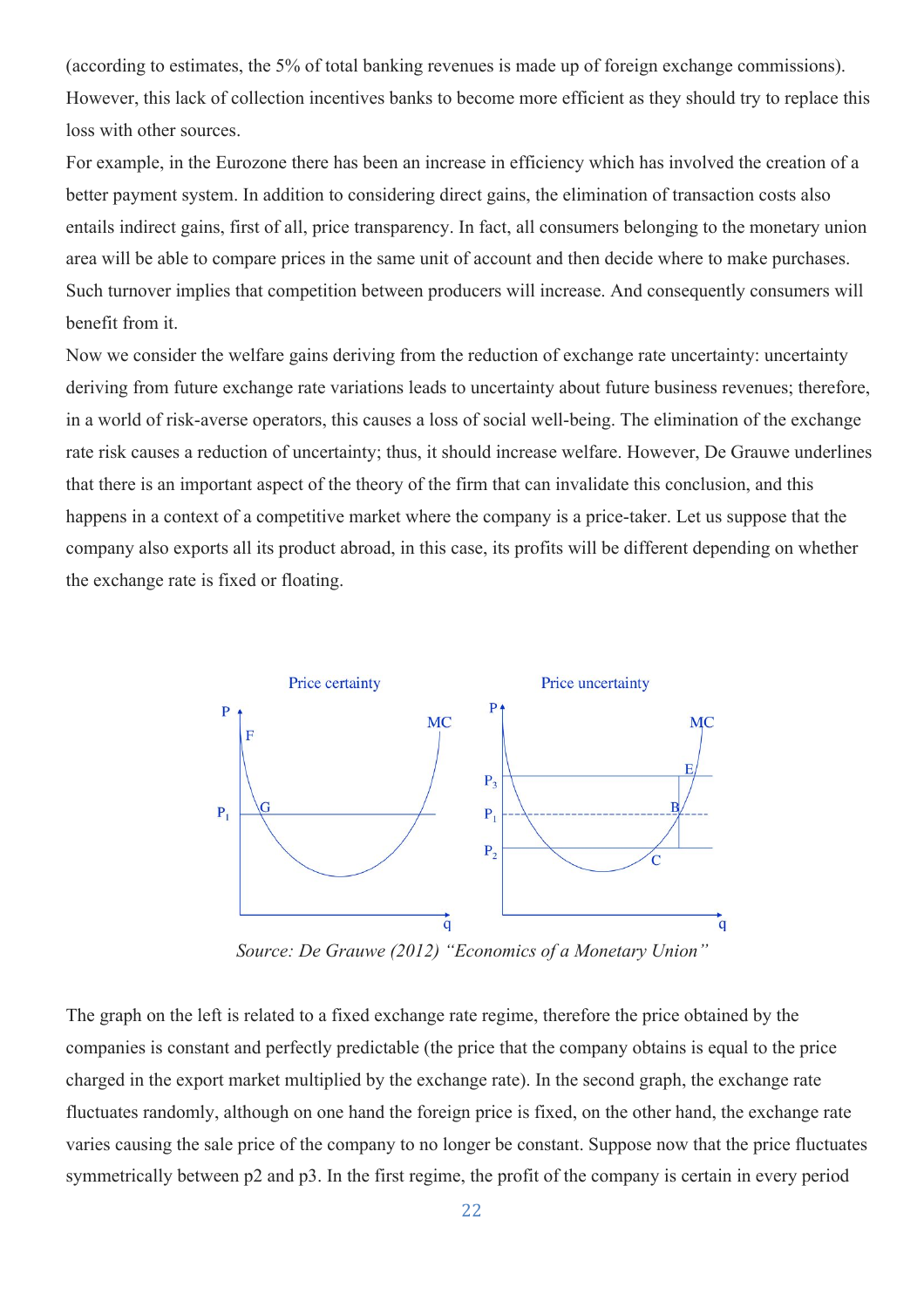and is given by the area shown minus the area of (f), (g), and (p1). In the second uncertainty regime, the profit will fluctuate according to whether the price (p2) or (p3) prevails on the other. In any case, in conditions of uncertainty: the profit will be, on average, higher than under conditions of certainty. That is when the p2 price is lower than the p1 price, the profit (in case of uncertainty) will be lower; whereas, when the price is high at the p3 level, the profit will be greater than in the case of certainty. Therefore, in the presence of a perfectly competitive market, the theory (concerning a company that exports) invalidates the thesis that the elimination of the uncertainty that is obtained by passing from a floating exchange rate regime to a fixed one, improves the well-being of the companies. Ultimately, in the most complicated economic models it is assumed that the uncertainty of the price can increase the averaged profits of the company. However, there is one aspect of uncertainty that is very serious and can undermine the relevance of the previous analysis: usually changes in exchange rates are not normally distributed, in fact, they determine periods of relative stability followed by periods of great variability (called currency storm). During the currency storm the variations of the exchange rate in one deviation or the other can be very large and persistent, giving rise to the "speculative bubble<sup>20</sup>," followed by financial collapses. When these economic events occur, they can have devastating effects on the national economy. In the case of the graphs in question, the currency collapse can be so wide that it causes the price to fall far below the level of the marginal cost curve (and the average cost), forcing the company to shut down. The allocation of the factors of production and the costs of the bankruptcy of these companies will be considerable given that large exchange rate movements are a recurring problem in the floating rate system; it also induces to face large repairing costs. From such threats, many leaders from different countries have been encouraged to join a monetary union.

Another benefit in favor of reducing the uncertainty linked to exchange rate risk is related to economic growth. Such argument, about the elimination of exchange rate risk can lead to greater economic growth, is formulated using the neoclassical growth model of  $Solow<sup>21</sup>$ .

 $\overline{a}$ 

<sup>20</sup> Willem H. Buiter, Paolo A. Pesenti- "Rational Speculative Bubbles in an Exchange Rate Target Zone," (1990)

 $21$  The Solow Growth Model, developed by Nobel Prize-winning economist Robert Solow, was the first neoclassical growth model.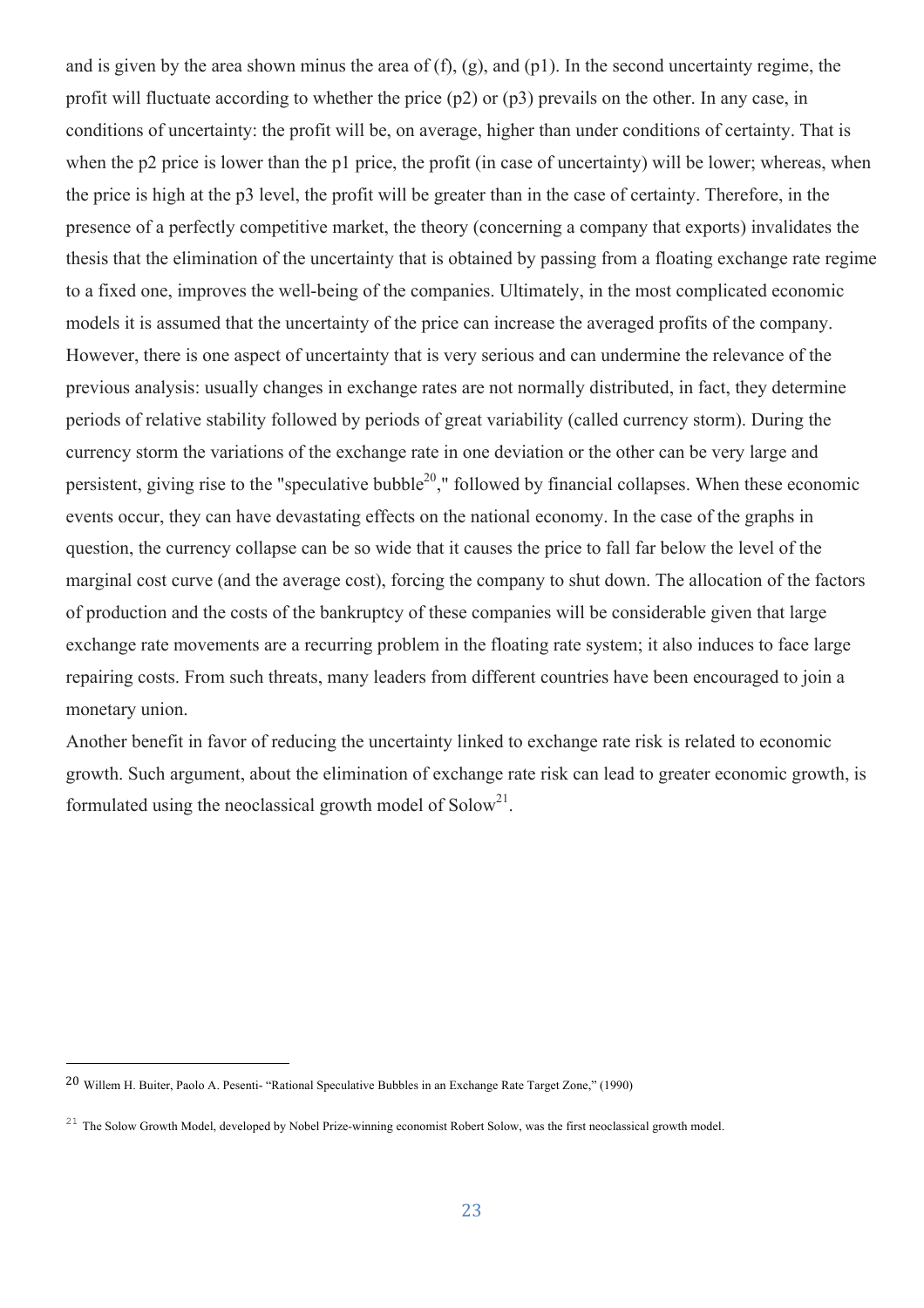

*Source: De Grauwe (2012) "Economics of a Monetary Union"*

In the model the capital stock per worker (k) is shown in the horizontal axis, while on the vertical axis there is the output per worker  $(y)$ ; furthermore, the production function  $f(k)$  respects the conditions of diminishing marginal return. The equilibrium condition is obtained at the point where the marginal productivity of the capital (slope of the production function) is equal to the interest rate that consumers use to discount future consumption, moreover, it is represented at the point where the line RR (with slope equal to the discount rate) is tangent to the production function ( $PMK = r$ ).

In this model, growth can only occur if the population growth rate changes or there is an exogenous rate of technological change. We will use this model as a basis to evaluate the effects that a monetary union could have on growth:



*Source: De Grauwe (2012) "Economics of a Monetary Union"*

risk reduction could lead to a reduction in the interest rate, making the line (RR) flatter this has the effect of shifting the equilibrium level from point (A) to point (B), in the new equilibrium there will be an increase in the level of capital per worker and output per worker. However, this growth induced by the monetary union will be only temporary: when the economy reaches the new steady state at point (B), growth stops even if in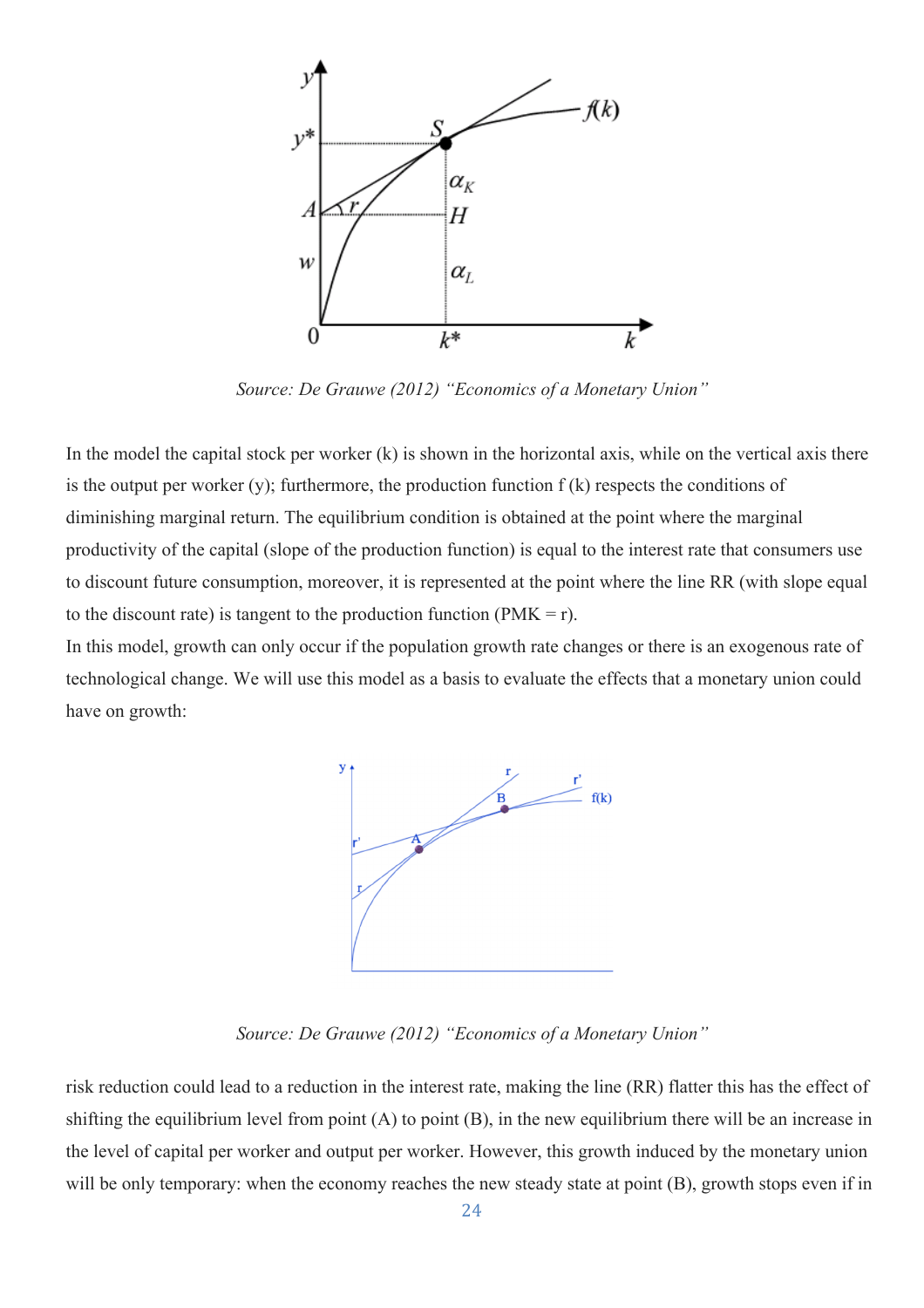this new equilibrium level of product per worker has increased. this model has been extended by introducing dynamic economies of scale; in this case it is assumed that the productivity of capital increases as the capital stock increases: this is because with a higher stock of capital per worker "Learning by Doing<sup>22</sup>" occurs. One of the characteristics of these new growth models is that the path of growth becomes endogenous and it is sensitive to the initial conditions of capital per worker. Therefore, an economy that starts off from a point with a higher level of capital per stock, has the possibility to move on a permanently higher growth path. Moreover, even by a lower interest, due to the elimination of uncertainty, can place an economy on a continuously higher growth path. The effect is shown by the upward movement of the  $(f(k))$  curve, which also demonstrates that an economy will move on a higher growth path.

De Grauwe combines the curves that link costs and benefits with the degree of openness of a country.



*Source: De Grauwe (2012) "Economics of a Monetary Union"*

From the intersection of the two lines we can determine the critical level of openness that makes it convenient for a country to join a monetary union. Compared to this critical level, if the country is on the left of the equilibrium point, it will be better to maintain its national currency. On the other hand, if the country has a trading situation positioned to the right of this critical point, it would be convenient for that country to

 $\overline{a}$ 

<sup>22</sup> Skills or knowledge are accumulated during the production, Romer (1989).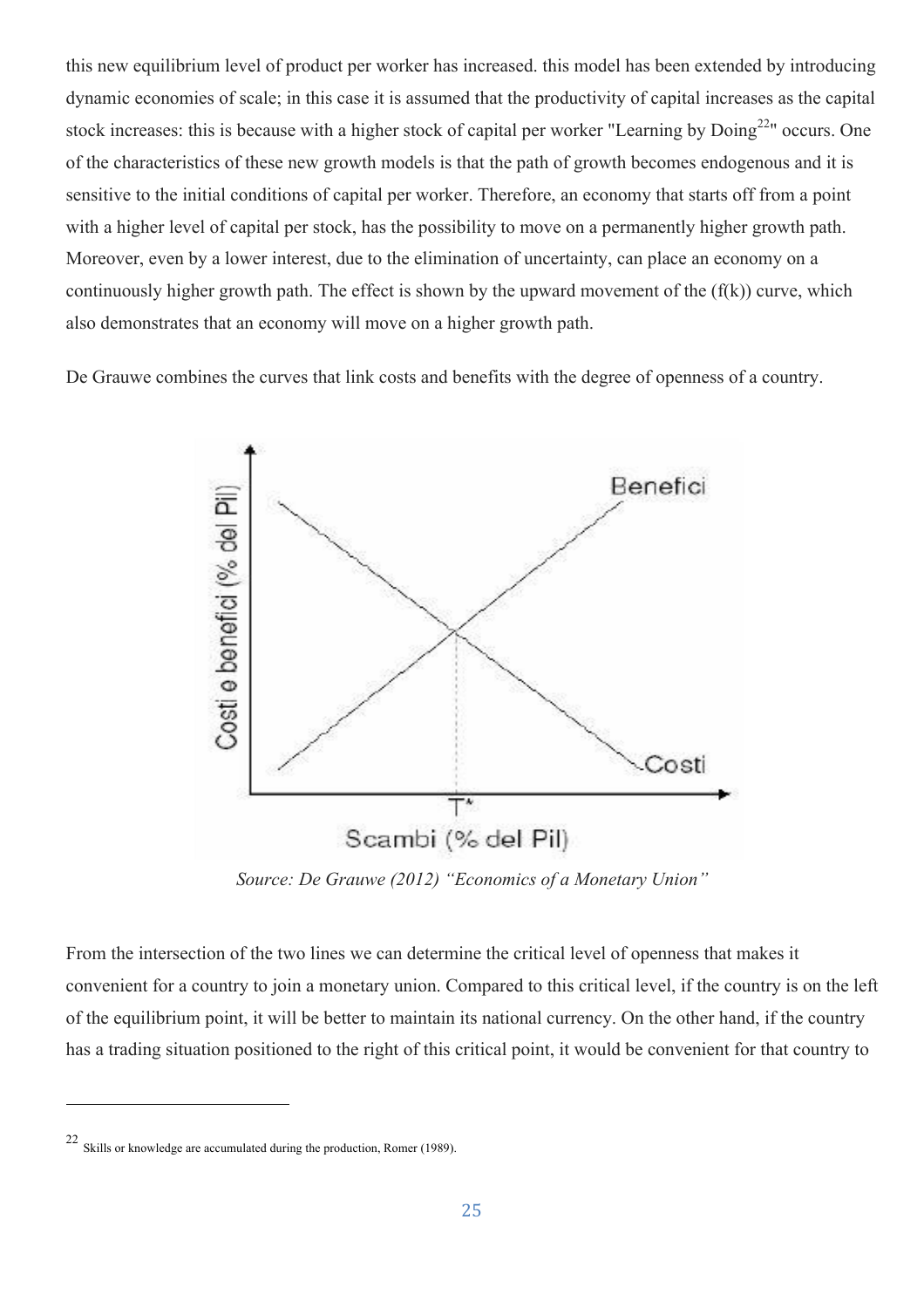join a monetary union with its trading partners. It should be noted that the shape and position of the cost curve depend mainly on the opinion that one has regarding the effectiveness of national monetary policies in correcting the effects of asymmetric shocks.

In monetary policies are included policies concerning exchange rate maneuvers, in this regard, there are two extreme positions:



*Monetarist and Keynesian approach*

as can be seen from the two graphs shown above, the benefits for joining a currency area do not undergo any change by passing from the monetarist theory to the Keynesian theory, whereas, the costs change visibly. In particular, the cost function is much steeper in the case of monetarist theories. Such change is due to the different view on the effectiveness of the exchange rate as a tool for correcting negative asymmetric shocks by the two economic theories. The Keynesian theory holds that the renunciation of the exchange rate as a corrective measure is particularly penalizing as it is an effective tool for the elimination of the imbalances, while for the monetarist theory the exchange rate is not a tool capable of correcting the different imbalances present between countries.

In conclusion, in both cases, the point of intersection between the line of benefits and the cost line determines the level of openness in which it is optimal or not to participate in the currency union. If we consider the case of the European Monetary Union, there are very contrasted levels of openness between the various member countries of the European Union. In fact, it is not easy to identify which member countries benefit from the economic monetary union and which countries do not benefit from it-considering other parameters being equal-such as, the degree of asymmetry of the shocks.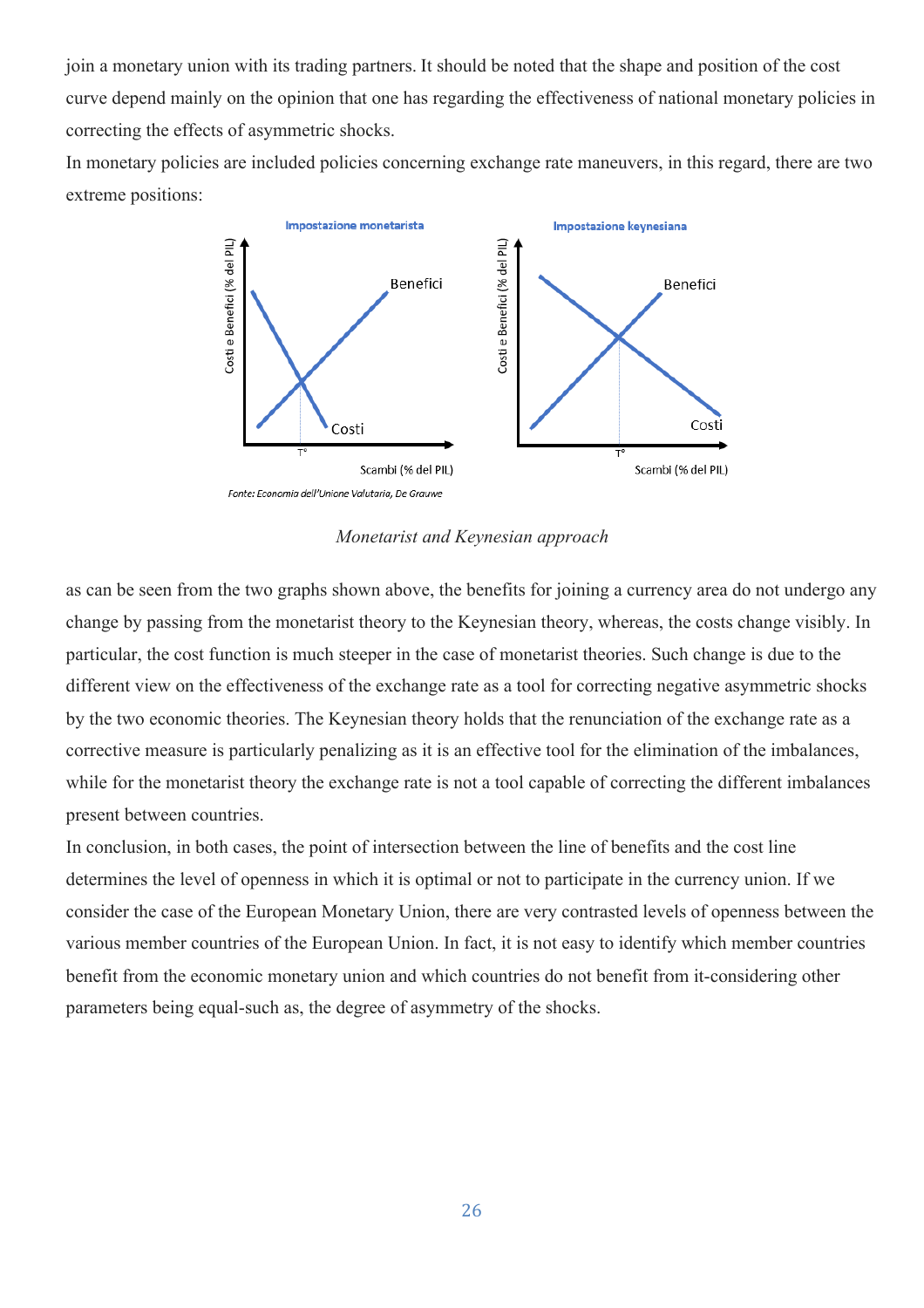#### Introduction Chapter 2

The birth of the euro, almost two decades old, has given birth to one of the largest economic and monetary unions on the planet, both in economic and political terms. In the following years the creation of the Eurozone resulted in multiple discussions regarding the actual benefits and costs brought by the single currency, in terms of independence and flexibility, which it entailed.

# **2.1 The Beginning of the European Progress**

The European Union is today a political and economic union made up of 28 member states, and is the result of a process that began after the Second World War with the aim of guaranteeing peace among European countries and throwing the bases for the creation of a project based on common interests. In 1951 the Treaty of Paris was stipulated which constituted the first European treaty. The treaty was signed by Belgium, France, West Germany, Italy, the Netherlands, and Luxembourg. This treaty effectively deported the European coal and steel community<sup>23</sup> (ECSC), which lasted from 1951 until 2002. This agreement actually led to the creation of a common market for coal and steel obtained by abolishing diagonals barriers of the protectionist measures on these two goods.

Later in 1957 the same countries signed the Treaty of Rome, establishing the European economic community<sup>24</sup> (EEC) and the European atomic energy community<sup>25</sup> (EURATOM). As regards the first, it constituted a supranational organization established to promote economic integration through the creation of a common market. In practice, a customs union was formed in which common policies concerning agriculture, trade and transport were applied, in which a common tariff policy adopted towards third countries was followed. The Treaty of Rome has also led to the creation of a European investment bank and the creation of a European social fund to promote the employment and mobility of workers in the

 <sup>23</sup> The ECSC was first proposed by French foreign minister Robert Schuman on 9 May 1950 as a way to prevent further war between France and Germany.

<sup>24</sup> The first important accomplishments of the EEC were the establishment (1962) of common price levels for agricultural products.

<sup>25</sup> European Atomic Energy Community (EAEC or Euratom) is an international organization established by the Euratom treaty on 25 March 1957 with the original purpose of creating a specialist market for nuclear power in Europe, by developing nuclear energy and distributing it to its member states.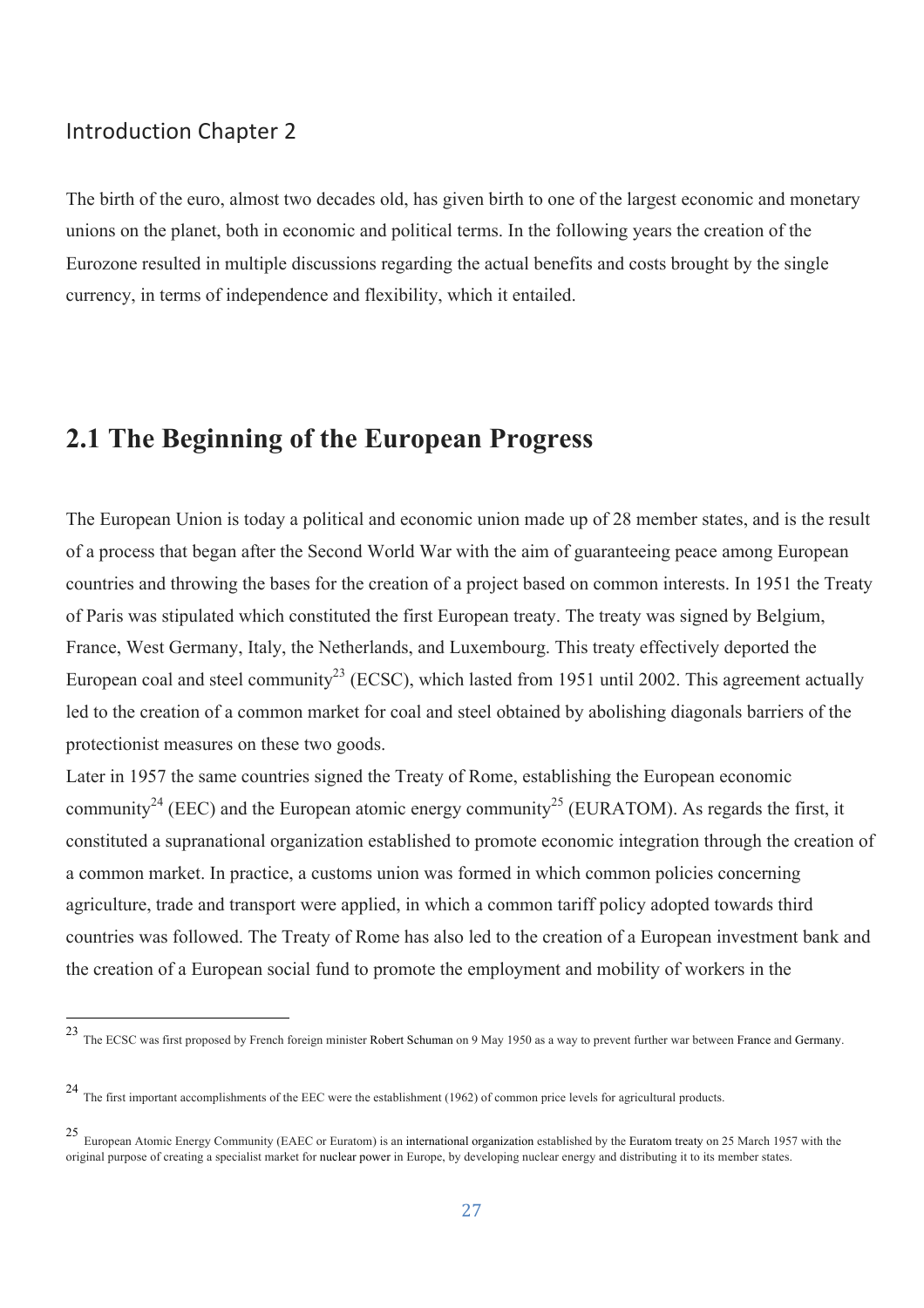Community; therefore, the establishment of the "European Investment Bank" and the development of cooperation between Member States was achieved.

On 1 July 1967, a Commission and a Council (according to the norms of each community) were set up to carry out and analyze the prospects for development of a great project: the European union. The meeting of the Six, which took place in Hague in 1969, discussed a re-launch of the European Community in the areas of common foreign policy, economic and monetary union; so as to determine the spread of the idea of a single currency in order to preserve economic stability: the so-called "snake in the tunnel<sup>26</sup>" was created, limiting the maximum fluctuation gap between currencies to 2.25%. We are still in a context of flexible exchange rates although this represents the first effective step towards the transition to a fixed exchange rate that applies to all national currencies.

With the oil crisis of 1973 and the increase in price of oil, by  $OPEC^{27}$ , the first limits of the economic community process that were not yet fully completed were highlighted. In fact, the industry suffered a very serious damage and the nine countries, after some attempts of common reaction, proceeded individually to face the crisis. The need for a greater compliance of the economic policies of the individual states began to outline a more precise institutional structure of the European Community; therefore, it aims to ensure greater monetary stability (inflation reduction and less floating exchange rates) and greater cooperation between Member States. In fact in 1974 the institutionalization of the European Council<sup>28</sup> as an inter-governmental body was introduced, where meetings between Heads of State and Government took place at least three times a year.

# **2.2 The birth of the European Monetary System (EMS)**

Ten years after the 1969 meeting, in Hague, eight countries (France, Germany, Italy, Belgium, Denmark, Ireland, Luxembourg and the Netherlands) decided to replace the "snake in the tunnel" with a system of fixed exchange rates, but modifiable, determined with respect to the ECU (European Currency Unit): a basket of currencies used as a unit of account. It was a scriptural currency introduced by the European

 <sup>26</sup> Was the first attempt at European monetary cooperation in the 1970s, aiming at limiting fluctuations between different European currencies. It was an attempt at creating a single currency band for the EEC, essentially pegging all the EEC currencies to one another.

<sup>&</sup>lt;sup>27</sup> Organization of the Petroleum Exporting Countries is an international organization. Since 1965, the headquarters of OPEC has been in Vienna, Austria. OPEC was established in Baghdad, Iraq on September 1960.

<sup>28</sup> The Paris Summit of December 1974, hosted by President Valéry Giscard d'Estaing, creates the European Council.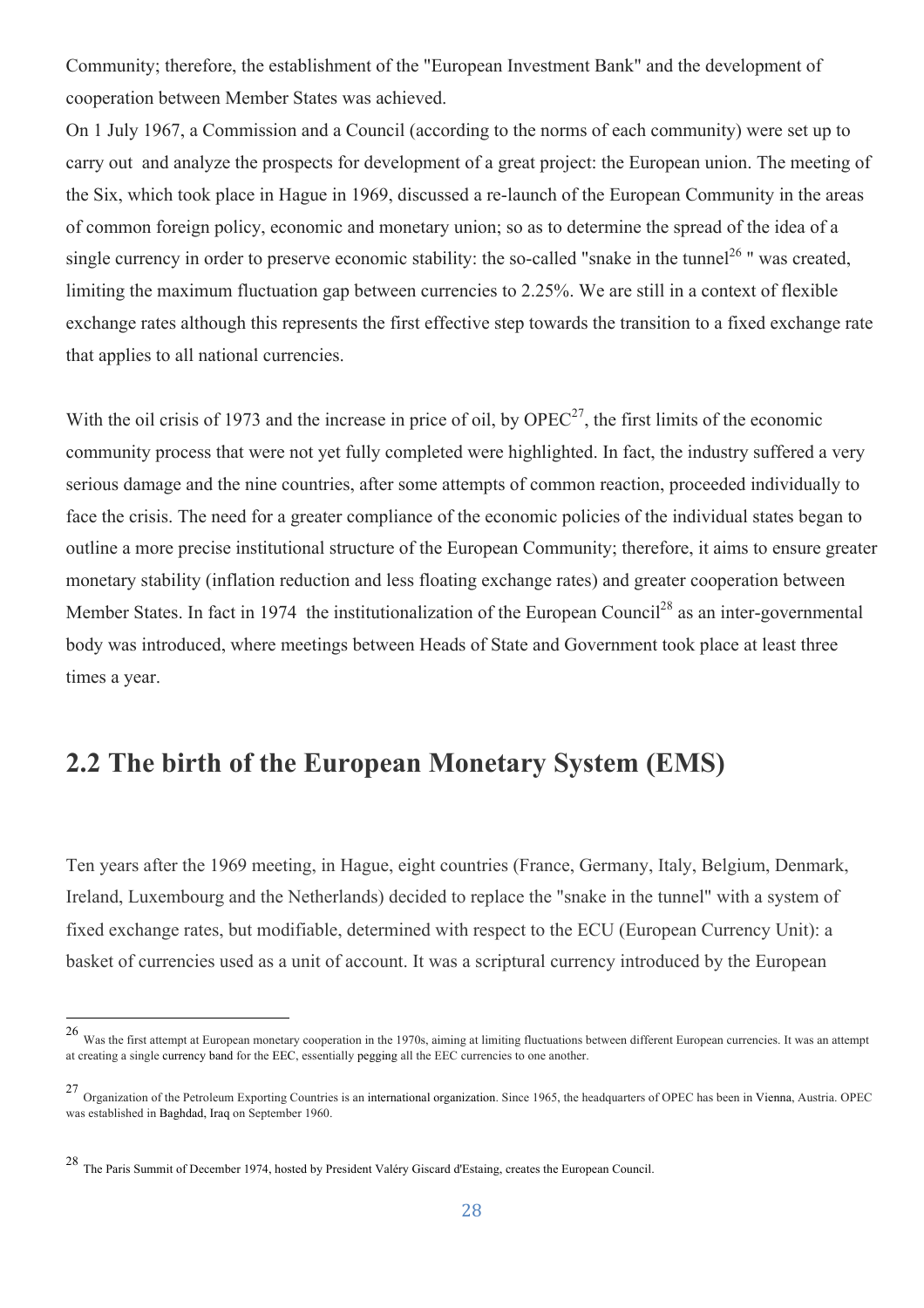Council in 1978. The ECU was the second (virtual) currency of the European Union after the European Unit of Account<sup>29</sup> "EUA" (abandoned in 1975).

Together with the Exchange Rate Mechanism<sup>30</sup> (ERM), it created the European Monetary System in 1979. The ECU was born as a unit of account for the preparation of the internal budget of the European Community. Later on, it became more like a real currency (it was, for example, used for bank deposits), although it was never incorporated as a real currency. Its value is the weighted average of the currencies that make it up, each related to the economic importance of the corresponding country and also to any depreciation suffered by the currency:

 $ECU=\sum a_iE_{i/i}$ 

- ai= represents the quantity of currency held in the basket
- Ei / j = the price of the currency (i) in terms of (j).

 <sup>29</sup> Initially it was used for Lomé Convention and European Investment Bank operations before being gradually introduced into other sectors of Community activity.

<sup>30</sup> Was set up in order to reduce exchange rate variability and help Europe to become an area of monetary stability.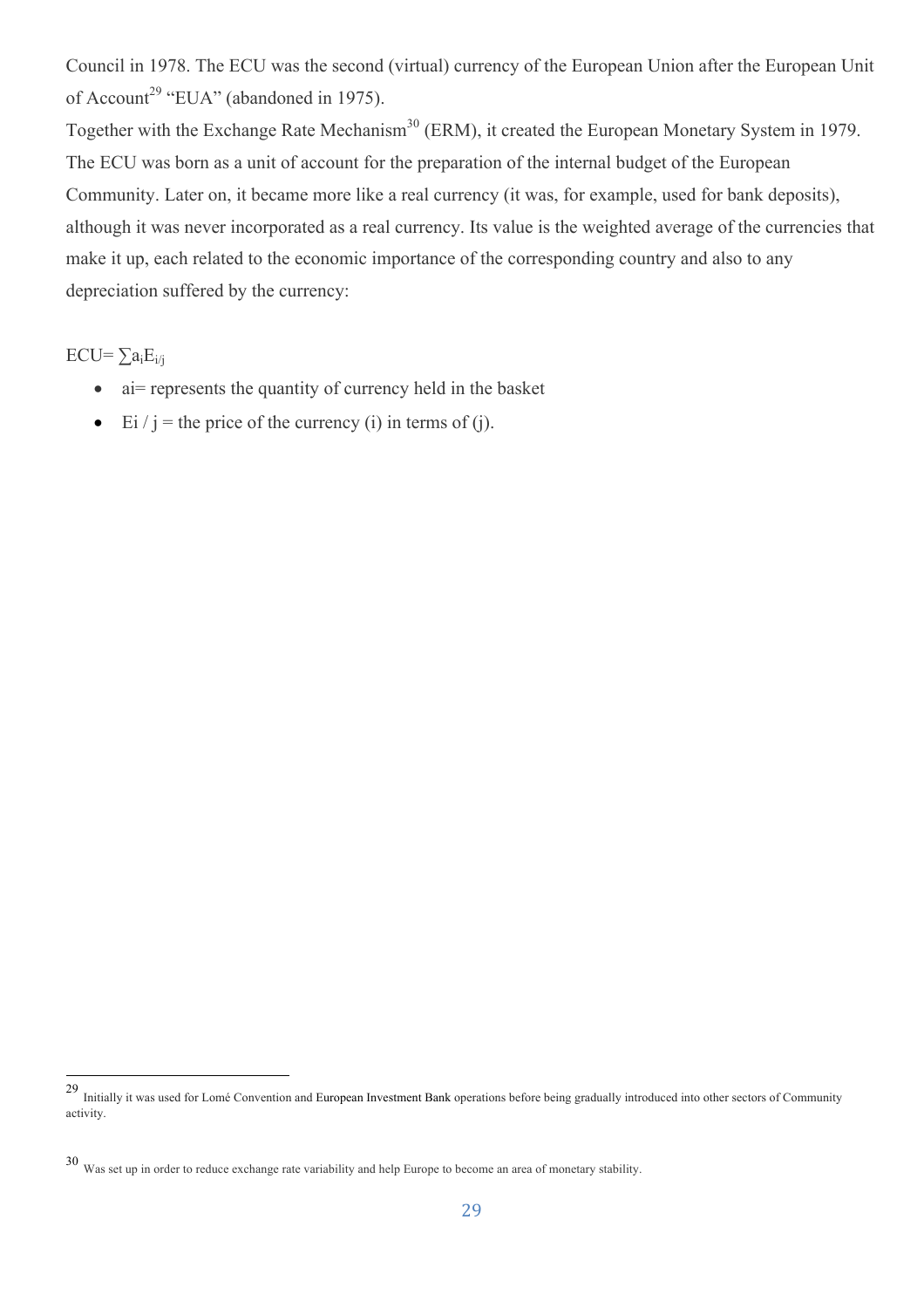The table below is the final composition of the ECU, established on 8 November 1993 following the ratification of the Maastricht Treaty, and it achieved the following exchange rates fixed on 20 September 1989, based on the weighted average established by the Eco fin Council of 19 June, 1989:

| Currency             | ISO code                           | % Weighted average | Fixed Exchange Rate |
|----------------------|------------------------------------|--------------------|---------------------|
| Danish Krone         | <b>DKK</b>                         | 2,45               | 0,1976              |
| Greek Drachma        | <b>GRD</b>                         | $_{\rm 0,8}$       | 1,440               |
| Portuguese Escudo    | PTE                                | $_{\rm 0,8}$       | 1,393               |
| Dutch Forint         | <b>NLG</b>                         | 9,4                | 0,2198              |
| Belgian Franc        | <b>BEF</b>                         | $7,6$              | 3,301               |
| French Franc         | FRF                                | 19,0               | 1,332               |
| Luxembourg Franc     | LUF                                | 0,3                | 0,130               |
| Italian Lira         | ITL                                | 10,15              | 151,8               |
| German Mark          | DEM                                | 30,1               | 0,6242              |
| Spanish Peseta       | $\ensuremath{\mathrm{ESP}}\xspace$ | 5,3                | 6,885               |
| <b>British Pound</b> | <b>GBP</b>                         | 13,0               | 0,08784             |
| Irish Pound          | IEP                                | 1,1                | 0,008552            |

In addition to the introduction of the ECU, this system, according to Krugman, has the objectives of: defending the European economic interests with the aim of achieving monetary stability in Europe, creating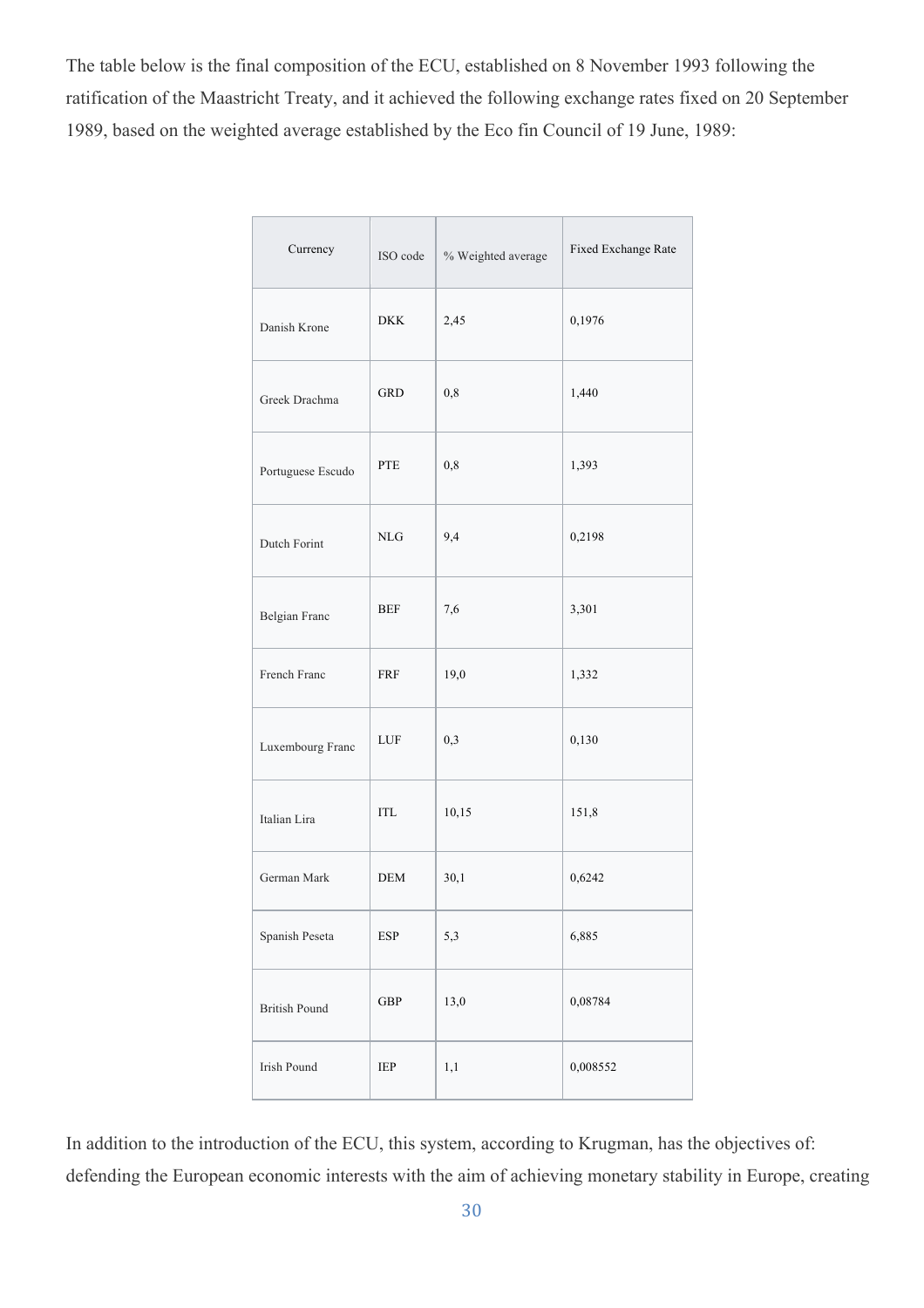lower inflation and more stable exchange rates; and providing superior cooperation between Member States, through common policies towards other country's currencies. The fixed exchange rate project in Europe seemed to have, in 1979, low prospects of success given the extreme variability of inflation throughout the area (from 2.7% in Germany to 12.1% in Italy), but thanks to political cooperation, to an even greater economic convergence of the various European countries, and to the possibility of adjusting rates; the Eighties marked not only the survival of the system but also its growth, with the inclusion, also, of Spain (1989), the United Kingdom (1990), and Portugal (1992). The choice of a maximum and minimum fluctuating rate for established exchange rates, the possibility of granting credit to countries with a strong currency against those with weak currencies, and currency controls that limited the buying and selling of currencies, were imposed decisions aimed at reducing the probability of a crisis. Through devaluation and revaluation operations, rates are allowed to fluctuate, up or down, with respect to central parities, not more than 2.25% for those countries with strong currencies and no more than 6% for those with a weak currency. For example, in the case of an expected devaluation of the lira, when the latter exceeded 75% of the variation allowed with respect to the central parity with the ECU, the Bank of Italy was obliged to intervene (in this case, buying lira and selling European currencies) to bring the Italian currency back to the central rate. Obviously, the opposite intervention was required for all the central banks of the countries whose currency was revaluing against the lira. Compared to the previous monetary snake, the great novelty of the stability mechanism of the currency system lies precisely in this "collective" obligation to respect parity with the ECU and therefore to maintain European currency stability.

The basis on which to calculate the bilateral deviations was obtained from the theoretical parity ratios of two currencies against the ECU. The "collective" obligation to intervene was considered as the guarantor of the stability of the EMS; so the country with the weak currency, as that with the strong currency, had to intervene in defense of its own devaluation (revaluation).

The intervention of the country with a strong currency was considered a suitable mechanism to prevent speculation: since the country with the appreciated currency had simply to sell national currency in exchange for the depreciated currency, it was assumed that the currency reserves of the first were unlimited, since it was enough to "print" currency and exchange it for the weak currency. On the other hand, in the previous system it was only the country with the weak currency that had to intervene to heal its position: in such case the intervention results limited by the amount of foreign exchange reserves available at the central bank. Finally, capital controls, used mainly by France and Italy, are another important means of protection from potential speculative attacks that prohibit national residents from selling national currency in exchange for foreign ones. These controls had a great importance in the protection from speculation during the eleven realignments of the exchange rate, which took place between March 1979 and January 1987, the year from which their gradual removal began (their final disappearance was registered, however, in 1995). In this context, the probability of speculative attacks increased, while the possibility of making revaluations and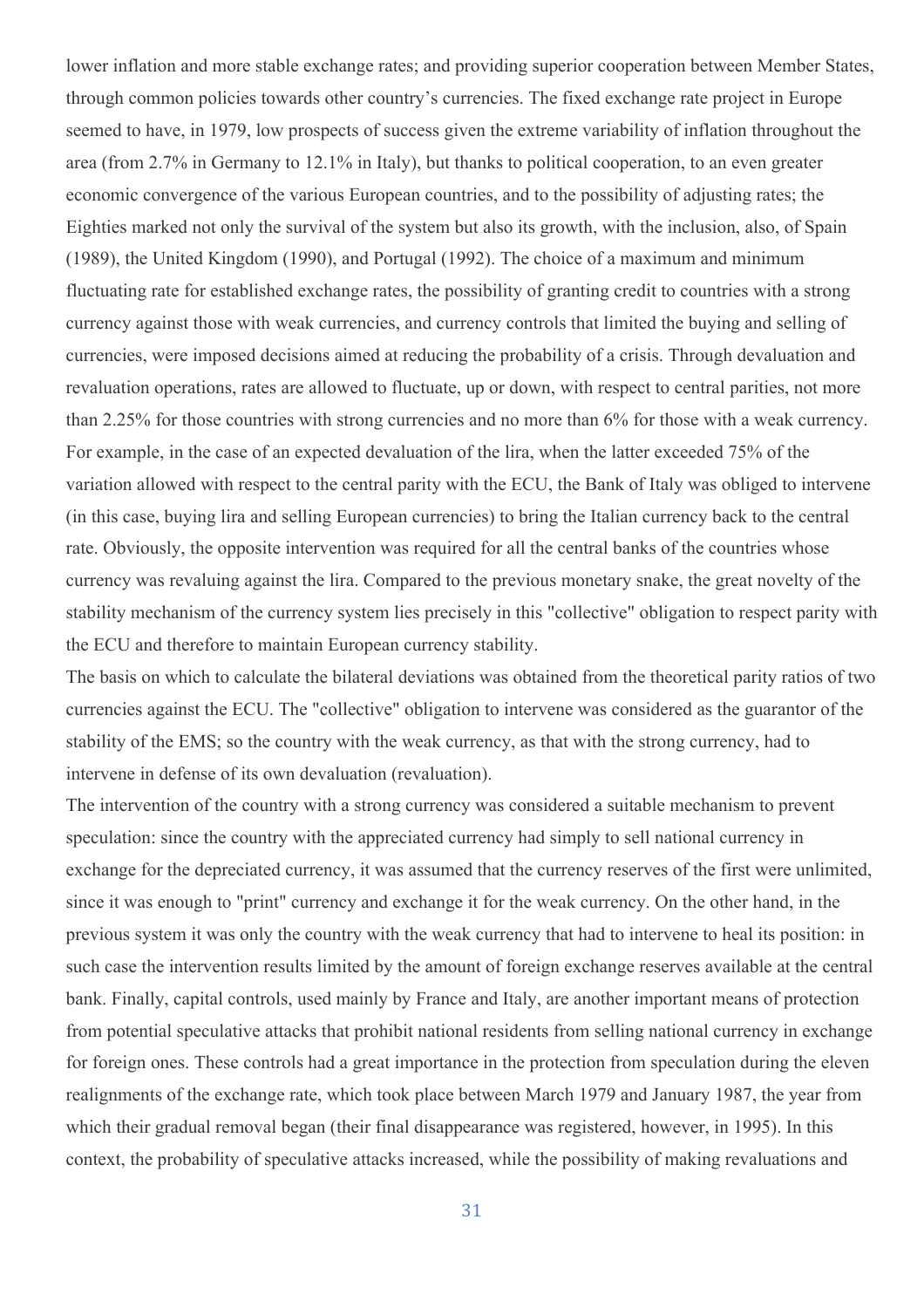devaluations was limited. Such mechanism, although on one hand shows a reduction in the independence of individual countries, on the other hand lays solid foundations for the creation of a unified European market. After the 1987 decision, there was no adverse event to maintaining fixed exchange rates until 1992, when asymmetric shocks occurred between Germany and the most important EMS partners due to the fall of the Berlin Wall (November 9, 1989) and the subsequent German reunification, which led to a period of strong German monetary expansion and consequent high inflation, fought with the rise in interest rates. Other countries were forced to adjust their rates, further aggravating their economic situation (they were already in a phase of no growth) towards an ever deeper recession. Among these countries were Italy and the United Kingdom, which in 1992 abandoned the exchange rate mechanism (ERM), while a currency crisis characterized by several speculative attacks aimed at undermining the parities of the European Monetary System. As a consequence, on august 1993 until January 1999, fluctuations up to  $\pm$  15% were established and maintained.

### **2.3 Maastricht Treaty and the last phases towards EMU**

The EMS has certainly represented a very important step towards European monetary union. However, the system has seen frequent realignments of currencies (especially weak currencies such as the lira versus hard currencies such as Marco), and also the mechanism was accompanied by control over capital movements (definitively eliminated in 1995). This has led to the fact that the monetary policies of the participating countries have remained decentralized and applied in an often asymmetrical and non-coordinated manner by the central banks of each individual member state. This is why in 1988, with the entry into force of the single act, a further step forward was marked which culminated on 10 December 1991 through the Treaty of Maastricht, in which a decisive turning point was made towards the project of a monetary economic union. The Maastricht Treaty is fundamental for defining the three phases that would have led to the European Economic Union: the first phase began in 1990 following the assignment of greater powers to the Central Bank's committee of Governors of each EEC member state with the aim of pursuing a common monetary policy aimed at achieving the objective of price stability. Meanwhile, the foundations are laid for the subsequent phases in order to create an institutional structure with the projects of the European System of Central Banks (ESCB) and of the European Central Bank (ECB), through a growing cooperation of the central institutions of the member countries. The free circulation between the member countries is established with the opening of the single market on 1 January 1993, in addition to the strengthening of the cooperation between the central banks and the use of the ECU.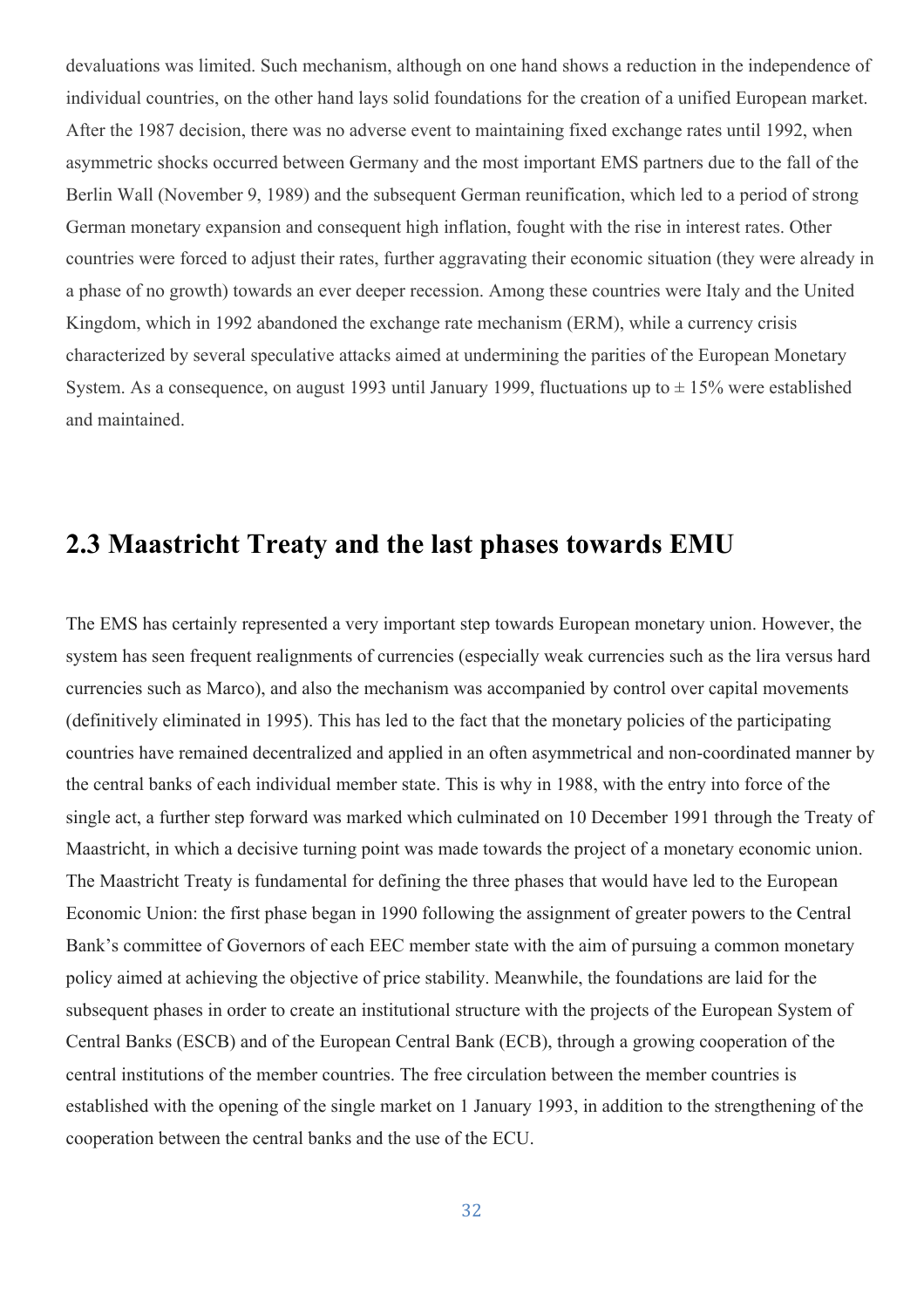The second phase began in 1 January 1994, where the Committee of Governors was dissolved because of the creation of the European Monetary Institution (IME); although, it was not given the power to carry out currency transactions, the IME was charged by the Maastricht treaty the following criteria:

- obtain the statistical data in the monetary, banking and financial systems of the individual countries to analyze the feasible common monetary policies, preparing the necessary tools for their implementation;
- improve both internal payment systems, favoring the integration of the euro area, and the crossborder systems, implementing the TARGET system to improve their efficiency;
- outline the organization of foreign exchange transactions (in particular, introduce ERM II and future exchange rates between the euro and other currencies) and the holding of official reserves by member countries;
- choose the name of the new currency (euro) and supervise the proceeds of the banknotes; propose the last necessary measures to allow the introduction of the single currency on 1 January 1999.

The European Monetary Institution, in addition to strengthening the coordination of monetary policies among the individual central banks, plays a role of primary importance in setting the central bilateral parities necessary for the determination of the irrevocable conversion rates of individual currencies with the euro, laying the foundations for the ESCB; therefore, also for the ECB. Giving the initiative to the third phase, which started in January 1, 1999- when the single currency came into force- eleven member countries of the European Union adopted a common currency: the euro. Since then other seven member countries have joined the project. The European project of an Economic and Monetary Union (EMU), considered by many as a visionary fantasy until a few years before, has created a currency area of over 300 million consumers, more popular by about 10% compared to that of the United States.

The treaty of Maastricht puts the Delores relationship<sup>1</sup> into practice, and establishes the criteria necessary to guarantee the entry of a country within EMU. The criteria, still valid today, are the following:

- 1. Inflation rate not exceeding more than 1.5% compared to the average of the three lowest inflation rates recorded in member states.
- 2. Long-term interest rates not exceeding more than 2% of the average with the three countries with lower inflation.
- 3. Membership of the ERM mechanism, with the condition that it has not suffered a devaluation in the two decades prior to accession.
- 4. Current budget deficit not exceeding 3% of GDP, otherwise a continuous reduction is required up to the benchmark.
- 5. Public debt not exceeding 50%, otherwise, as in the previous point, a convergence with reasonable speed towards the set objective is necessary.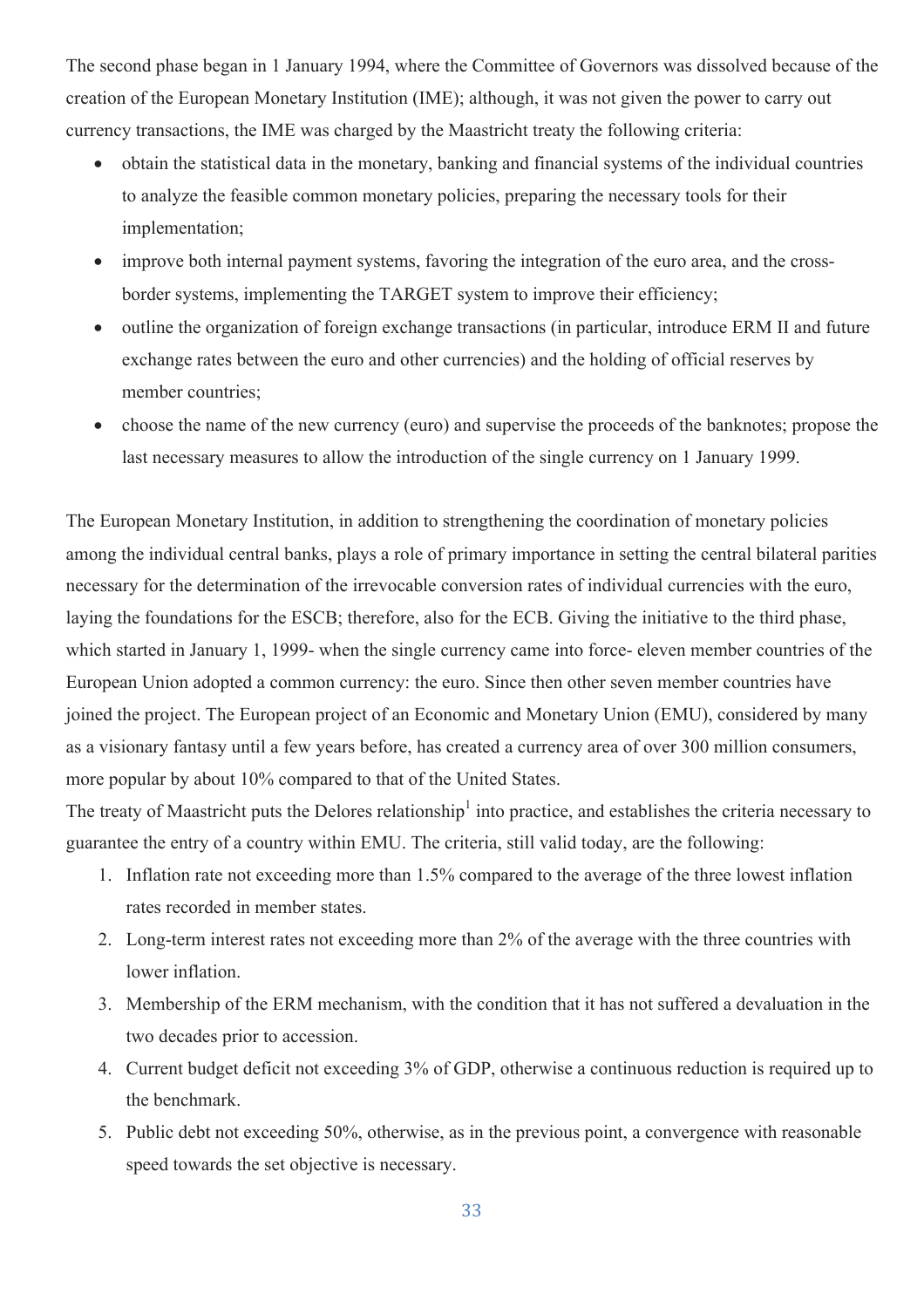The treaty also does not stop at the list of conditions to be met to enter the monetary union, but establishes the need for a periodic check of the parameters set for the deficit and public debt, to be carried out even after admission and with the possibility to provide sanctions to member states that do not respect them.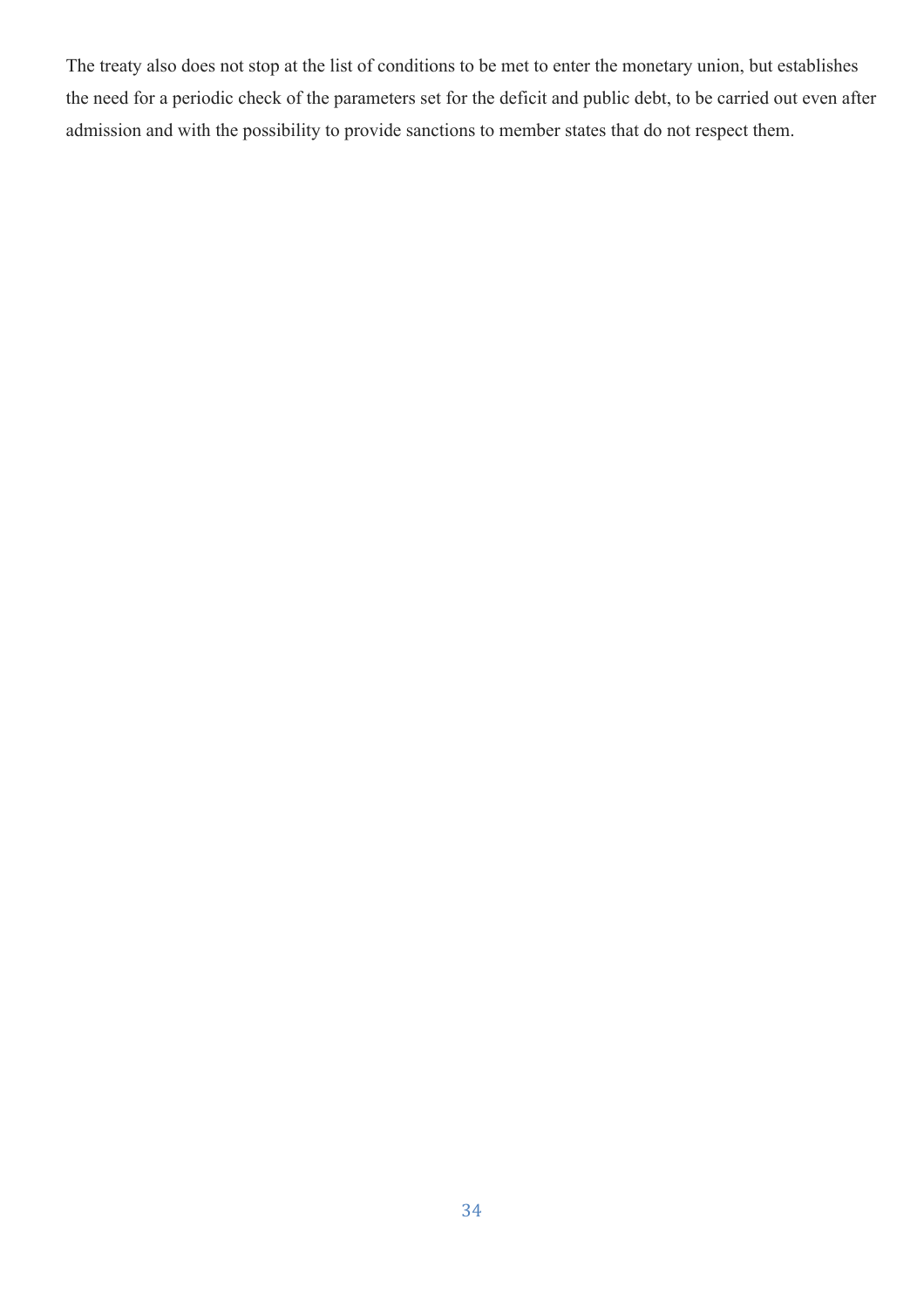# **Introduction Chapter 3**

The purpose of this chapter is to use some fundamental criteria for the creation of an optimal currency area (discussed in chapter one) to evaluate and try to understand if the Eurozone is optimal or not definable as such, the criteria in question reflect both visions of the initial theories, the ideal characteristics to be possessed ex-ante, and the criteria of modern theories, the possible ex-post benefits obtained through the creation of the currency area.

The criteria used refer to the following variables are:

The level of similarity in inflation rates, the degree of mobility of the labor factor, the degree of openness of economies, the level of fiscal integration, and the level of flexibility of real wages.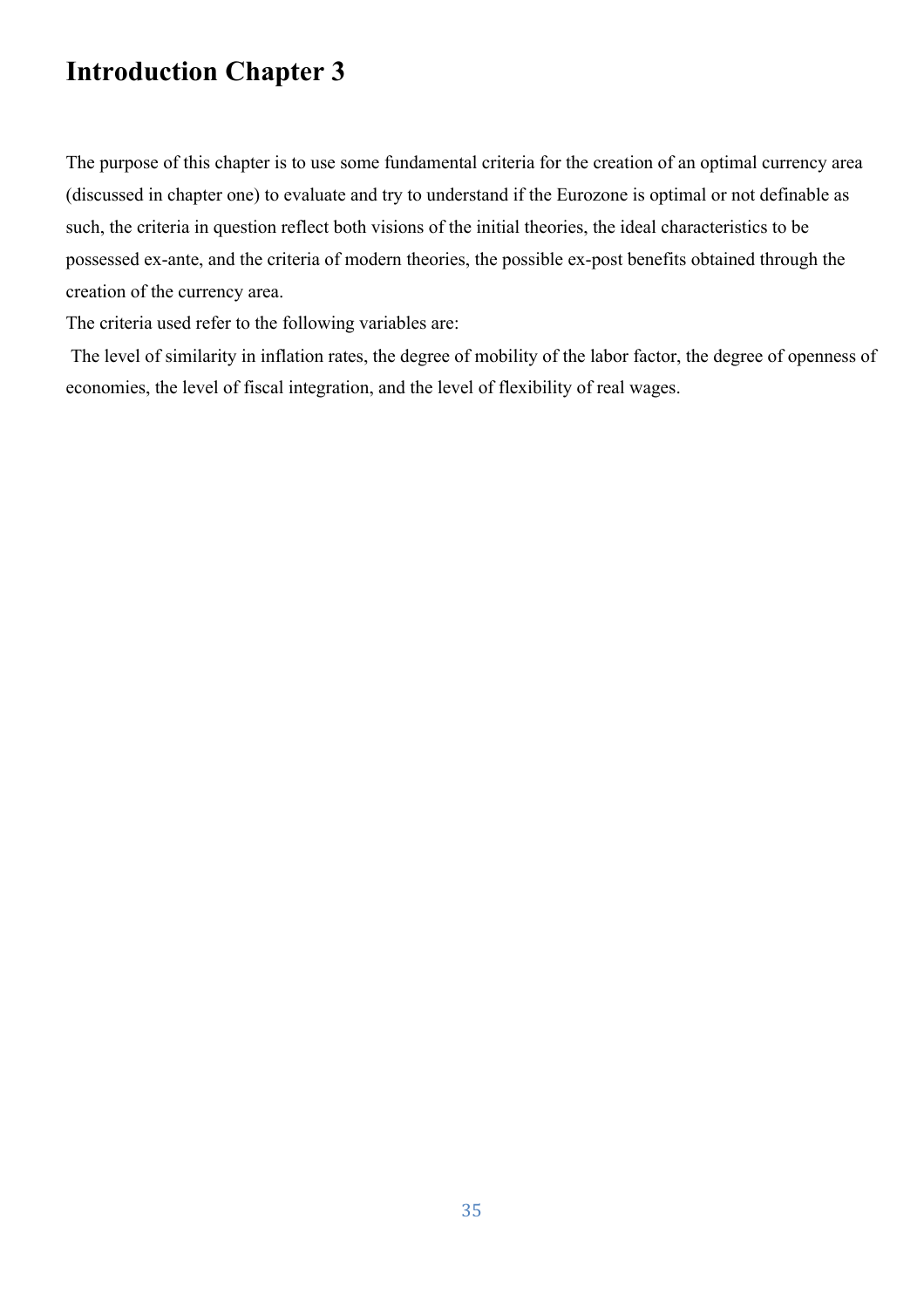### **3.1 Level of similarity in inflation rates**

although such factor, the level of similarity in inflation rates, does not occupy a prominent place in the economic literature of the OCA, it represents the extent to which costs in different regions of a monetary area tend to move in a similar manner. In fact, if the speed with which prices vary is different between region and region, situations of disequilibrium can arise within the currency area. It should be emphasized that although there are many benefits deriving from the similarity in the aforementioned inflation rates at a low level, it is also true that the existence of differentials is not necessarily a negative condition. In any case, the index used for this analysis is the average harmonized consumer price index (HICP), which has the advantage of representing a common basket of goods and services for the Eurozone. From the data available on the inflation.eu site in which we report the following table, we can see that the average trend of inflation rates followed the same path for all countries.

| rent inflation / country $\blacktriangledown$ | annual inflation (dec vs. dec) | average inflation |
|-----------------------------------------------|--------------------------------|-------------------|
| >P inflation Austria 2019                     | 1.60 %                         |                   |
| <b>CP</b> inflation Belgium 2019              | 1.63 %                         |                   |
| >P inflation Estonia 2019                     | 2.55%                          |                   |
| <b>CP</b> inflation Finland 2019              | 1.22%                          |                   |
| <b>CP</b> inflation France 2019               | 1.34%                          |                   |
| <b>CP</b> inflation Germany 2019              | 1.55%                          |                   |
| >P inflation Greece 2019                      | 0.60%                          |                   |
| <b>CP</b> inflation Ireland 2019              | 0.98%                          |                   |
| <b>P</b> inflation Italy 2019                 | 0.82%                          |                   |
| <b>CP</b> inflation Luxembourg 2019           | 1.89 %                         |                   |
| <b>CP</b> inflation Portugal 2019             | 0.43%                          |                   |
| <b>P</b> inflation Slovakia 2019              | 2.63%                          |                   |
| <b>CP</b> inflation Slovenia 2019             | 1.72%                          |                   |
| CP inflation Spain 2019                       | 1.03 %                         |                   |
| <b>P inflation Sweden 2019</b>                | 1.85 %                         |                   |
| <b>P</b> inflation The Netherlands 2019       | 2.59 %                         |                   |

#### *HICP inflation 2019 by country / region*

*Source: inflation.eu*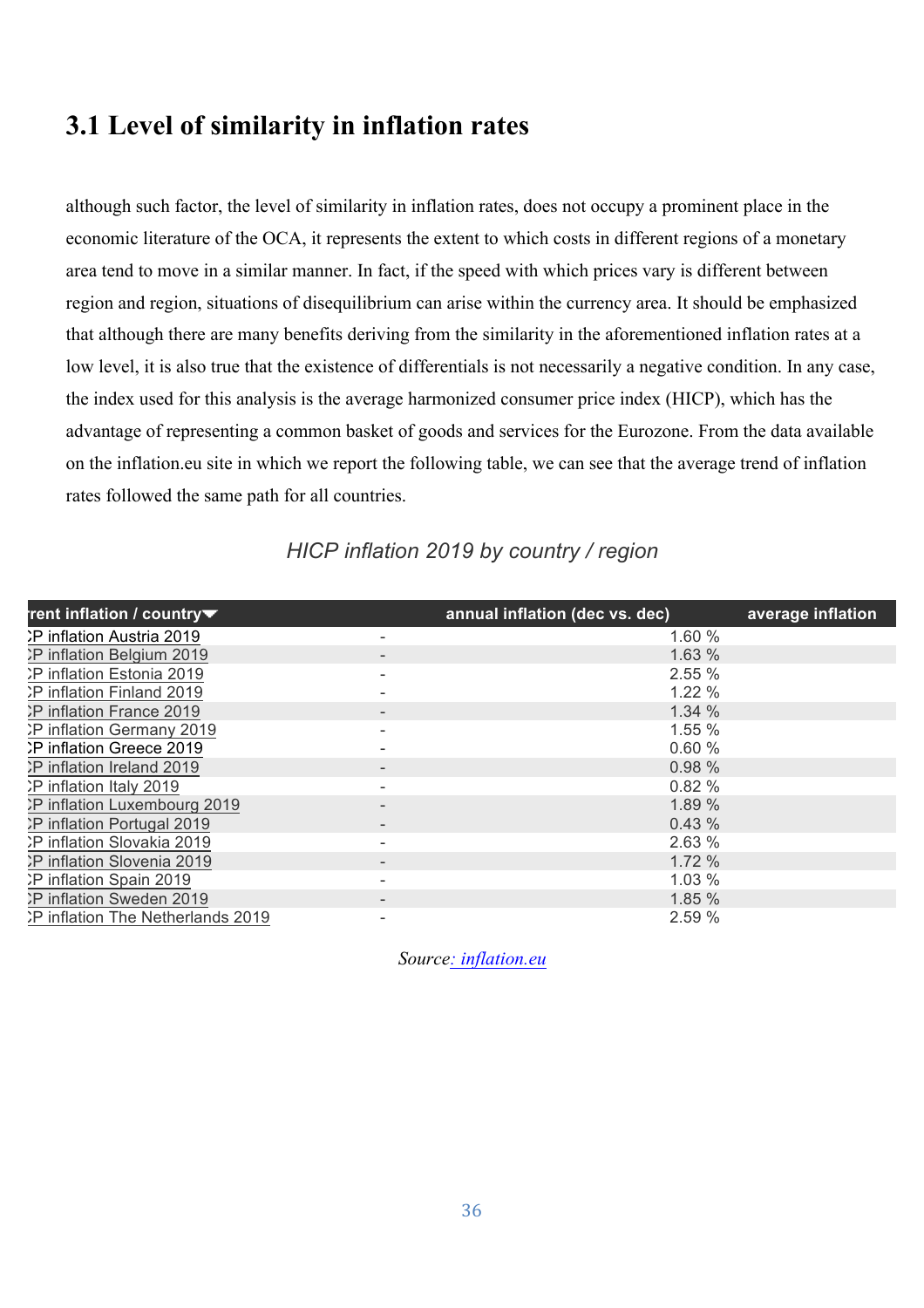#### **3.2 Level of Labor mobility**

As highlighted by Mundell in his OCA theory, the labor mobility factor contains the negative effects of an asymmetric shock, this thanks to the displacement of capital or labor from the region in surplus of supply to that in deficit. The aspect of free circulation of factors was immediately highlighted in the 1957 Treaty of Rome, in which, as we have already mentioned in the second chapter, focuses on the objective of creating a single market characterized by the free circulation of factors. However, the integration process took much longer, and can still be considered incomplete. The most common form of labor mobility involves a citizen who moves from one-member state to another to employ for work. These regular mobile workers enter the domestic labor market with the same rights and obligations as nationals. On the other hand, Cross-border workers provide labor in one-member state while residing in another, but they are fully integrated in the domestic labor markets, pay labor taxes and social contributions. A final category of mobile workers is the so-called posted workers and posted self-employed persons: an employee may be sent abroad to perform his/her work in another member state on a temporary basis (in many cases the worker is subcontracted by a company in the receiving country). One key difference between a posted worker and a regular mobile worker is the fixed temporary character of employment and specific EU law that applies to this type of mobility. In fact, posted workers are not part of the social security system of the country of work, but instead maintain their membership in their national system. The same construct also applies to self-employed persons who provide their services abroad. Both are effectively mobile workers, although, they are not directly employed in the country of destination but rather maintain a link to their domestic employer. Each category of labor mobility is important in terms of its size and how it affects public perceptions.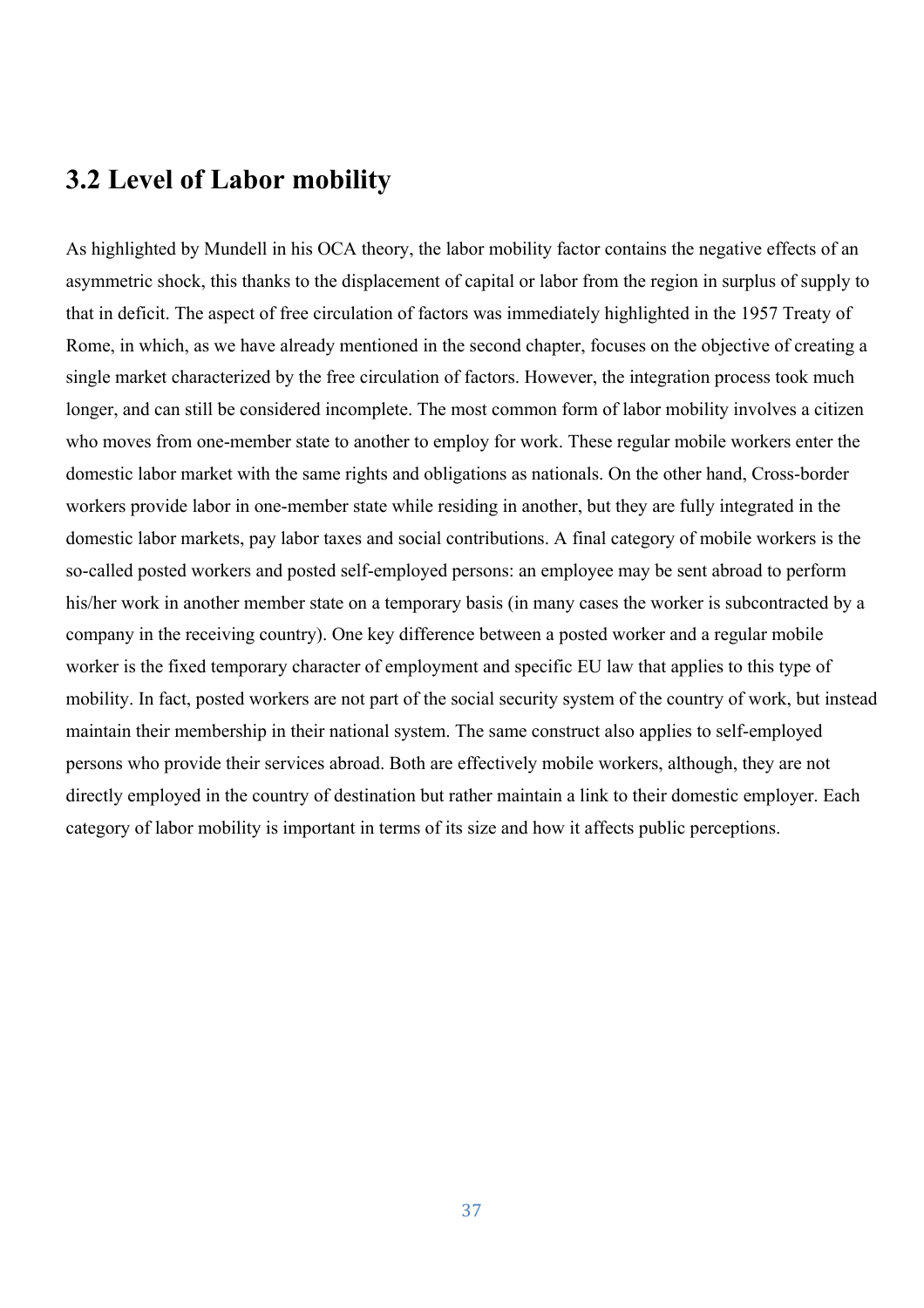Taking inspiration from an analysis by Mikkel Barslund and Matthias Busse, it is highlighted that the number of people living in an EU country other than the birth country is only 3%, while the annual flow of citizens moving from one nation to another is just at 0.3%. The analysis, therefore, shows a low labor mobility in the area of the European Union, which is not evenly distributed in fact a high percentage of migrants searching for work comes from the countries of the east. Overall mobility remains very low, especially when compared to that of the USA, where the flow of citizens moving for business needs is at least 10 times higher than the EU.



*Source: Mikkel Barslund, Matthias Busse "Labour Mobility in the EU Addressing challenges and ensuring fair mobility" (2016)*

Three overriding (long-term) EU policy principles and aims, laid down in the treaties, are key to acquiring an understanding of the barriers and challenges to labor mobility at the EU and member-state levels: the right to free movement of labor, the aim of achieving deeper single market integration, and the commitment in the Lisbon Treaty to work towards a competitive social market economy. The social market economy implies welfare states with high social protection, while deeper single market integration entails cross-border delivery of services and labor mobility. In a situation where large wage and income divergences emerge between member states, these aims conflict with a member-state approach to social and labor market policy. National welfare states, deep economic integration and generous social protection cannot be simultaneously attained. This has been labelled the 'social trilemma'. Deep economic integration with unrestricted crossborder delivery of services can co-exist with autonomous welfare states only in the context of a minimalist approach towards social protection and the coverage of the welfare state. In this case, full service-market integration (without restrictions) would imply that (posted) workers delivering services in another member state would be paid a fraction of the wage level in that member state. Competition in labor-intensive services would be severely distorted, since national employers in high-wage member states would still be bound to pay the national minimum wage and honor collective agreements. As a consequence, domestic unemployment would rise and wages would be depressed. Such a situation would not be sustainable for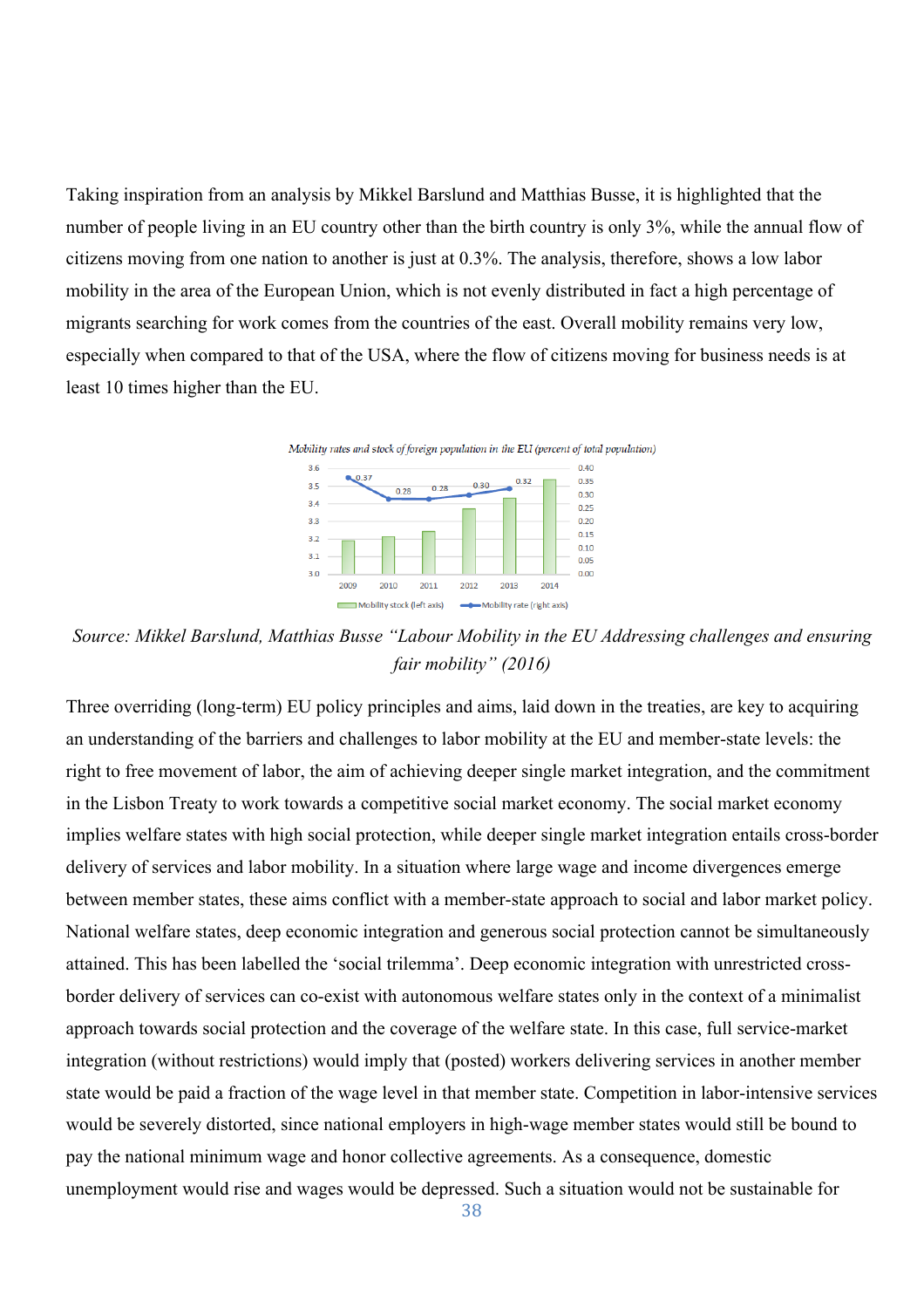welfare states with high levels of social security. On the other hand, with a European approach to welfare policy, for example, a common minimum wage and EU-wide collective agreements, extensive welfare states would be compatible with deep economic integration and labor mobility (defined the 'EU social policy' approach). However, given the current differences in wages levels, even after adjusting for purchasing power, this latter construct is largely theoretical. Implementing a common European welfare system would imply a large transfer of resources from richer to poorer countries in order to reach an acceptable common level. Finally, member states can maintain autonomous welfare states with high social protection levels if EU integration in labor-intensive services is restricted or managed. Given the existence of heterogeneities in wage levels and welfare-state designs, an 'equalization of rules' approach has been taken to ensure that *in situ* delivery of cross-border services are subject to the rules of the state in which the service is delivered (host-country principle). This is essentially the purpose of the posted worker Directive. This approach is, of course, backed by the Treaty in which cross-border service provision shall occur "under the same conditions as are imposed by the State on its own nationals". Different cases brought before the Court of Justice of the European Union over the last 15-20 years illustrate the difficulties in defining the right balance in order to satisfy the constraints imposed by the social trilemma. As member states' economic fortunes converge, the 'social trilemma' will become less and less relevant. If there are minor differences in wages across member states, deep economic integration will pose little interference to autonomous welfare states with high social protection or to strong labor market regulations. Thus the trilemma shrinks. Consequently, economic convergence among EU member states implies that restrictions on labor mobility can be relaxed.

# **3.3 The degree of openness of economies**

As we have seen, McKinnon identifies the level of trade between countries as a criterion of choice for the accession of a monetary union, in fact, when there is a strong interconnection between different countries and exchange rates are flexible, exogenous eventual shocks that cause strong fluctuations of the exchange rates heavily affect the level of domestic prices: for example, a devaluation of the exchange rate makes imports more expensive, causing import inflation. So joining a fixed exchange rate system would mitigate the negative effects of these fluctuations.

Intra-EU trade had been developing strongly vigorously until the financial and economic crises severely hit all EU Member States and sectors, leading to a sharp decline in trade in 2009. Intra-EU trade in goods suffered a bigger dip than trade in services but quickly recovered. From 2011 onwards, weak demand and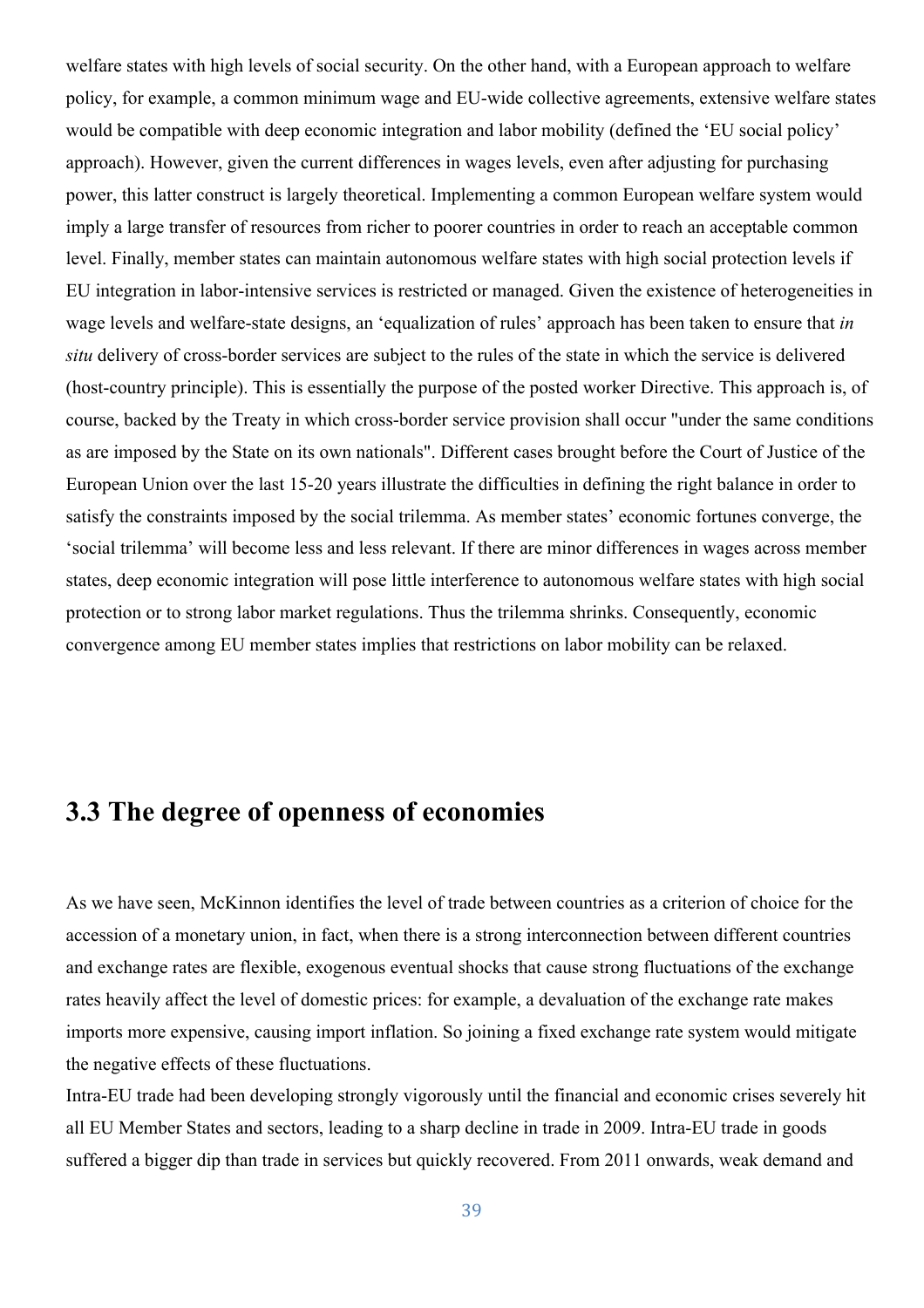slow economic growth led to low dynamics in intra-EU trade in goods. Intra-EU trade in services endures a less severe slump and showed a more stable increase afterwards. The recovery in intra-EU trade after the crisis has been steady. The EU's overall economic performance further improved in 2016/17, albeit at a slow pace, still helped by the euro's relatively low value and moderate oil prices as well as the effects of previous reforms. Positive signs of accelerated growth in intra-EU trade in goods and services were observed in 2015- 2017. The countries with the fastest increases in levels of trade integration were Slovenia, Finland, Belgium, Lithuania, Croatia, and Portugal. Greece and the United Kingdom had witnessed relatively high increases from low levels. Slovakia, Hungary, Slovenia, and Belgium had highest trade integration index overall. Larger Member States not only show much lower levels of trade integration (due to their size), but some are actually becoming less integrated.

Services trade integration continues to increase for most Member States, though trends differ across sectors. The countries with the fastest increases in levels of trade integration are The Netherlands, Lithuania and Romania. Italy and the United Kingdom had strong increases from low starting levels. There is considerable potential for further strengthening trade integration in services, notably construction and business services. European analysts have summarized in a single index the path of integration of the Single Market from 1995 to 2015 using the following data:

| Percentage of exports of goods to the EU to GDP<br>Percentage of imports of goods from the EU to GDP | 8%<br>7%<br>8% |
|------------------------------------------------------------------------------------------------------|----------------|
|                                                                                                      |                |
|                                                                                                      |                |
| Percentage of exports of services to the EU to GDP                                                   |                |
| Percentage of imports of services from the EU to GDP                                                 | 8%             |
| Percentage of GDP of FDI inflow from the EU                                                          | 8%             |
| Percentage of GDP of inward FDI stock from the EU                                                    | 9%             |
| Percentage of GDP of outward FDI flow to the EU                                                      | 8%             |
| Percentage of GDP of outward FDI stock to the EU                                                     | 7%             |
| Percentage of EU Directives not implemented or implemented only partially or                         | 7%             |
| incorrectly into national law (i.e. the transposition deficit)                                       |                |
| Difference between unit nominal labour costs of Member State and the core EU<br>average*             | 7%             |
| Difference between per capita GDP of Member State and the core EU average                            | 6%             |
| Difference between interest rates of long-term bonds of Member State and the<br>core EU average      | 6%             |
| Difference between VAT rates of Member State and the core EU average                                 | 8%             |
| Difference between purchasing power in Member State and the core EU average                          | 3%             |

**Source: Le Europe, pasea on Eurostat aata.**<br>Note: The EU core comprises the 15 Member States at the time of completion of the SMF

The graphs below show recent trends, focusing on total intra-EU trade in goods and the most traded products. It presents statistics for the EU-28 aggregate and for individual Member States for the period covering 2002 to 2017.

Statistics on international trade in goods between Member States of the European Union (EU), especially the size and evolution of imports and exports, enable the EU and national authorities to evaluate the growth of the Single Market and the integration of EU economies. These statistics also provide EU businesses with essential information for their sales and marketing policies.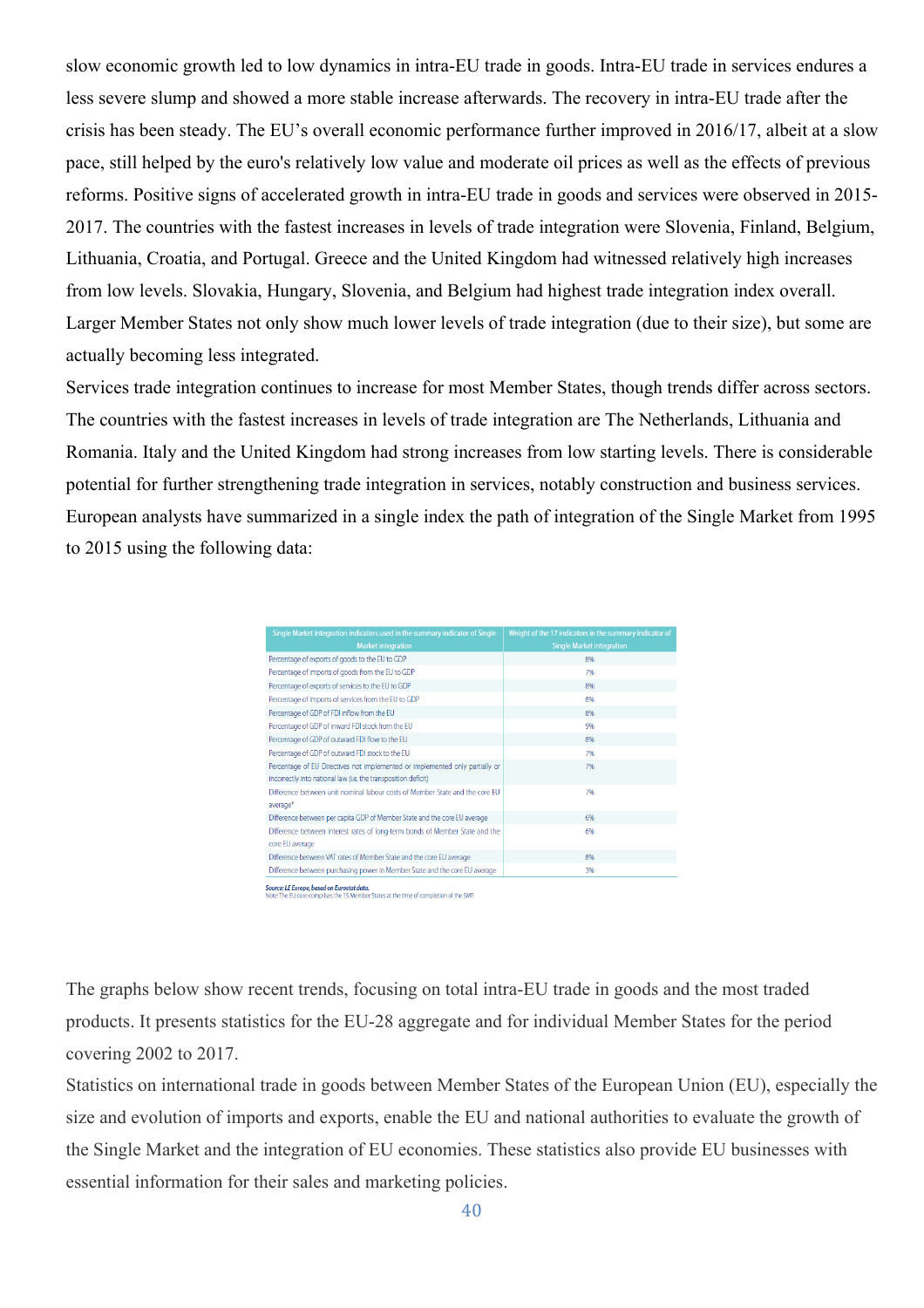

*Exports of goods to other EU Member States (2017)*

The figure below represents the seasonally adjusted value of monthly total exports of goods for EU-28 Member States to other Member States.



In 2002 and 2003 the level of exports of goods was fairly stable, followed by a period of rapid increase between 2004 and 2008. From July 2008 to May 2009 there was a sharp decrease in the value of exports of goods. Following this decline, the value of exports of goods began to increase again. In August 2011 it surpassed the level seen before the decrease and it has continued to increase until now. From these sources of data, it can be observed that the creation of a monetary union has strongly influenced the development of exchanges between European nations, bringing them closer to the ideal situation described by McKinnon.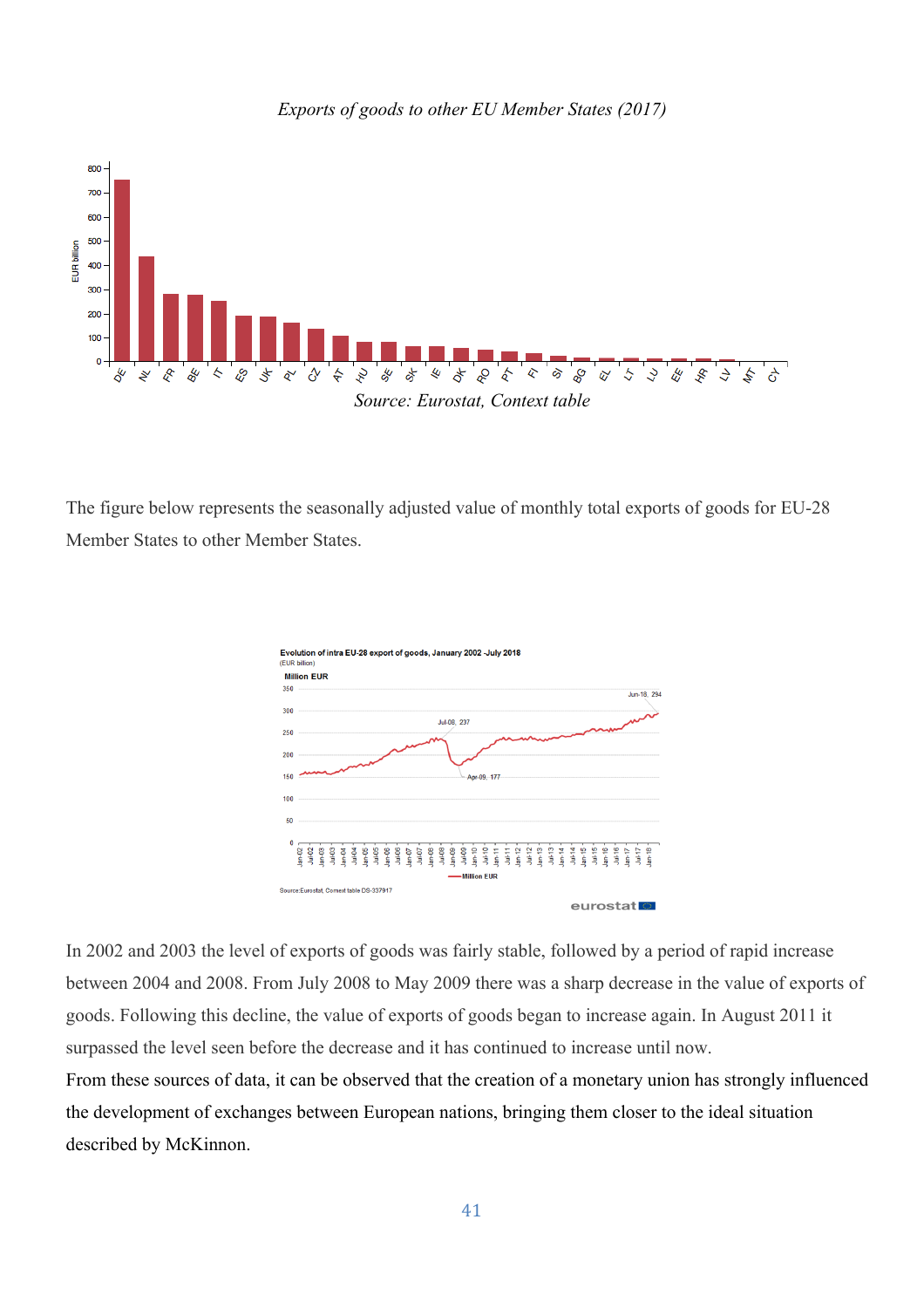# **3.4 Fiscal Integration**

According to Kenen the realization of a single fiscal unit within a currency area, would allow to manage and control the negative effects of asymmetric shocks, through an appropriate redistribution of resources. At present, the EU has no direct role in taxation, nor in setting the tax rates of the various member states. In 2011, the creation of an organization called ESM was approved by the European Parliament and ratified by the European Council. In practice it is a fund that guarantees the financial stability of the euro zone to safeguard and provide instant access to financial assistance programs for member states of the Eurozone in financial difficulty, with a maximum lending capacity of  $\epsilon$ 700 billion. The EMS will be able to buy euro government bonds on the primary and secondary market. The fund may enter into financial agreements with financial institutions or private institutions (private banks are also supported in providing aid to troubled states). In the event of the insolvency of a State financed by the ESM, the latter will be entitled to be reimbursed before private creditors.

Therefore, we have a very variegated and inorganic framework of regimes and criteria for determining both the tax base and the tax rates. This fragmentation is very expensive, in fact, in an economically integrated area with a single currency and in the perspective of a political union, the persistence of significant differences in corporate taxation represents a significant cost in the European production system. In a longer term perspective, the difficulties of a substantial approximation of the tax systems of the Member States can be overcome only if the fiscal integration is linked to the suppression of the principle of unanimity, and substantial powers will be attributed to the European Government and Parliament. Such context does not mean that all the tax burden differences existing in the individual countries must be removed from one day to another, and just considering the uniformity of the tax systems. The process of integrating a federal union between national systems will inevitably have to proceed at different speeds, in compliance with the fundamental principles of subsidiarity and proportionality and by keeping into consideration the two general rules of the prevalence of Community law over the laws of individual states (of course, when subsidiarity does not operate) and the direct application of this right vis-à-vis the public administration and the citizens of each member country.

In this context, the future European fiscal model cannot be detached from the type of federal structure that the EU will be given; furthermore, it will be able to contemplate the establishment of a direct federal European tribute which adds to the current VAT and excise duties and finances, even partially, to the federal spending. For corporate taxation it would be a matter of recovering consolidated tax base project (as proposed by the Bratislava<sup>31</sup> summit) without excluding the possibility of establishing a tax determined on

 <sup>31</sup> Bratislava summit is where a meeting between EU27 takes place. As European Council President Donald Tusk told the media: "all of Europe expects that the EU, after Bratislava, will again be a guarantee of stability, security and protection – protection in the widest meaning, including social and economic protection.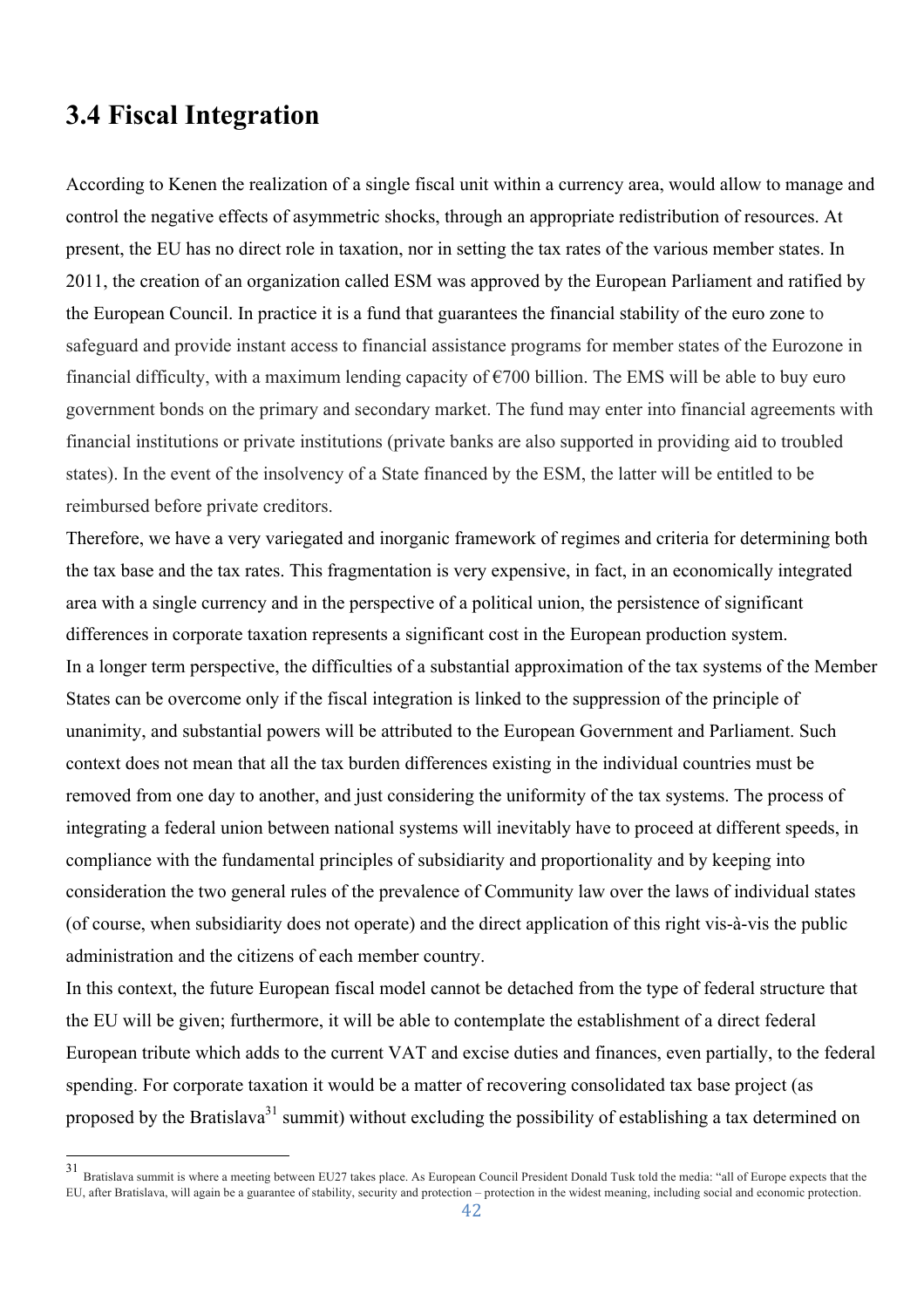the basis of the European fiscal status of companies, which could be a European corporation tax on the consolidated profits to be paid in the State of the located company. It is a federal tax system, the state taxes that would coexist with that tax may continue to be determined by each individual State and may even be an instrument of reasonable tax competition (especially in terms of rates). The difference compared to the present is that they must, however, be subject to coordination by the Federal Government and the European Parliament when the differences in their discipline are relevant in terms of common macroeconomic policies and are in contrast with the basic principles of the European federal state. Not upsetting the fiscal system of the single States, it should imply the revision of the EU Treaty, or involve the insertion in a future European Constitution of the reference to the principle of financial autonomy and also the attribution to the federal union of a coordinating power that finds its justification not in the sole objective of stopping distortive practices, but in itself as an essential instrument of decentralization and linking of multilevel powers. In order to complete the integration, it will be necessary to recover at European level a different idea of taxation, also as a tool for gathering the essential financial resources for the development and subsistence of a community according to fair distribution principles.

#### **3.5 Flexible Real Wages**

Real wage flexibility is defined through the responsiveness of real wages to shocks in unemployment and productivity. The EU countries at very different levels of economic development, labor market flexibility is an extremely important structural factor for all of them. In a monetary union, where independent monetary and exchange rate policy is not available, real wage flexibility is a crucial adjustment channel to asymmetric shocks, especially if cross-border labor mobility and fiscal flexibility is limited. In addition, sufficient real wage flexibility is also desirable in the CEE countries during their convergence process, in particular to cope with external shocks and structural adjustments that may temporarily cause a decrease in aggregate demand. Those economies, where a flexible downward adjustment of real wages is possible, tend to have a better chance to withstand adverse economic shocks with lower adjustment costs, for example unemployment, than economies that are characterized by rigid real wages. Several studies have attempted to analyze some of the factors that can signal a certain degree of flexibility: the cyclical position of the economy reported by the difference between the actual and the natural unemployment rate (NAIRU): during the boom phases the wage flexibility is high, the opposite happens when one enters a recession that corresponds to the case in which it is most necessary- Arpaia and Pichelmann (2007).

The type of institutions in labor market: a coordinated union makes it possible to obtain better results in terms of flexibility since it takes into account the disadvantages deriving from too high wage demands,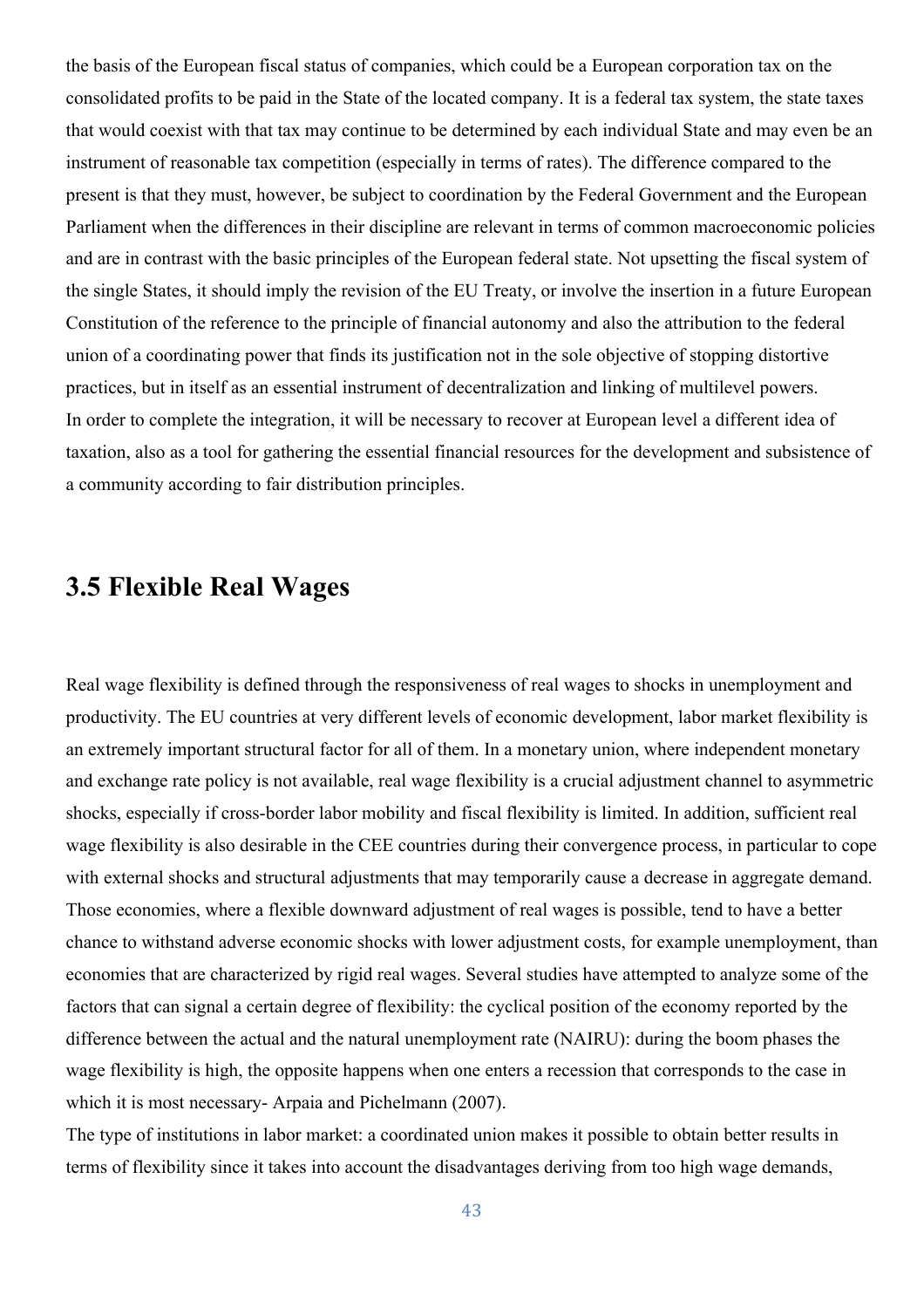whereas, the opposite happens for countries with low centralization of workers' representatives- Kittel (2001).

The level of inflation: when wages are nominally rigid downward and inflation is close to zero, the flexibility of real wages will be limited as companies, unable to reduce wages, prefer to reduce the employment; when the level of inflation is moderate, flexibility increases because it is easier to reduce real wages- Akerlof et al. (1996); Hyslop (1997). The benefits seem to be maximum for a CPI inflation level of 2.5%.

The participation or not in the Eurozone: the flexibility seems to be empirically higher in the CEE countries than in the Eurozone states, both in relation to the level of unemployment and the variations in productivity-Van Poeck (2007).

Salary responses to unemployment vary in relation to the economic cycle, positive when employment is above NAIRU levels, negative when the opposite occurs. In the first case, no significant persistence was found and the flexibility of real wages is substantial; during recessions, when the adjustment mechanism is more important, a hysteresis phenomenon has been observed that eliminates, in just two quarters, most of the initial response of real wages to growing unemployment.

The phenomenon is called "downward real wage rigidity" (DRWR) and is explained in various microeconomic studies: it is often linked to the existence of institutional factors, such as the indexation of wages, which prevent the adjustment of real salaries downwards.

An opposite argument can be made for productivity in relation to economic cycles. During periods of depression, real wages respond better to changes in productivity than in the boom phases. This channel partially compensates for the rigidity of real wages downwards.

The analysis data also reveal that an inflation threshold could exist, below which, the rigidity of real compensation could increase due to a block of nominal downward wages (downward nominal wage rigidity DNWR). This confirms the studies previously carried out on the subject, in particular those linking the types of institutions present in the market, regulation and unemployment with pay movements. Countries with centralized unions or with a legislature that protects workers, observe very marked phenomena of DRWR and DNWR which, during negative phases of the economic cycle, keep real wage rigidity high; the smaller the presence of these institutions, the lower the hysteresis effect in the short to medium term, the greater the response and the elasticity of salaries.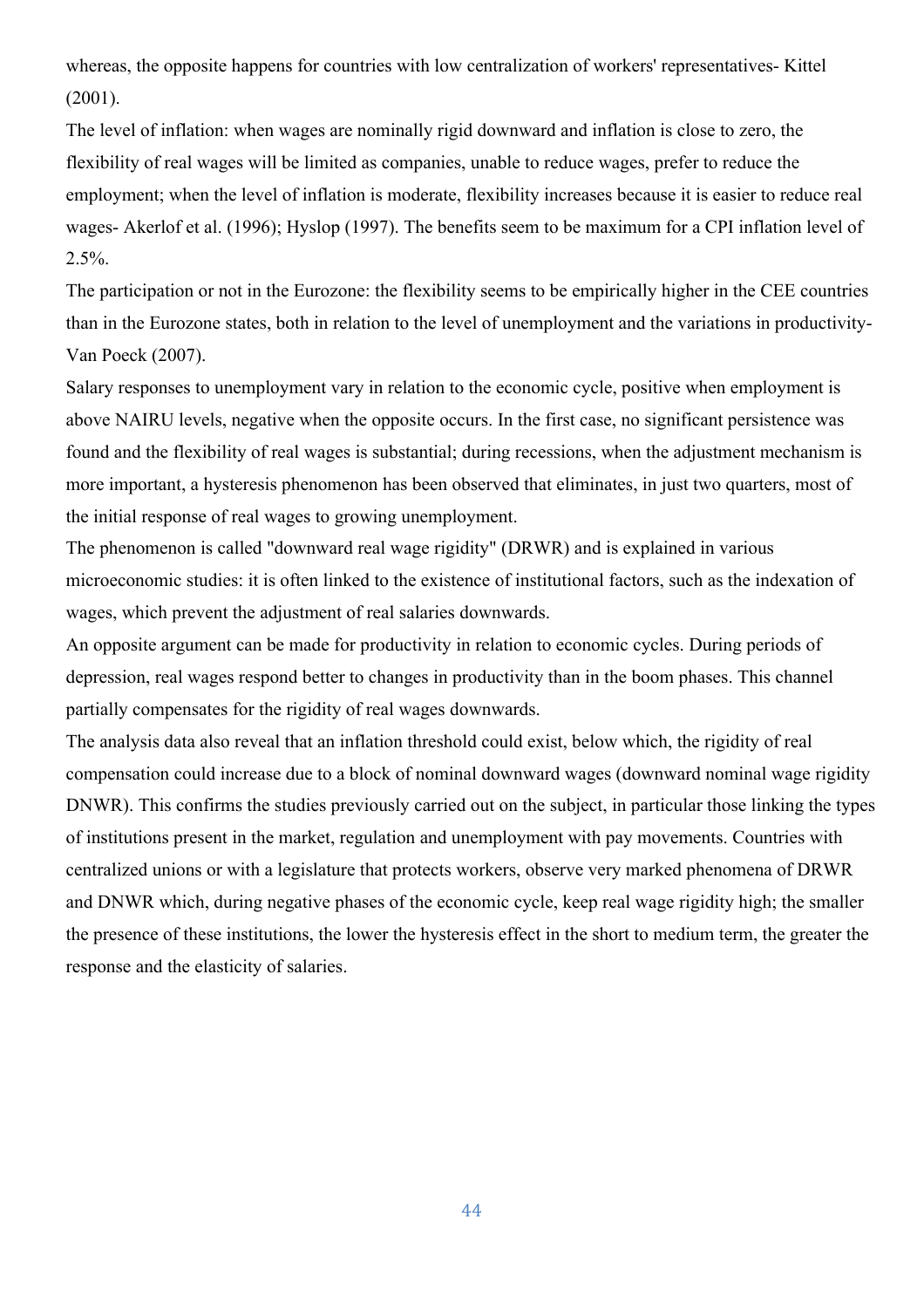# **3.6 Conclusion**

The aim of this paper was not only to include the European experience within a precise framework and theoretical panorama, but also (and above all) to evaluate its future prospects and scope. In this sense, the third chapter aims to resolve the dispute concerning the possibility of configuring or not the euro within the theory of optimal currency areas, emphasizing the problems linked to our single currency that do not allow it to be framed in this perspective. The problems that have emerged in recent years are, in particular, related to the misalignment between the economic trends of the various nations, a phenomenon certainly not in line with the harmonization interventions and the search for synchrony between the productive cycles of the single nations. Also in the third chapter, it is highlighted how the problems are also of a more strictly political nature: claims by individual states of greater fiscal and monetary independence, lack of propensity on the part of the richer countries to transfer resources towards those in difficulty, there is a strong disequilibrium in terms of capacity and speed of the institutional reform political process. Worthy of note also appear to be issues such as those of economic imbalances between countries, due to the adoption of fixed exchange rates between individual national currencies, and those linked to labor mobility within the EU as well as to the volume of trade commercial.

Ultimately, the European experiment still represents an open-air construction site and an ongoing process of harmonization, whose historical significance is undoubted. However, there is a need for a strong reshaping of the political, fiscal and economic order and balance within it, especially in a time of great difficulty and crisis. The originality of the European experience cannot be circumscribed and limited to a mere analysis in terms of cost-benefits sanctioned by the theory of optimal currency areas but must be included in a broader and more complex political and economic context.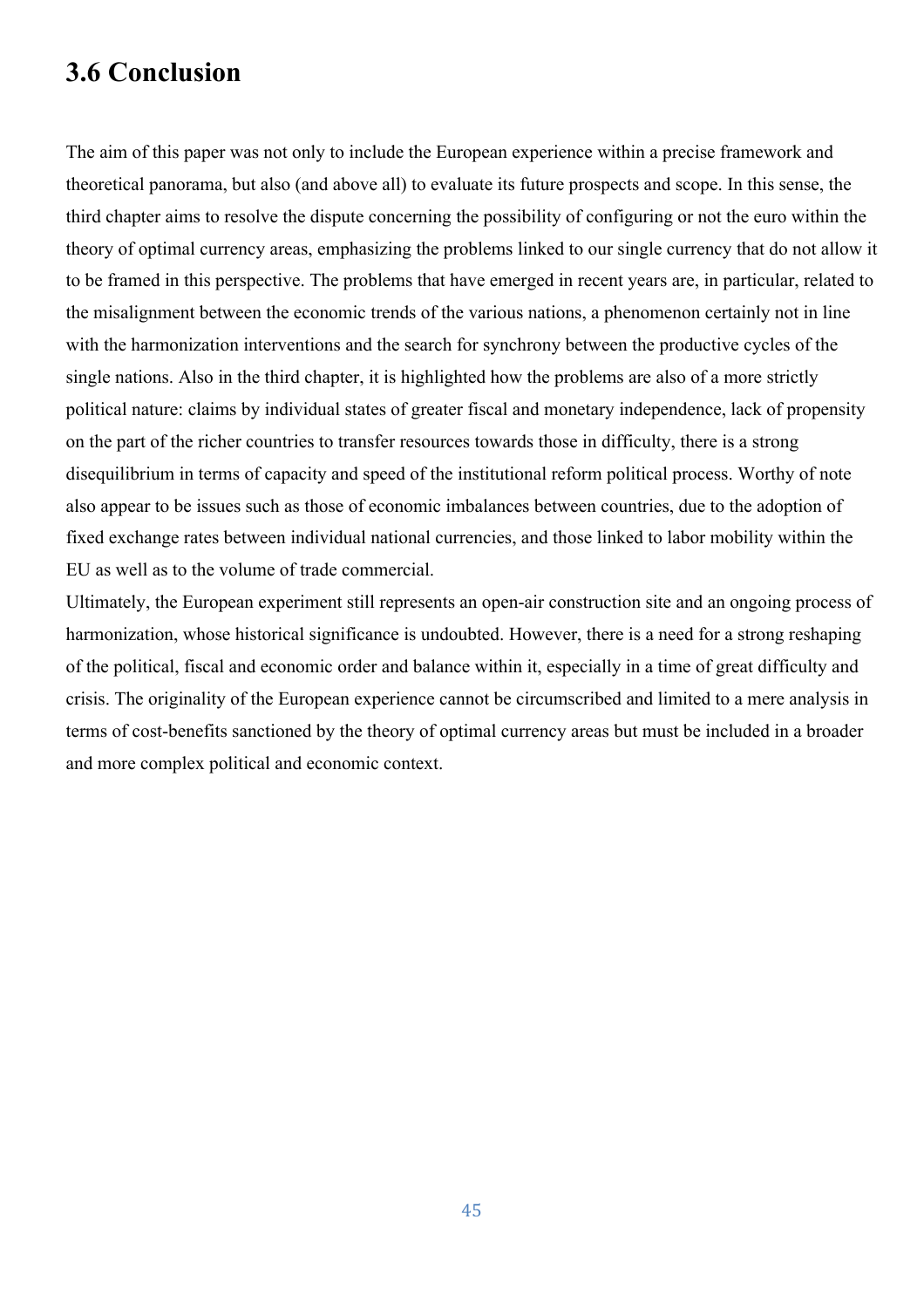# **Bibliography**

ALESINA A. BARRO R.J. TENREYRO S. Optimal Currency Areas, MIT Press, 2003. https://www.journals.uchicago.edu/doi/pdfplus/10.1086/ma.17.3585292

DE GRAUWE P. Economics of Monetary Union, Oup Oxford, 2012. 1)https://global.oup.com/academic/product/economics-of-monetary-union-9780198805229?cc=it&lang=en&#

2) P. (2002), *Unia walutowa*, Warszawa, Polskie Wydawnictwo Ekonomiczne. De Grauwe P. (1996), *The Prospects of a Mini Currency Union in 1999*, CEPR Discussion Papers in International Macroeconomics No. 1458.

3) (1993), *The Political Economy of Monetary Union in Europe*, World Economy, p. 653-661.

FLEMING J.M. On Exchange Rate Unification, The Economic Journal, 1971, 1)https://link.springer.com/article/10.2307/4149945 2)https://academic.oup.com/ej/article-abstract/81/323/467/5233966

HARRY G. JOHNSON. "The Case for Flexible Exchange Rates, 1969" https://files.stlouisfed.org/files/htdocs/publications/review/69/06/Flexible\_Jun1969.pdf

FRIEDMAN M. "The Case for Flexible Exchange Rates," 1953. 1)https://www.bankofgreece.gr/BogEkdoseis/Paper2017236.pdf 2)https://object.cato.org/sites/cato.org/files/serials/files/cato-journal/2018/4/cj-v38n2-3.pdf 3)https://link.springer.com/chapter/10.1057%2F9780230286023\_4

KRUGMAN P. Revenge of The Optimum Currency Area. 1)https://www.nber.org/chapters/c12759.pdf 2)https://krugman.blogs.nytimes.com/2012/06/24/revenge-of-the-optimum-currency-area/

TAVLAS G.S. "Theory of Optimum Currency Areas," 1993 https://search.proquest.com/openview/ff7ca45f77b1e89b7faa18fa8605d768/1?pqorigsite=gscholar&cbl=1819673

KENEN P.B. "The Theory of Optimum Currency Areas: an eclectic view" https://www.researchgate.net/publication/243672849\_The\_Theory\_of\_Optimum\_Currency\_Areas\_An\_Ecle ctic\_View

MUNDELL R.A. "A Theory of Optimum Currency Areas, The American Economic Review, 1961 1)https://www.experimentalforschung.econ.unimuenchen.de/studium/veranstaltungsarchiv/sq2/mundell\_aer1961.pdf 2)https://www.jstor.org/stable/1812792?seq=1#page\_scan\_tab\_contents

MCKINNON R.I. Optimum Currency Areas, 1963 1)https://www.experimentalforschung.econ.unimuenchen.de/studium/veranstaltungsarchiv/sq2/mckinnon\_aer1963.pdf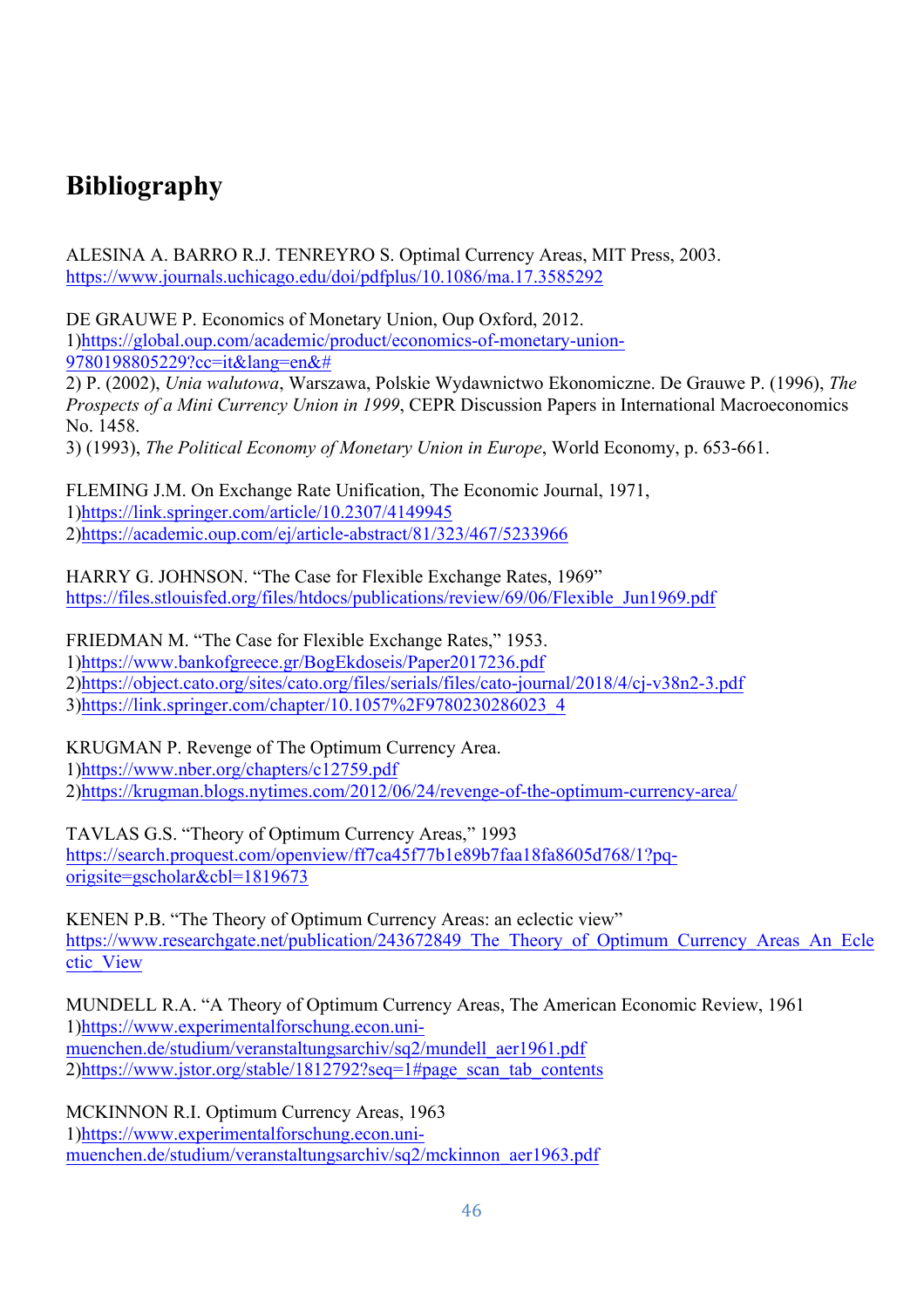2)https://www.scirp.org/(S(351jmbntvnsjt1aadkposzje))/reference/ReferencesPapers.aspx?ReferenceID=113 0975

3)PKIEP104\_Broz\_1.pdf

4)http://assets.press.princeton.edu/chapters/reinert/16article\_pomfret\_optimum.pdf

5) (1963), *Optimum Currency Areas*, American Economic Review Vol. 52, No. 4, p. 717-725.

6) (2002), *Optimum currency areas and the European experience*, Economics of Transition Vol. 10, No. 2, p. 343-364.

HORVATH J. Optimum Currency Area Theory: Bank of Finland, 2003 https://pdfs.semanticscholar.org/6933/59c23f62e698ef7ef6f082340841f4309104.pdf

EDISON H.J. "Is The ECU an Optimal Currency Basket?" 1986

https://books.google.it/books?id=sOtxlGmTxzEC&pg=PA348&lpg=PA348&dq=EDISON+H.J.+Is+The+E CU+an+Optimal+Currency+Basket?&source=bl&ots=QKDbCeLuSK&sig=ACfU3U28 mvNmdzwt6gubiKunf2O6kdzSQ&hl=it&sa=X&ved=2ahUKEwiXlOfDkpbhAhUsMewKHVvZDoIQ6AE wAHoECAkQAQ#v=onepage&q=EDISON%20H.J.%20Is%20The%20ECU%20an%20Optimal%20Curren cy%20Basket%3F&f=false

BLANCHARD O. "Portugal, Italy, Spain, and Germany. The implications of a suboptimal currency area," 2006

https://economics.mit.edu/files/1773

ARTIS M.J. "Referations on the Optimal Currency Area criteria in the light of EMU, 2003 https://core.ac.uk/download/pdf/6642631.pdf

RICCI L.A. A Model of An Optimum Currency Area, 2008 https://papers.ssrn.com/sol3/papers.cfm?abstract\_id=1726837

Appel E. (2002), *European Monetary Integartion 1958-2002*, London, Routlege. Belka M. (1993), *Neutralność pieniądza – ewolucja poglądów*, Bank i Kredyt nr 5-6, p. 2-8.

Bień A. (1988), *Optymalny obszar walutowy. Teoria i praktyka*, Warszawa, PWE. Bordo M. (2003), *Exchange Rate Regime Choice in Historical Perspective*, NBER Working Papers, No. 9654.

Buiter W. (2000), *Optimal Currency Areas. Scottish Economic Society/Royal Bank of Scotland Annual Lecture*, 1999, Scottish Journal of Political Economy Vol. 47, No. 3, p. 213-250.

Corden W. M. (1994), *Economic Policy, Exchange Rates, and the International System*, Oxford, Oxford University Press.

Eichengreen B., Bayoumi T. (1997), *Ever Closer to Heaven? An Optimum Currency Area Index for European Countries*, in: B. Eichengreen, *European Monetary Unification: Theory, Practice, and Analysis*, Massachusetts, The MIT Press.

Fisher S. (2001), *Exchange Rate Regimes: Is Bipolar View Correct*? mimeo.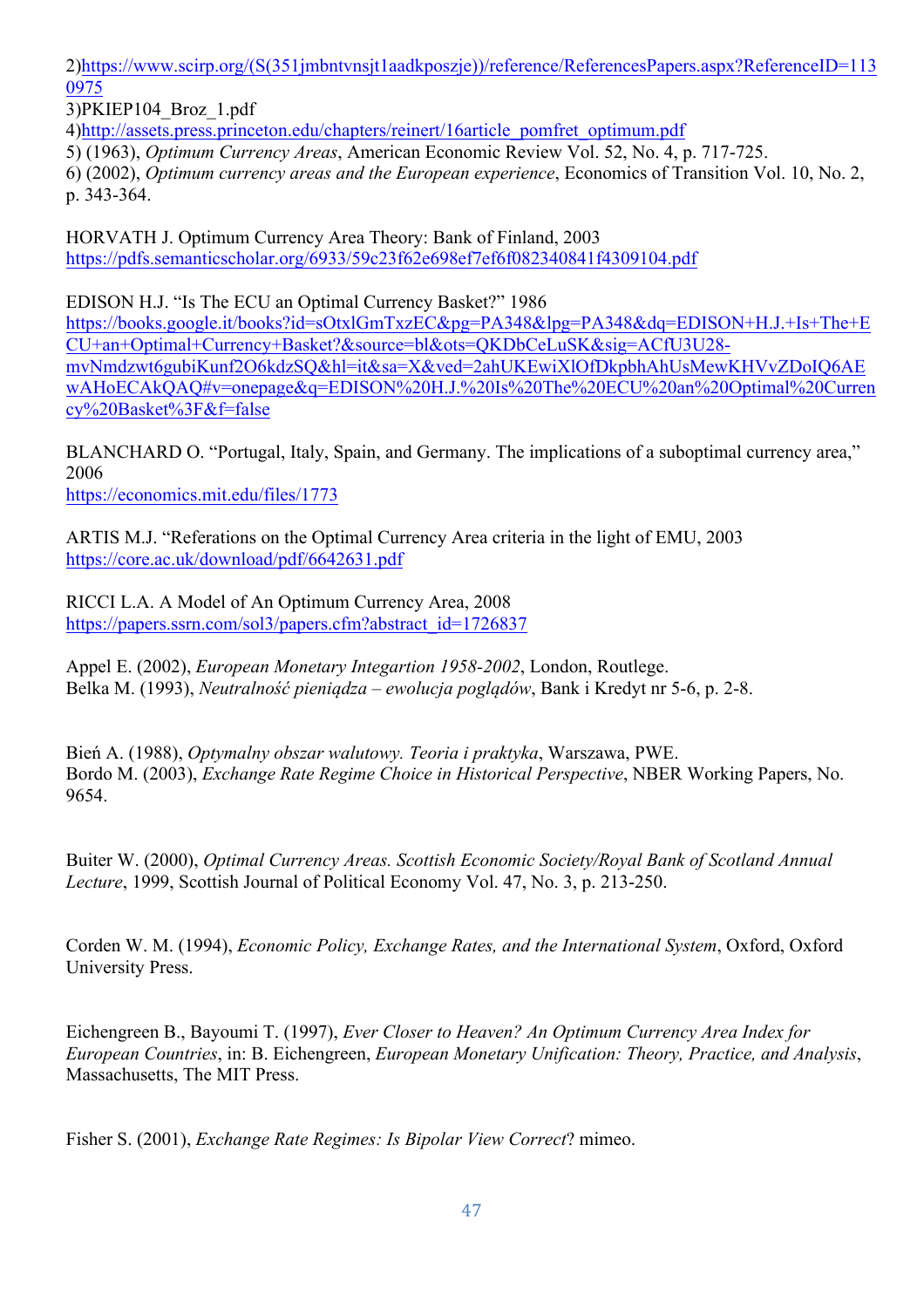Frankel J. A. (2003), *Experience of and Lessons from Exchange Rate Regimes in Emerging Economies*, NBER Working Papers No. 10032.

Grubel H. C. (1970), *The Theory of Optimum Currency Areas*, Canadian Journal of Economics Vol. 2, p. 318-324.

Ingram J. C. (1969), *Some Implications of Puerto Rico Experience*, in: *International Finance*, R. N. Cooper (ed.), Bungay, Suffolk, Penguin Modern Economics Readings.

Kennen P. B. (1997), *Common Currencies Versus Currency Areas. Preferences, Domains and Sustainability*, American Economic Review Vol. 87, No. 2, p. 211-213.

Mongelli F. P. (2002), *"New" Views on the Optimal Currency Area Theory: What is EMU Telling Us*? ECB Working Papers No. 138.

Mussa M. (1997), *Political and Institutional Commitment to a Common Currency*, American Economic Review Vol. 87, No. 2, p. 217-220.

Padoa-Schioppa T. (2002), *Competition, Co-operation, Public Action: Three Necessary Drivers for European Financial Integration*, mimeo.

Padoa-Schioppa T. (1991), *Introduction*, in: *Europe After 1992: Three Essays*, T. Padoa- Schioppa (ed.), Princeton, Princeton University Department of Economics Essays in International Finance.

Rose A. K., Engel C. (2003), *Currency Unions and International Integration*, Journal of Money Credit and Banking Vol. 34, No. 4, p. 1067-1087. Snowdon P., Vane H., Wynarczyk P. (1998), *Współczesne nurty teorii ekonomii*, Warszawa, WN PWN.

Vaubel R. (1976), *Real Exchange Rate Changes in the European Community: The Empirical Evidence and Its Implications for European Currency Unification*, Weltwirtschaftlisches Archiv Nr. 112, p. 429-470.

# **Webography**

**https://ec.europa.eu**

**http://ejce.liuc.it/18242979201402/182429792014110201.pdf**

**https://www.investopedia.com**

**https://americanaffairsjournal.org**

**https://europa.eu**